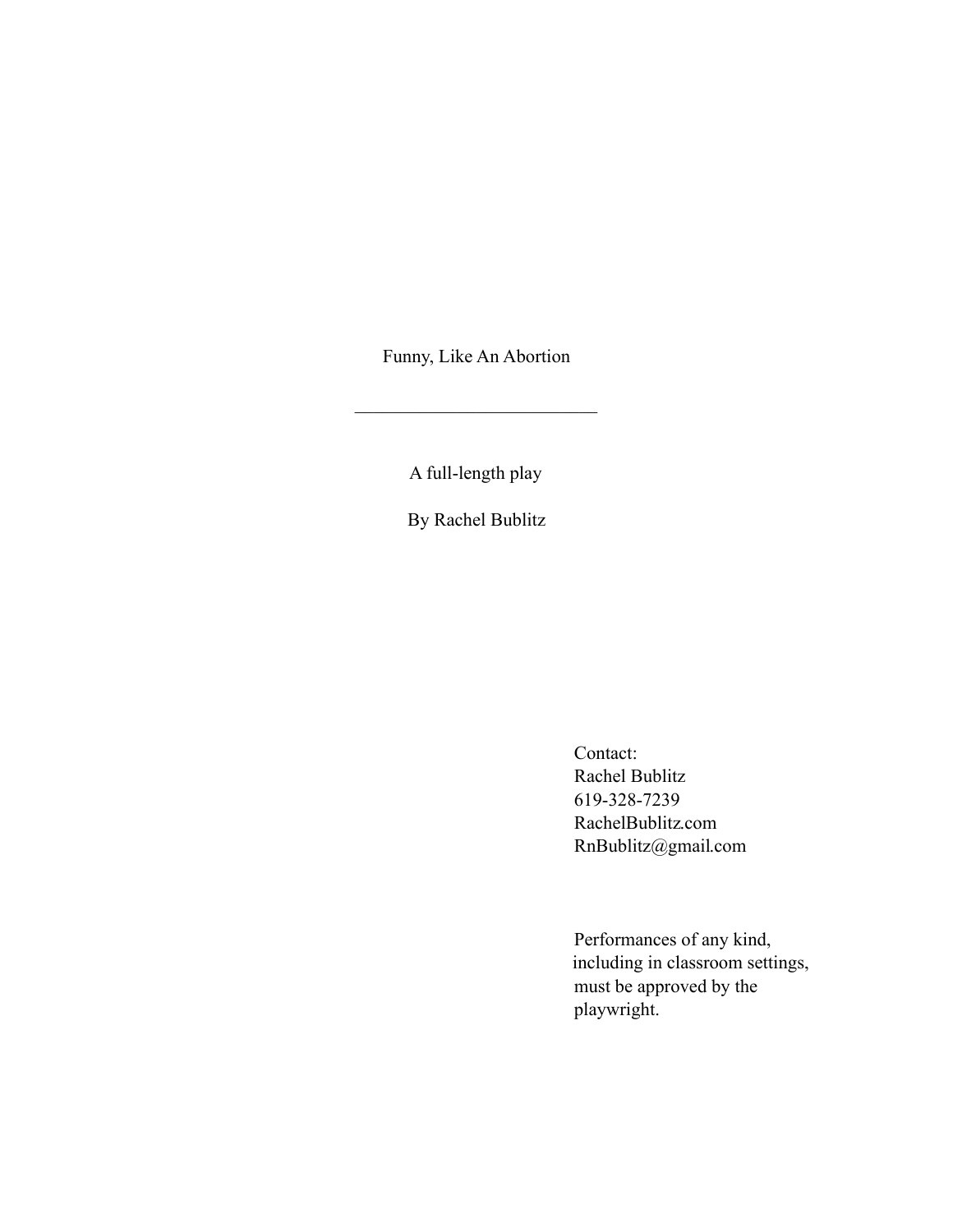*Funny, Like An Abortion* by Rachel Bublitz

Characters:

Monroe, she/her, twenties. Makes bad jokes. Can juggle quite well.

Jade, she/her, close in age to Monroe. Has legitimate concerns and distress over how to actually help her friend.

Setting: The living room in Monroe's apartment. It's a comfy place. The furniture has obviously had multiple owners. Duck tape might be holding some things together.

Time: Maybe soon.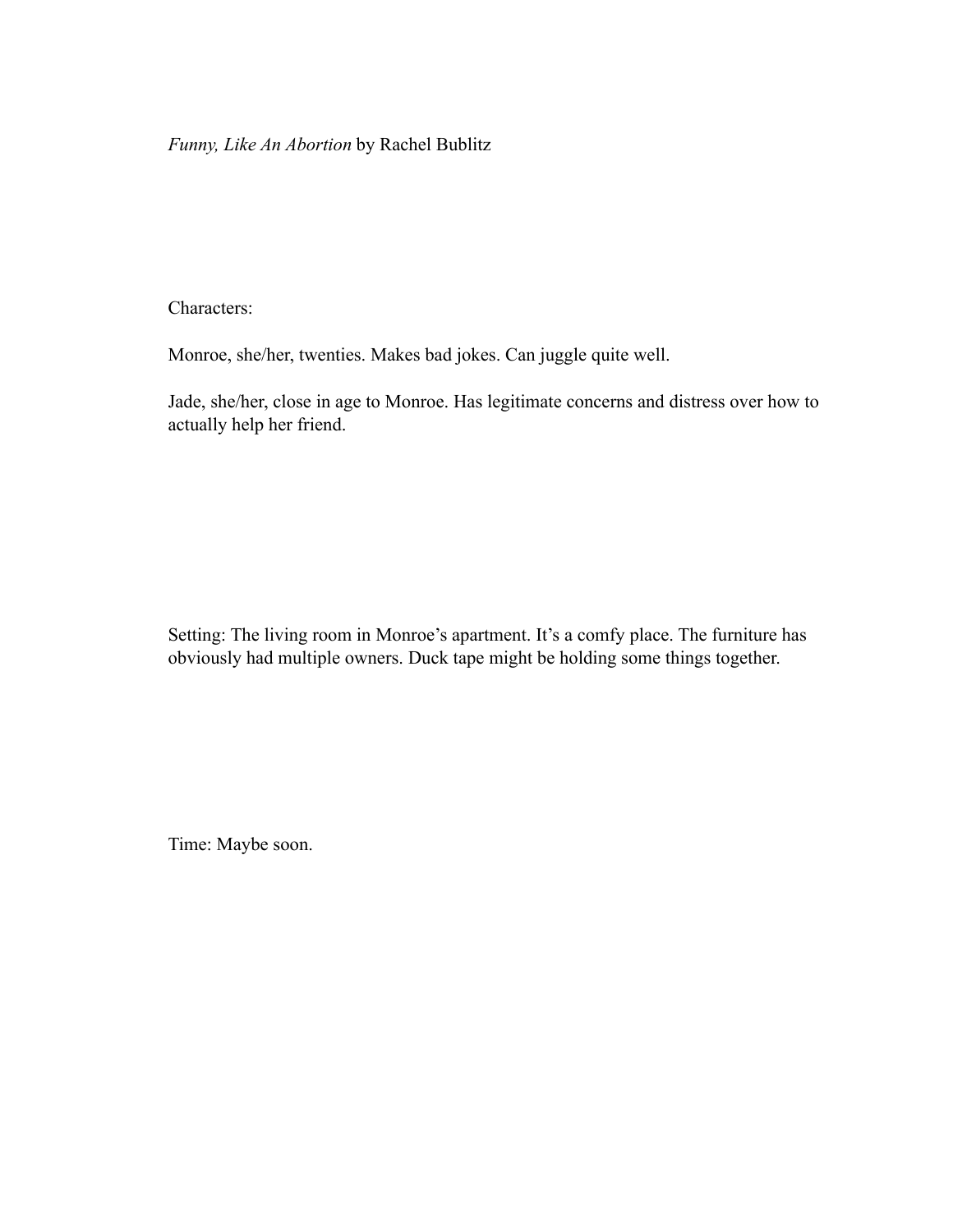## *FUNNY, LIKE AN ABORTION*

## *MONROE's apartment.*

*Shabby, comfortable, and small. Maybe one half hearted attempt to be stylish with a funky bright pillow or rug. For sure there's half folded laundry on the couch and a whole lot of mail stacked up on the coffee table. Probably a to-go food box too, it's empty. The apartment can feel messy and for sure run-down, but it's not gross.* 

*On the coffee table sits a small black rectangular box. It's a device like an Alexa or an Echo. It's called BUTLER. The voice is female, and can be pre-recorded, or the actor playing Jade could be doing the voice backstage into a microphone.* 

*MONROE staggers in through the front door. She carries an obscene amount of bags and boxes. They're stacked up past her face and she struggles against their weight.* 

# BUTLER

(*In a British accent*) Welcome home, Monroe. You are home two hours and twelve minutes later than normal.

> *She kicks the door closed behind her, potentially having to kick it multiple times if the first time doesn't work. She almost loses the balance on her load, but manages to straighten out and not drop anything, hopefully, if not she re-stacks everything back up and makes her way to the coffee table. She does a few laps with the stuff, trying to figure out how to let it go to create the least mess. Think Buster Keaton.*

*She completely ignores BUTLER until noted.*

# BUTLER (CONT'D)

From your movement I detect the presence of shopping bags. Did you take advantage of the sale at Walmart? Two-for-one blenders! Stock up now for Christmas! Perfect gift!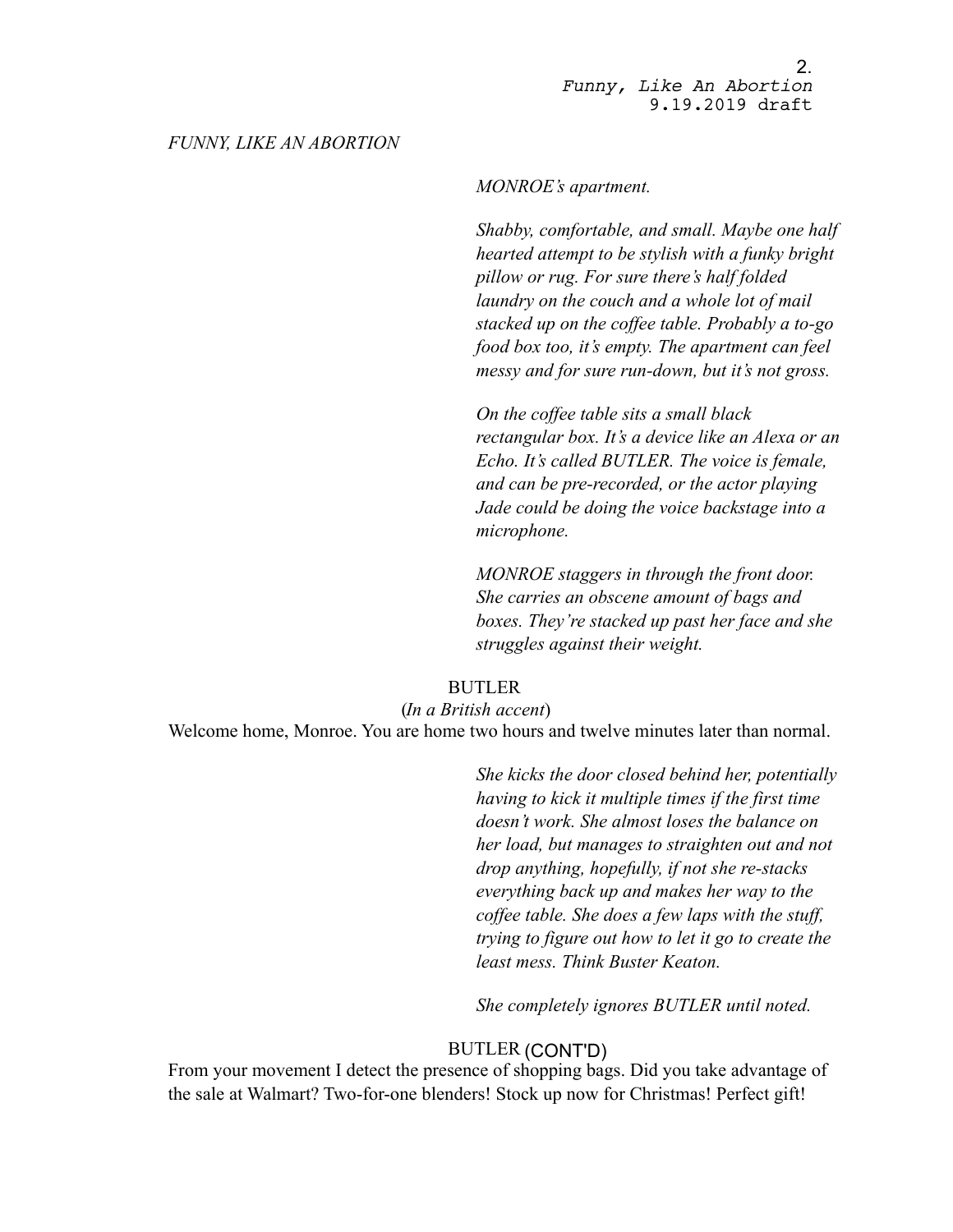*She finally dumps the boxes and bags on her couch, failing at doing it without a mess. She takes a moment to take all the stuff in.* 

# BUTLER (CONT'D)

Be sure to post your shopping prizes on Friend Vault! Friend Vault is where friends show they care with all the things they share!

> *MONROE carefully digs through the boxes and bags to find one almost completely un-muddled box, a bakery box. She opens it, mouthing a silent prayer, and is relieved to find all 1/2 dozen cupcakes un-smashed inside. She sighs in relief and places them out of the way of the rest of the mess.*

# BUTLER (CONT'D)

Target is also having a sale this week! Save 15% off your total purchase when you apply for a Target Mastercard!

# (*Quickly*)

Customers must be approved to receive discount.

## (*Back to normal speed*)

At this time you do not have a Target Mastercard, Monroe. Shall I schedule a trip this week for you? You have no plans on Wednesday evening at this time.

> *She takes a deep breath and looks around. Stands, stretches, then gets to work. She sets up a party, a fake birthday party, but we'll get to that later.*

# BUTLER (CONT'D)

Knowing your plans and routines helps me help you!

*One corner or wall of the living room is designated as party central, and is where all the decorations go. Some she pulls out of a bag, these should all feel really kiddy. Like with cartoon characters and animals. They've also obviously been used a few times before. She may have to tape up some rips as she hangs up streamers, and a banner.*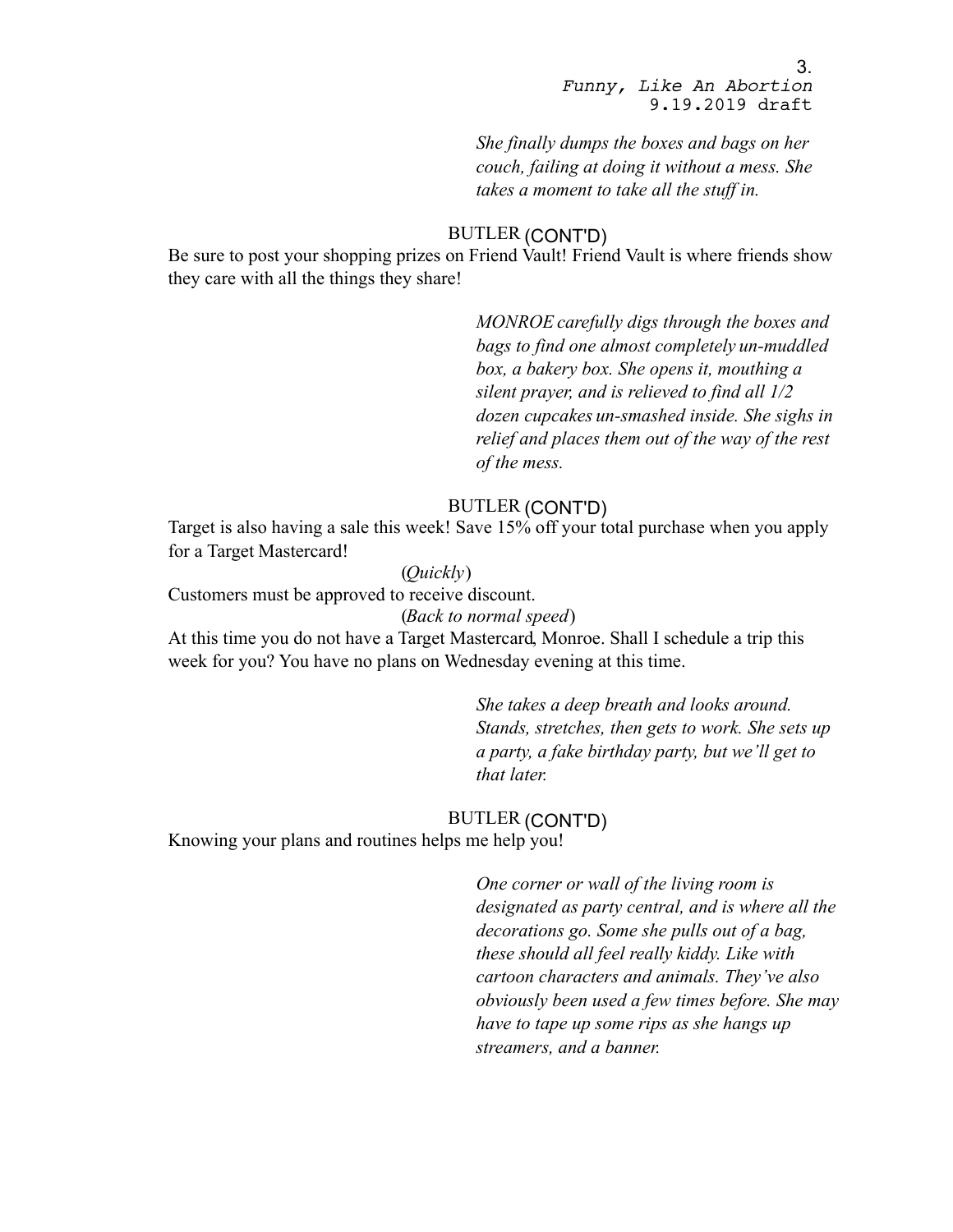*She goes to a closet, maybe just off stage, opens the door and then braces herself against all the stuff that's falling on her. As she pushes back the mountain with one hand, she searches by feel with the other. She pulls out mardi gras beads, ridiculous hats, a hammer to hang things, and other party party items. Again, all of it's been used before. But it's still good. Mostly.* 

*She gives the content of the closet a good push and quickly closes the door. She gets back to her party wall, trying to adult it up best she can with what she got her hands on from the closet.* 

# BUTLER (CONT'D)

Please rise and place your hand over your heart! It is time for the nightly Pledge of Allegiance.

> *Patriotic music. MONROE keeps working on the wall throughout the pledge.*

# BUTLER (CONT'D)

(*Drops British accent*)

I pledge allegiance to the flag Of the United States of America And to the republic For which it stands, One nation Under God, Indivisible, With liberty and justice for All American men and women Amen

*The patriotic music fades out.* 

*While MONROE nails up some streamer or other decoration-*

BUTLER (CONT'D) (*Back to British accent*)

Jade is scheduled to arrive shortly.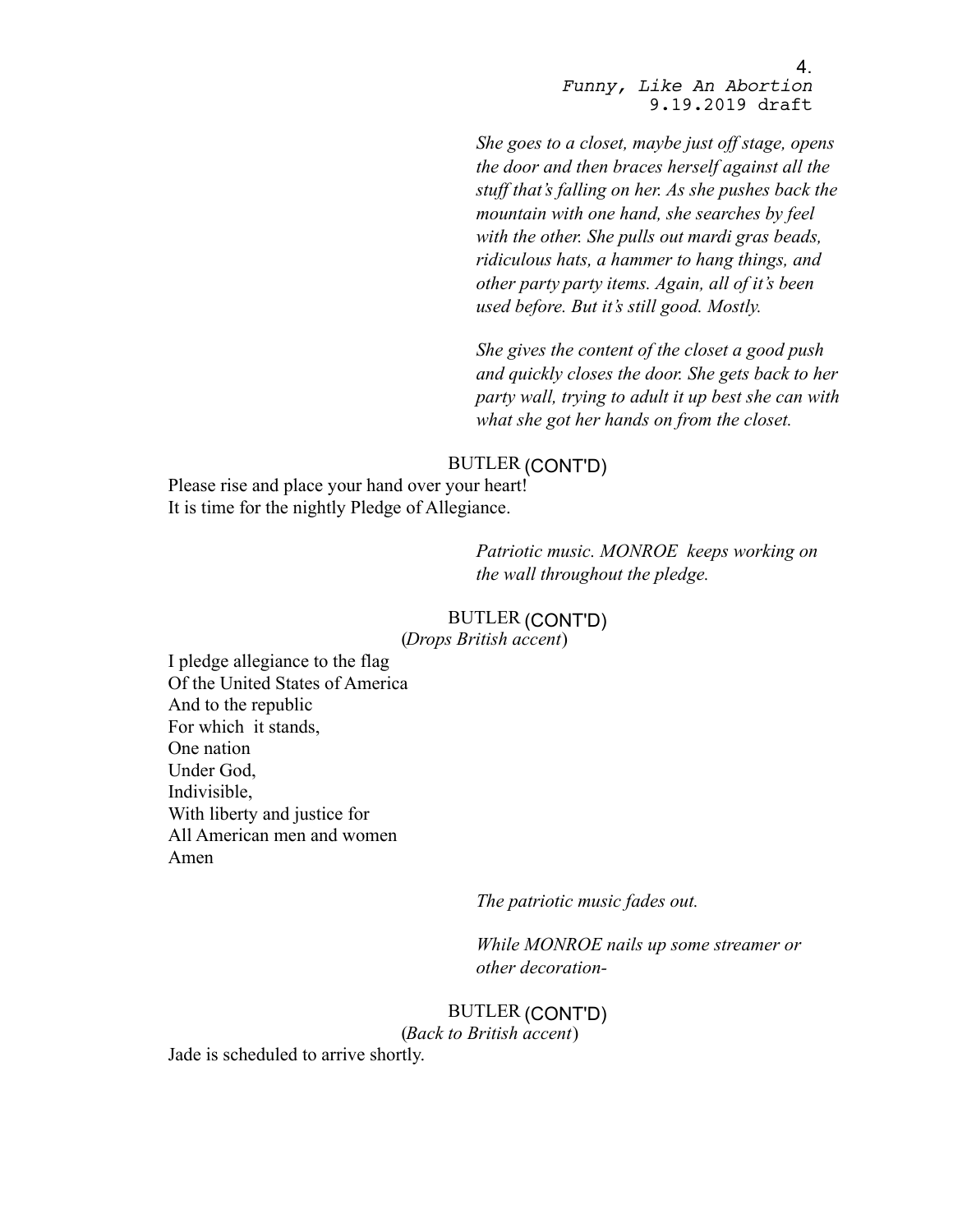*The mention of her friend gives MONROE a light-bulb oh-shit moment. She walks over to the small device on her coffee table.*

## BUTLER (CONT'D)

Should I show her my beat-boxing? That always makes you both laugh! Boots and cats And boots and cats And boots and cats And boots and cats And boots and-

> *MONROE smashes the device with the hammer. A lot more than would seem necessary. She checks the window for movement. Nothing has changed. She whispers a small hope then returns to the device. She empties out one of the shopping bags and puts all the pieces of the smashed device into it. She then tosses it off stage toward her kitchen.*

*This is a moment of no return. We should see more urgency in her movements now.*

*MONROE finishes up the wall as best she can. She grabs the cupcakes and sets them nearby, maybe there's a higher table she sets these on. She also places two bottles of booze on this table. One of these is a vodka bottle.*

*She pulls out her phone, then does a few selfie poses in front of the party zone, to see how it photographs. Phone in one hand, bottle of booze in the other.* 

*She might mess with the lights, trying to get the best effect.* 

*She mumbles as types on her phone.*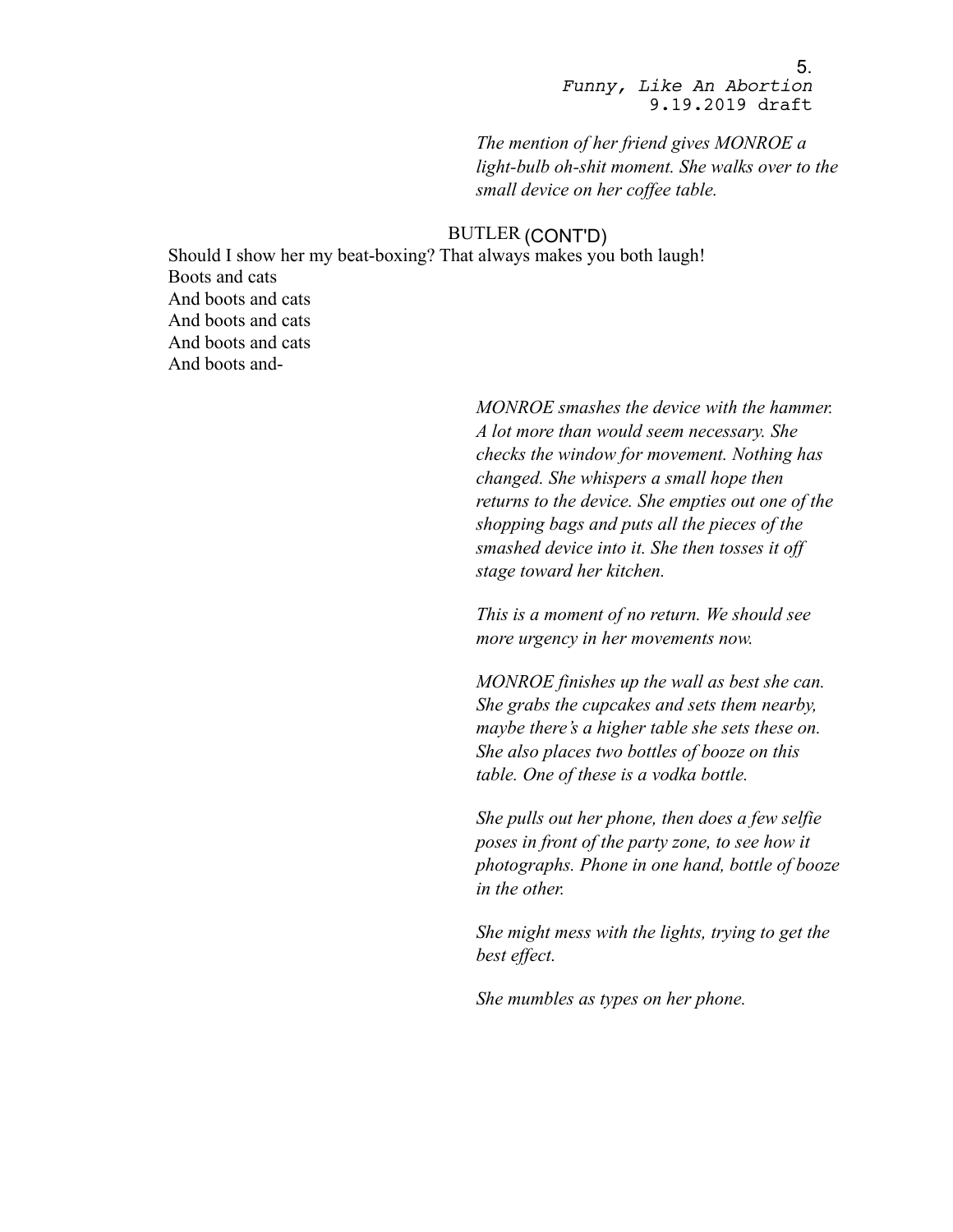#### MONROE

Bestie of all lll besties BIRTHDaaaaaaa $Y$ !!!! YAY! Planning the BEST surprise for  $\#1$ BESTie! Be waaaaaay jelly! #bffs4life #gurlfriends #paaaaarty #surprisebitch #yolosgio #giowbff #2niteislife #yassssss #bestbitches

*She posts.*

# MONROE (CONT'D) (*Under her breath*)

And now with a cupcake-

*She grabs a cupcake and opens her mouth wide, and holds the phone way up high, to get the best angle, while not dropping the precious cupcake. She does a few like that, then does a few with pouty face, then a kissy face, then one with her tongue out almost licking the cupcake.* 

*She drops the cupcake.*

MONROE (CONT'D)

Craaaaaap.

*She picks it up, then tries to fix the fancy decoration. It's a lost cause. She gives up, and settles on removing the floor dust and hair that got smooshed into it. She returns the cupcake to the table then posts the pic. More typing/mumbling.*

# MONROE (CONT'D)

Chocolate chocolate triple WHISKEY with foam FUDGE and butterscotch crumble. BEST CUPCAKES EVEEEEER! #paaarty #bffs4life #chocwhiskfudgebutterscotchcrumblebitches....

*She struggles to think of more hashtags.*

MONROE (CONT'D) ..... #fuckyes.... #bestbitches4eva............... #cupcakelife?

*Decides that's probably fine. She posts.*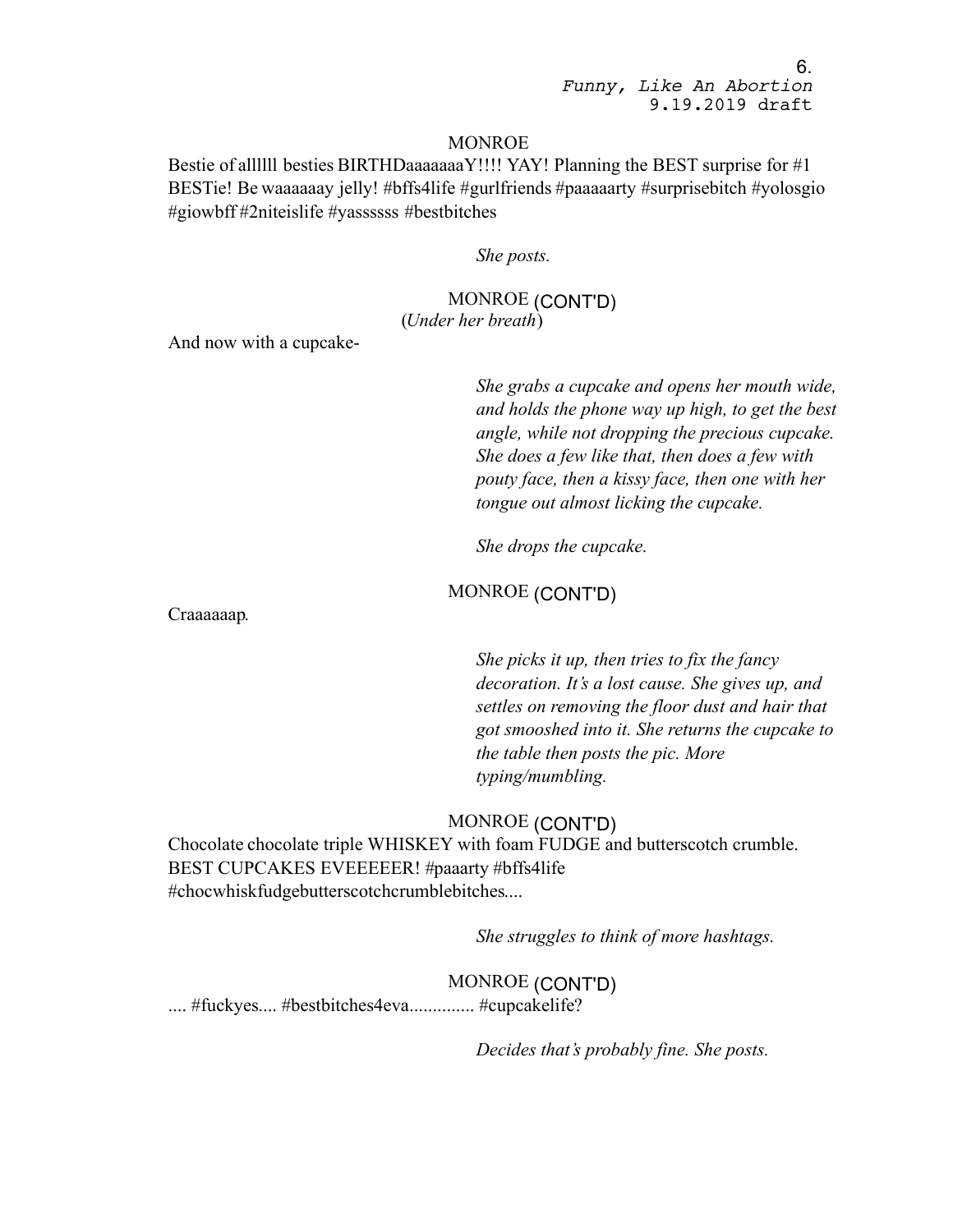*She refreshes her app to see who's hearted her pics. She's got a couple. Thank god.*

*Time to get the rest of the apartment in order. As she gets going though, she gets distracted by all the things she has to do. She flits from task to task making little headway on any of them. The tasks are:*

*1. Getting rid of the laundry. Which she may shove under her couch or throw off stage toward her kitchen.*

*2. Finding a new spot for the huge stack of mail. The closet? Some place that makes no sense.*

*3. Getting rid of trash. This could also end up under her couch.*

*4. Setting up many gift bags. They vary in size. She has tissues too. None of it is the most attractive. She sorts through items putting them in various bags. We don't see exactly what's going in the gift bags. Her wrapping job is way rushed.* 

*5. Displaying all these gift bags in a pattern around the room which will eventually just devolve into a random mess.*

*Her rushing around should feel cartoony. Music should be played over all of this, something like "Flight of the Bumblebee." You might be thinking that's too on the nose, if you are, buckle up, we'll be doing a lot of that here.*

*In the middle of all this business she pulls out three vitamin bottles and starts to juggle. She's pretty good at juggling. She let's it go for a minute or so then catches all three and does a bow to her empty living room.*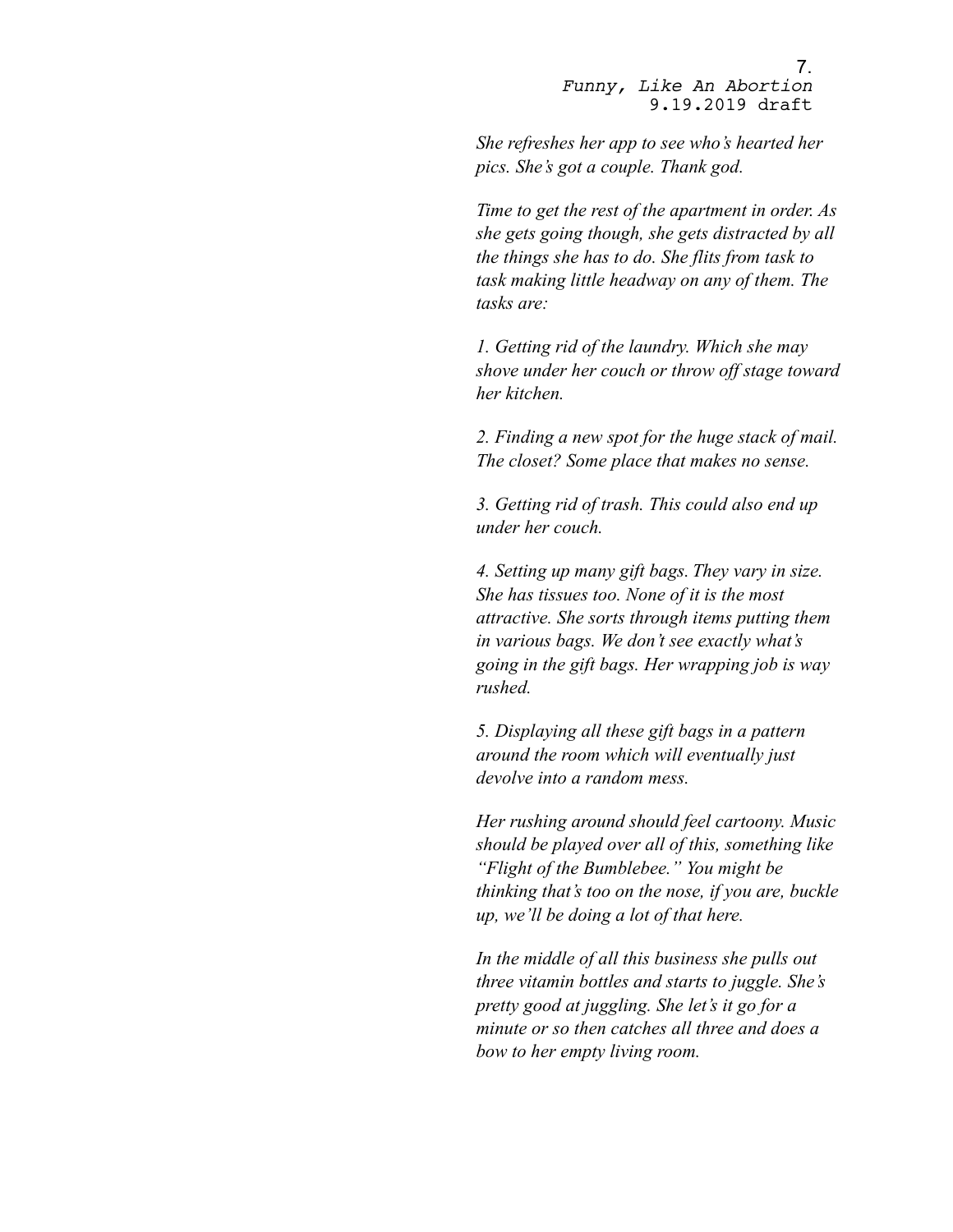*When she's mostly done with all those chores, and the juggling, and is down to putting together the final bags she lets herself get caught up a little with the contents of a few of the bags. A couple make her laugh, ones sends a little shiver down her back. Right after the shiver JADE enters.*

# JADE

TIME OUT!

*Immediately the music stops. Maybe the house lights come up too.*

## MONROE

Whoa, what are you..

(*Looks offstage for help, nothing. A whisper to JADE*)

That wasn't your entrance. I have more-

## JADE

Our director said if we were ever uncomfortable-

#### MONROE

I am 100% sure that was intended ONLY for rehearsal, in case you didn't notice we have an audience now-

#### JADE

## (*To audience*)

You are about to see a medical procedure done at home by two people who have no idea what they're doing-

# MONROE

Shhhh! Stop stop! You're killing the dramatic tension!

## JADE

# (*To MONROE*)

But what if they watch this and think it's a good idea or recommended or something and they end up seriously hurting themselves?

## **MONROE**

Shit. I hadn't- I had not thought about that.

8.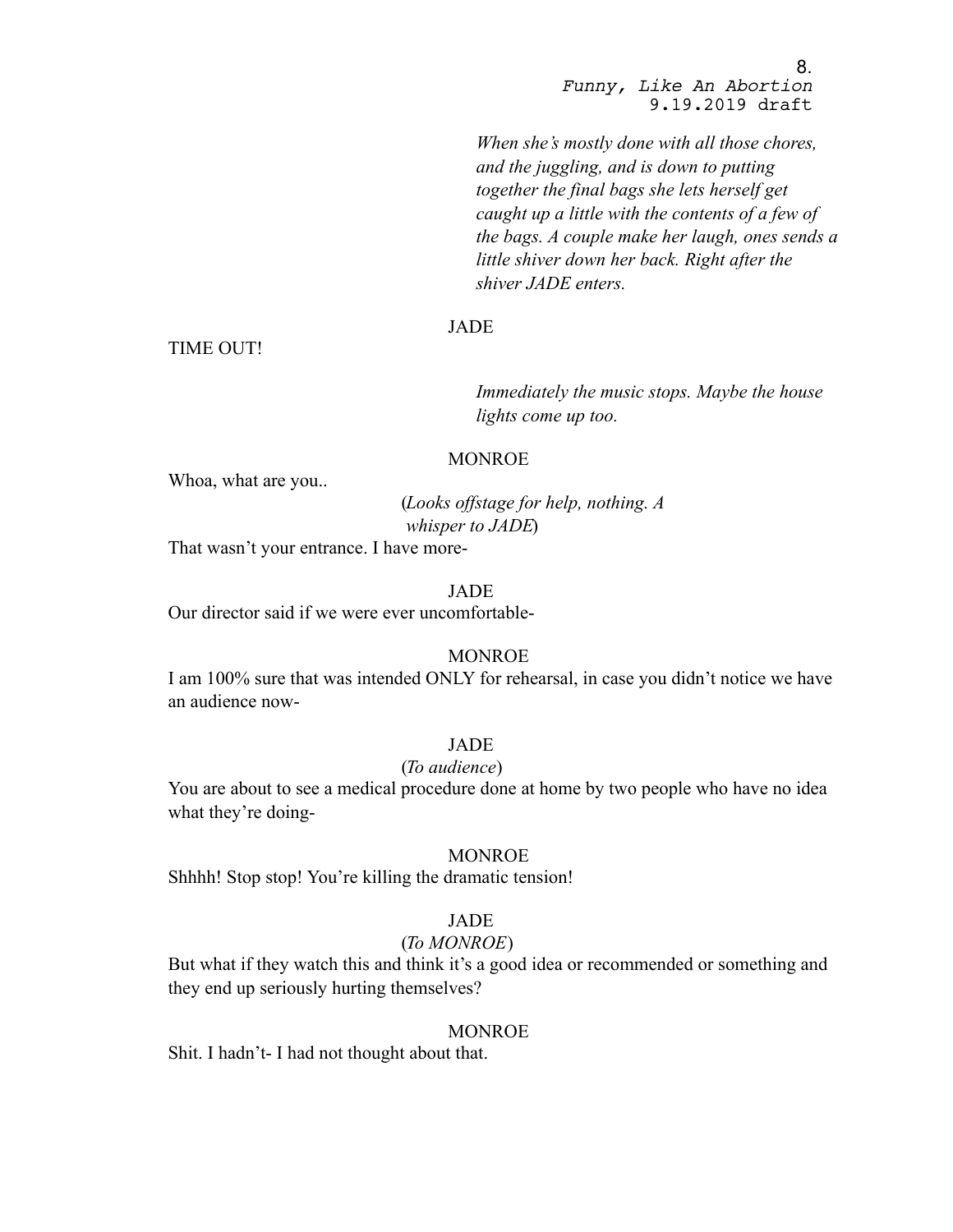# JADE

## (*To audience*)

Some of the approaches mentioned and/or suggested in this play can ACTUALLY, 100%, for reals kill you! Or at least land you in the hospital. So. And I don't think I can stress this enough DO NOT TRY *ANY* OF THIS AT HOME!

## MONROE

# (*To JADE*)

Well, I mean, it's probably fine to buy your best friend delicious chocolate cupcakes.

# JADE

#### (*To MONROE*)

We can't nit pick like that. It's gotta be a blanket no.

#### MONROE

That's hard core.

#### JADE

This is serious business.

(*Back to audience*) DO NOT DO ANY OF THE SHIT YOU'RE ABOUT TO SEE AT HOME!

#### **MONROE**

(*To audience*) YES! AND TALK TO YOUR DOCTOR!

#### JADE

OR MIDWIFE!

#### MONROE

Or PLANNED PARENTHOOD!

# JADE

# (*To MONROE*)

Yes! Good point!

(*To audience*) If Planned Parenthood still exists, for sure talk to them.

#### MONROE

But, most importantly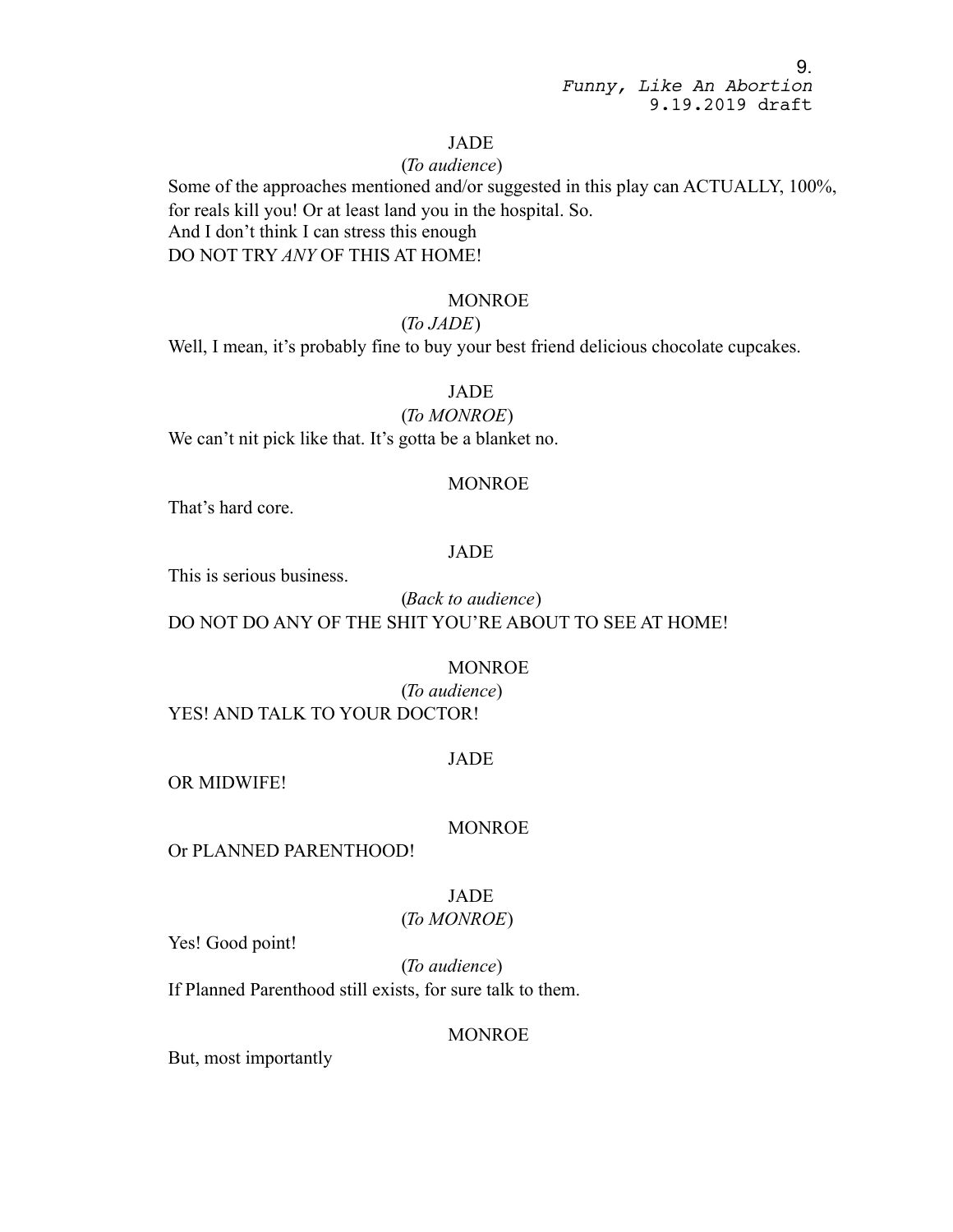# JADE DO NOT DO ANY OF THIS AT HOME.

# MONROE (CONT'D) DO NOT DO ANY OF THIS AT HOME.

# JADE (CONT'D) (*To MONROE*)

I feel SO much better. TIME IN!

> *JADE exits as the music comes back on, exactly where it left off. If house lights were brought up, they go back down.*

*MONROE does a final count, making sure all the bags are present and accounted for. She checks the time.*

#### MONROE

.. Okay Jade. Just don't be late. Not tonight.

*A knock. She very nearly has a heart attack.*

*MONROE calms herself and creeps over to her door and looks out the peep hole, to see who it is. She sighs the largest sigh of relief.*

*She then takes out her phone and blasts music, and rushes over and grabs a cupcake, not the one that fell on the floor, and runs back over to the door, with the cupcake in hand. She takes a very deep breath.*

*MONROE opens the door.*

*JADE enters.*

# JADE

MONROE

Hey, what's-

SURPRISE!

*MONROE shoves the cupcake into her mouth then drags her over to the party wall.*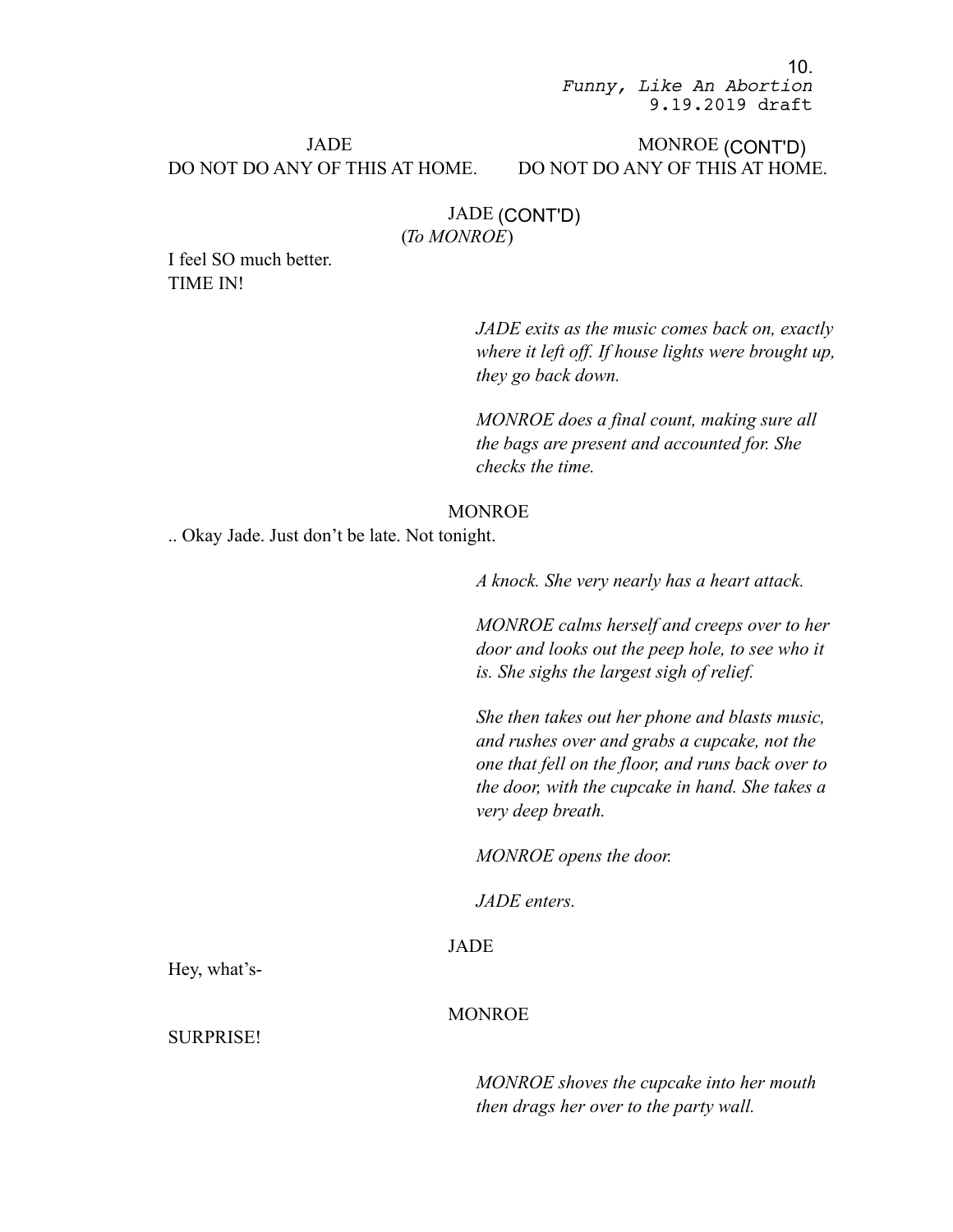*MONROE positions them both and does a series of selfies, taking JADE's phone and taking pics on her phone as well.*

*JADE is completely disoriented.*

*Finally, MONROE releases JADE as she types furiously on BOTH phones, making many posts on both devises. She then exits into the kitchen with the phones. The music cuts out.*

*JADE struggles to get the cupcake out of her mouth, looking around the room for water or a napkin. Finally, messily, she gets it out.*

# JADE

WHAT THE FUCK?

*MONROE enters with either many napkins, or one giant napkin, and hands them/it to JADE.*

#### MONROE

Sorry.

*JADE uses the napkin(s) to clean her face and hands as best she can.*

JADE You just shoved a cupcake into my MOUTH!

#### MONROE

Aren't they amazing? So moist!

JADE WHY did you shove a cupcake into my mouth?

#### MONROE

Surprise!

JADE

Surprise, what?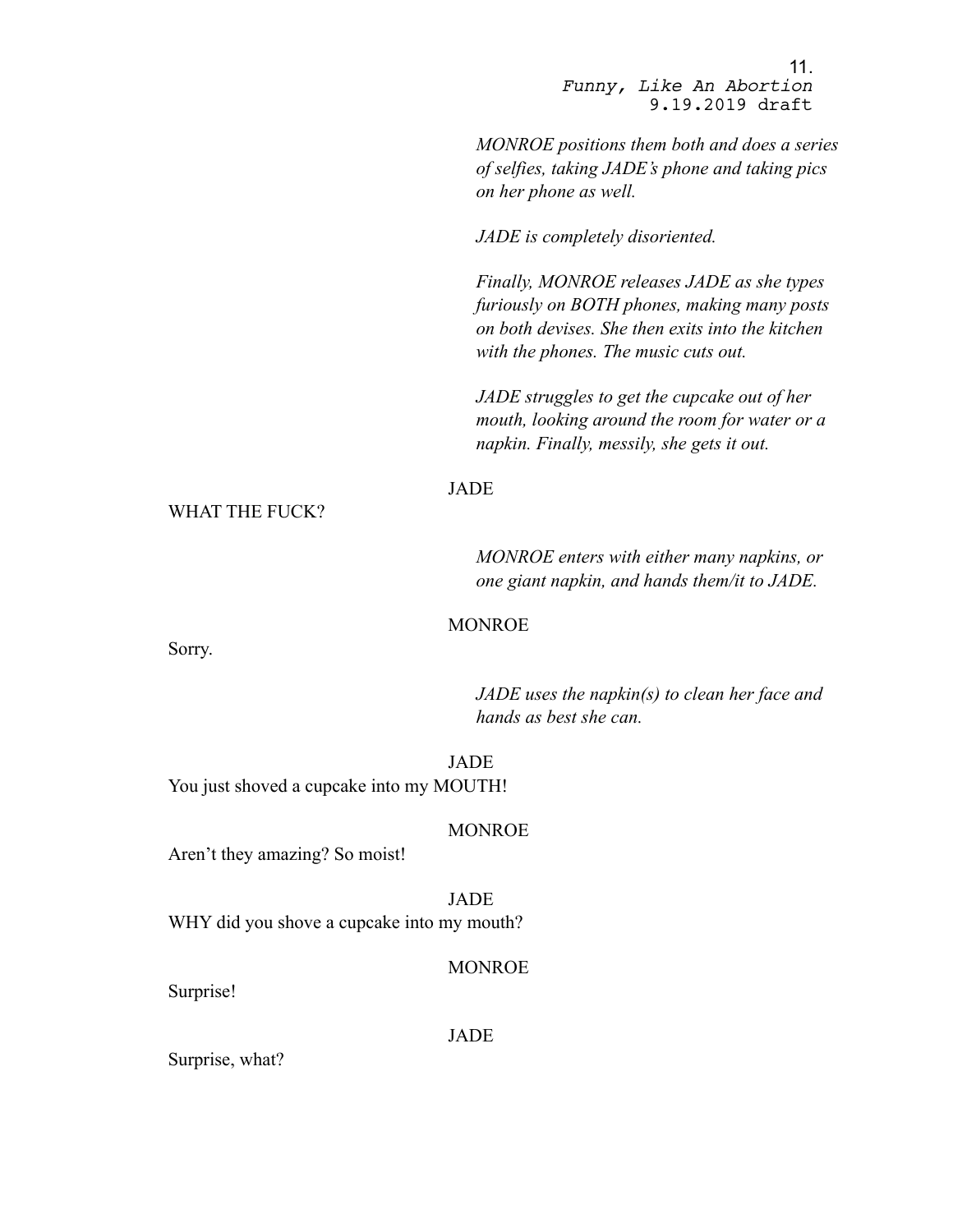#### MONROE

Surprise party!

## **JADE**

My birthday isn't for two months.

# MONROE

Which is why I knew you'd be super surprised.

## JADE

Dude. I couldn't breathe.

**MONROE** I was nervous. I pushed maybe harder than I should have.

#### JADE

You think? Jesus.

(*Taking in the rest of the room*) This is like, this is a lot.

#### MONROE

I know.

## **JADE**

You can't afford all this.

**MONROE** Don't worry! I borrowed a bunch of the decorations from school.

*JADE checks out the party wall.*

#### JADE

I thought I saw Elmo.

#### MONROE

Tried to hide him in the back.

## JADE

How much did those cupcakes cost?

#### MONROE

Okay, that's maybe one area where I let myself splurge. But we're gonna need them.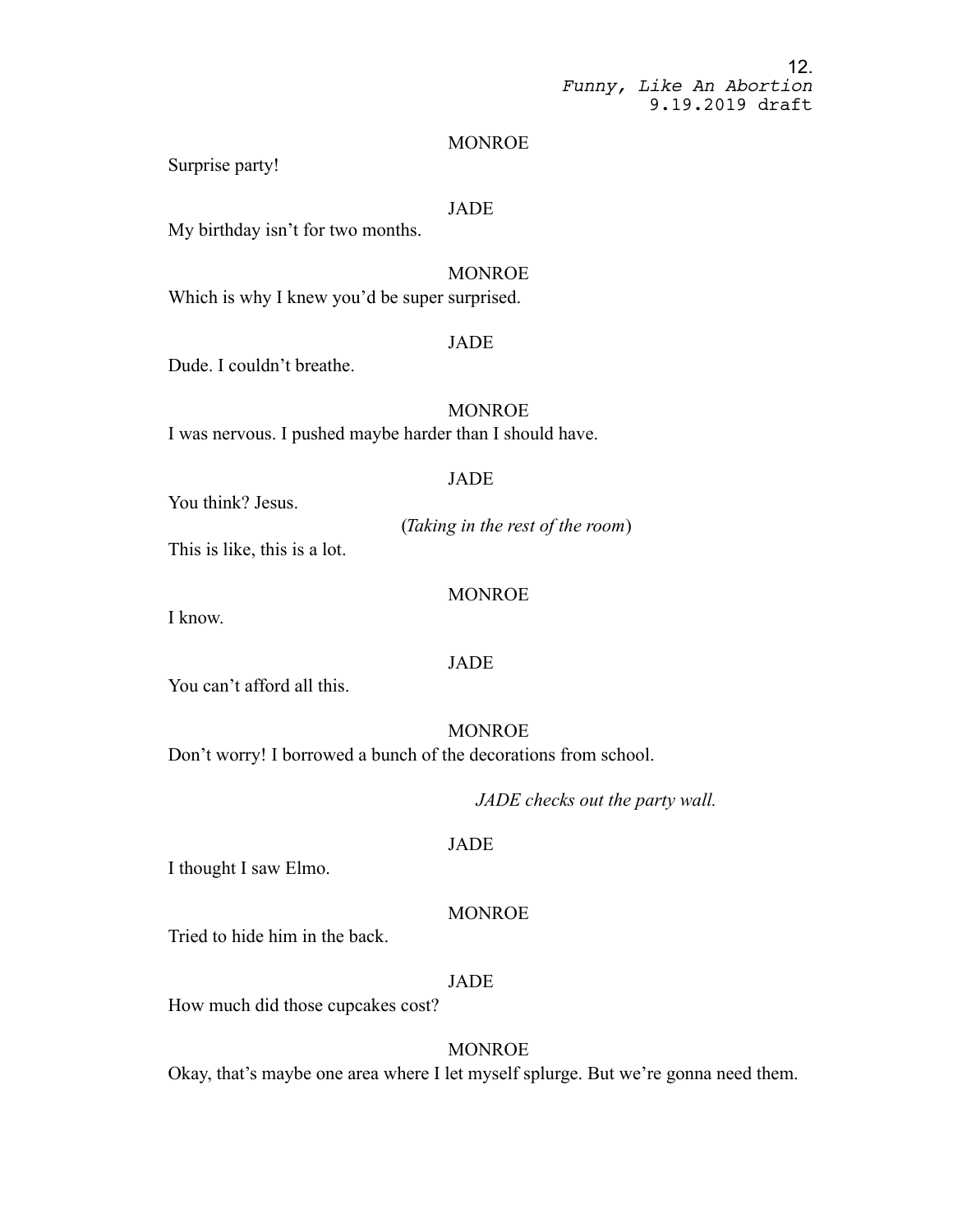#### JADE

And booze? Monroe.

#### MONROE

Jade.

# JADE

Thank you, but you know I don't want you going broke just for me.

#### MONROE

Oh, it's not for you.

JADE You just said it was my surprise birthday-

#### MONROE

I said surprise party, you threw in the birthday.

### JADE

Okay, so what is happening then?

#### MONROE

Ha. Well. Wait until you hear. It's like a surprise wrapped in another surprise.

# JADE

Yeah?

#### MONROE

Yuuuuuup...... So, uh, what's funnier than a dead baby?

#### JADE

Excuse me?

#### MONROE

A dead baby in a clown costume.

*MONROE makes a rimshot drum noise.*

#### JADE

...............................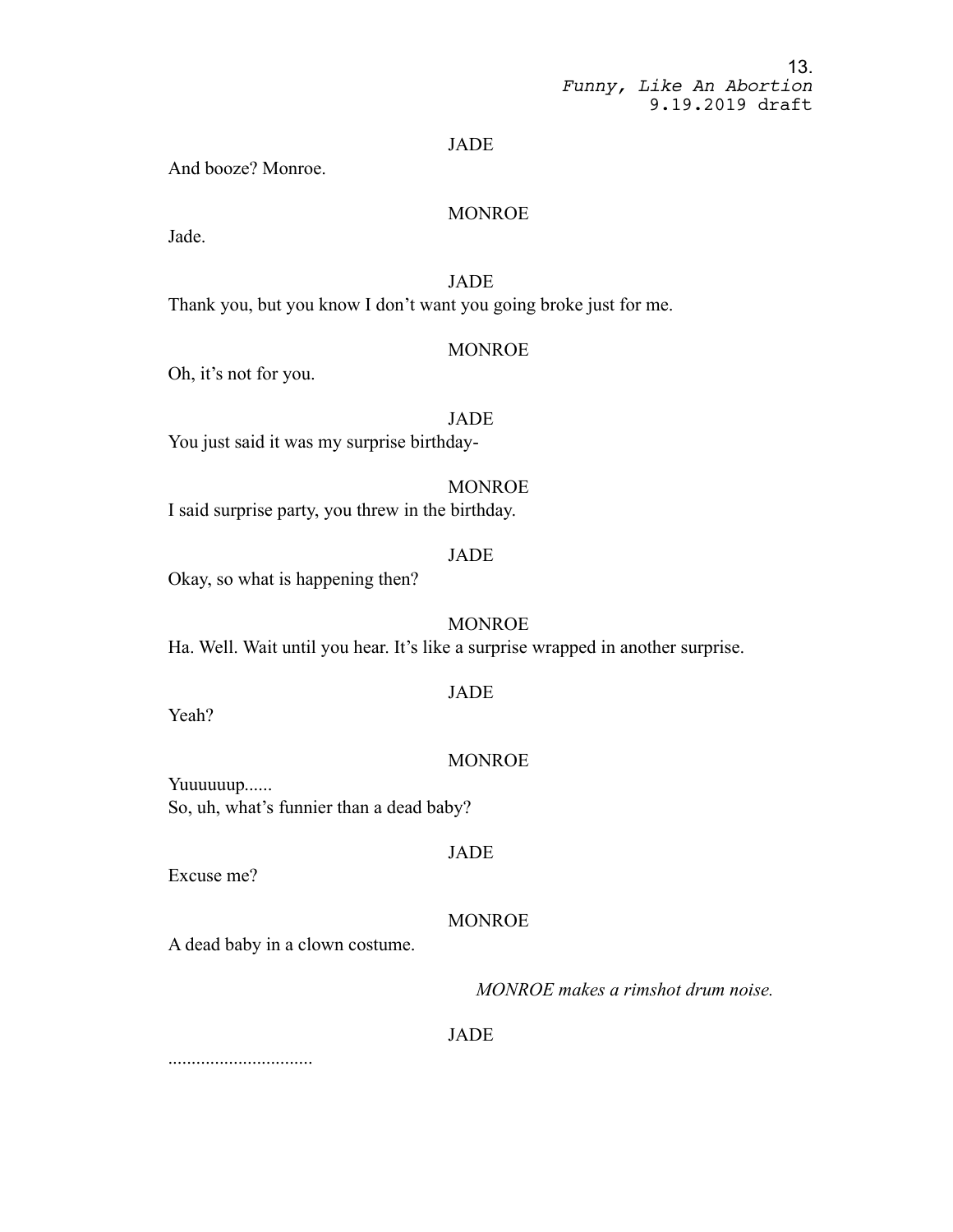#### MONROE

That was a, a joke..... Anyway I need to uhhhh...... So not all surprises are FUN surprises, you know, that's what this....... Welcome to my surprise abortion party! Wooooooo-

## JADE

Hey! You can't say that word!

## MONROE

It's okay-

JADE Neighbors, Monroe! Your walls are paper thin!

#### MONROE

(*Pointing up*)

Fishing trip.

(*Pointing down*)

Rave.

(*Pointing right*)

Works the night shift.

## (*Pointing left*)

Won an all you can eat steak night out for two, about 50 miles east of here, which is probably gonna be a huge disappointment when they get there and find out it was made up. He really really loves steak. But I think, like if I was a manager at a stake house, and someone had been punked like that, and had driven allllllll that way, I'd just give it to them anyways. So. Fingers crossed, you know!

*JADE checks the window.*

#### JADE

You're sure?

#### MONROE

Super sure.

JADE Someone could hear you. You don't know.

## MONROE

I took care of it.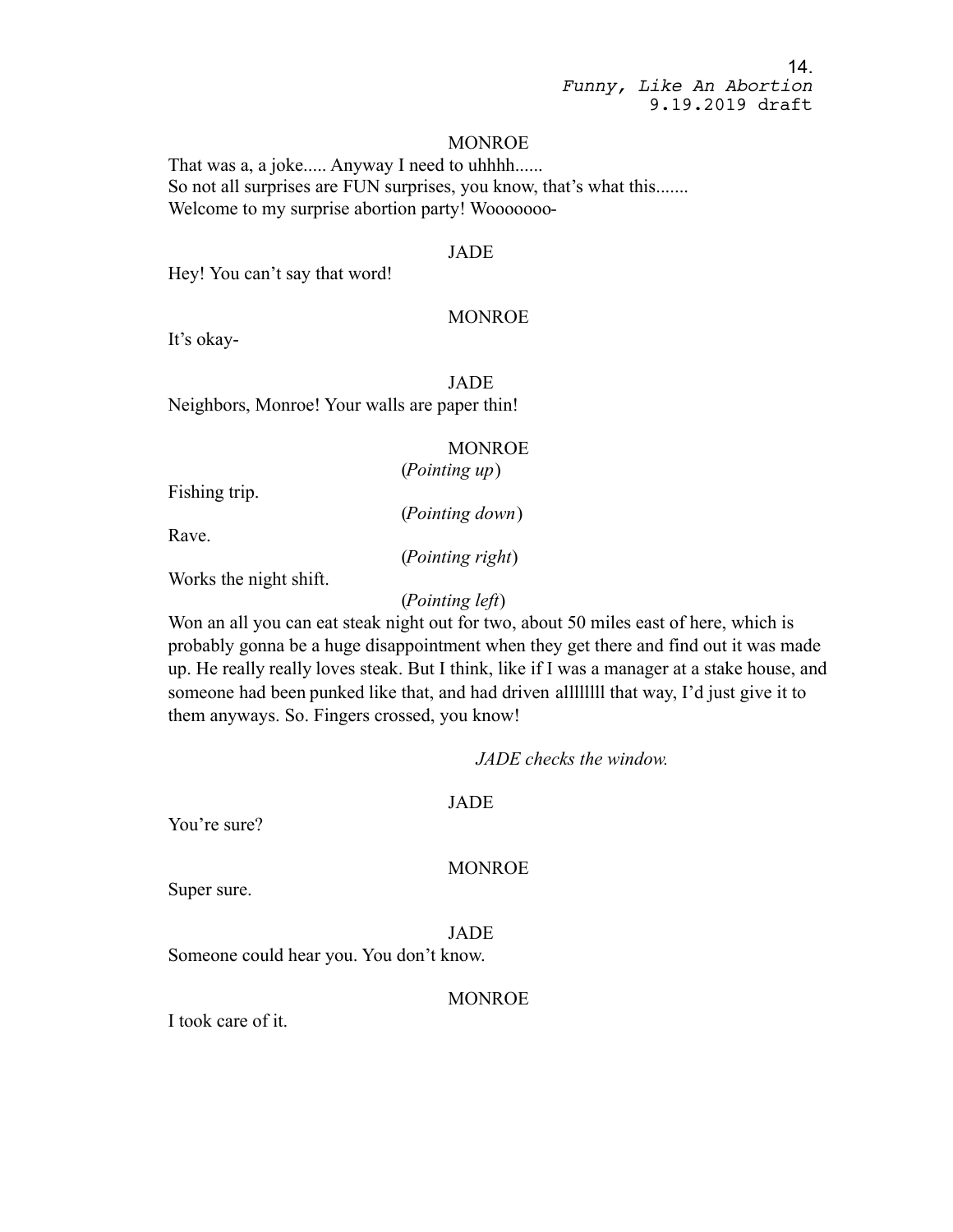*JADE grabs the blanket off the couch anyway and shoves it in front of the door. Hoping to block more sound.*

## JADE

They hear things. They know things.

#### MONROE

And I covered all the bases. Neighbors all gone, my computer is with our phones in my freezer-

## JADE

I thought the phone thing was just made up.

## MONROE

No way. I was arguing about where we should get pizza with my cousin, we weren't even on the phone, she was just sitting next to me in the car, but then I get this ding-ding and oh hey, it's a 1/2 off coupon for Dominos.

*MONROE hums the Twilight Zone theme music.*

## JADE

But that's for coupons. Coupons don't come from the government.

#### MONROE

You really think they have this fancy new listening in tech and they're just gonna use it to make us buy more shit? This is America, they're gonna make us buy lots of shit AND arrest us any chance they get.

#### JADE

You're sure the freezer will do it?

#### MONROE

I tested the freezer yesterday, we're good. I set it on to make ice, but like, there's no water hook up for that, so it just churns and churns and churns and makes this awful sound. Grrrrrrggggggah grrriiiiinnnnngggggah.

> *They're quiet, we hear the freezer trying to make ice without water.*

# JADE

(MORE) Okay. But what about- OH MY GOD- (*Starts hunting the apartment*) Your, your, your that assistant smart box thing? You got it free with your apartment!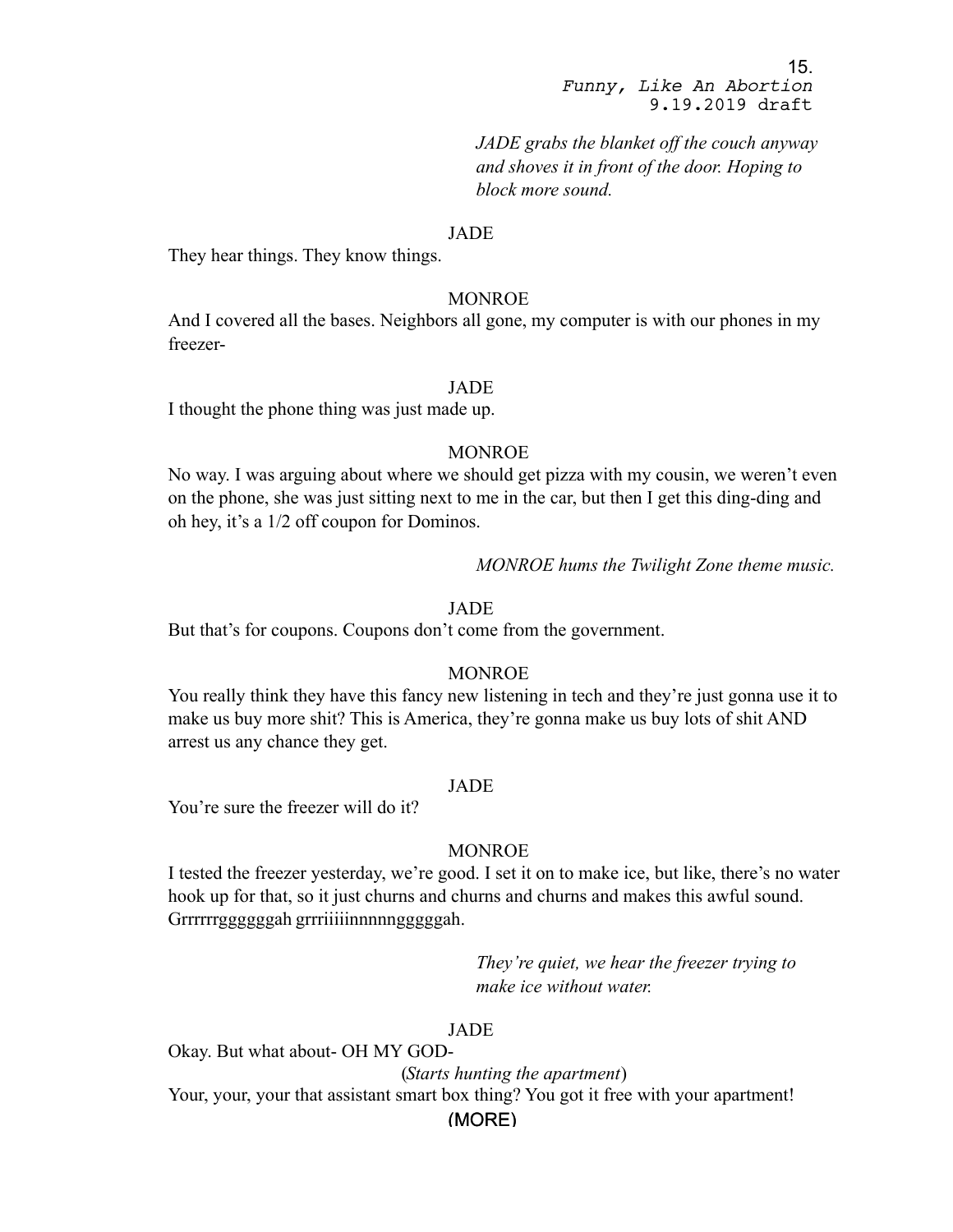# JADE (CONT'D)

That's why you even picked this place because you were like, "I'm gonna name it Butler and make it talk in a British accent so I feel fancy," and that thing is always just piping in like, "Want me to play music for you, Monroe?" Or, "Shall I order your Chinese food now, Monroe?" And "Fancy a cup of fucking TEA?" And it's for sure recording *everything* happening in this apartment-

(*Can't find it*)

WHERE IS IT?

## MONROE

Right, this was kinda, kinda good luck, kismet type of thing, because, uh, my land lord was like, "Hey, there was a massive recall, blah blah blah," and took it away like over a week ago.

## JADE

Really? You're absolutely sure?

#### MONROE

Absolutely. Cross my heart and hope to, uh, die and all that.

*A moment for JADE to get over the fear and come around and remember the situation her friend is in.*

## JADE

... So, how, um, how far along are you?

#### **MONROE**

It depends on where you start counting. From conception, from the first day of my last period, from the position of the moon in the sky-

#### JADE

From any of them.

#### MONROE

Seven weeks. Probably.

JADE

And you're sure?

#### MONROE

One sec-

16.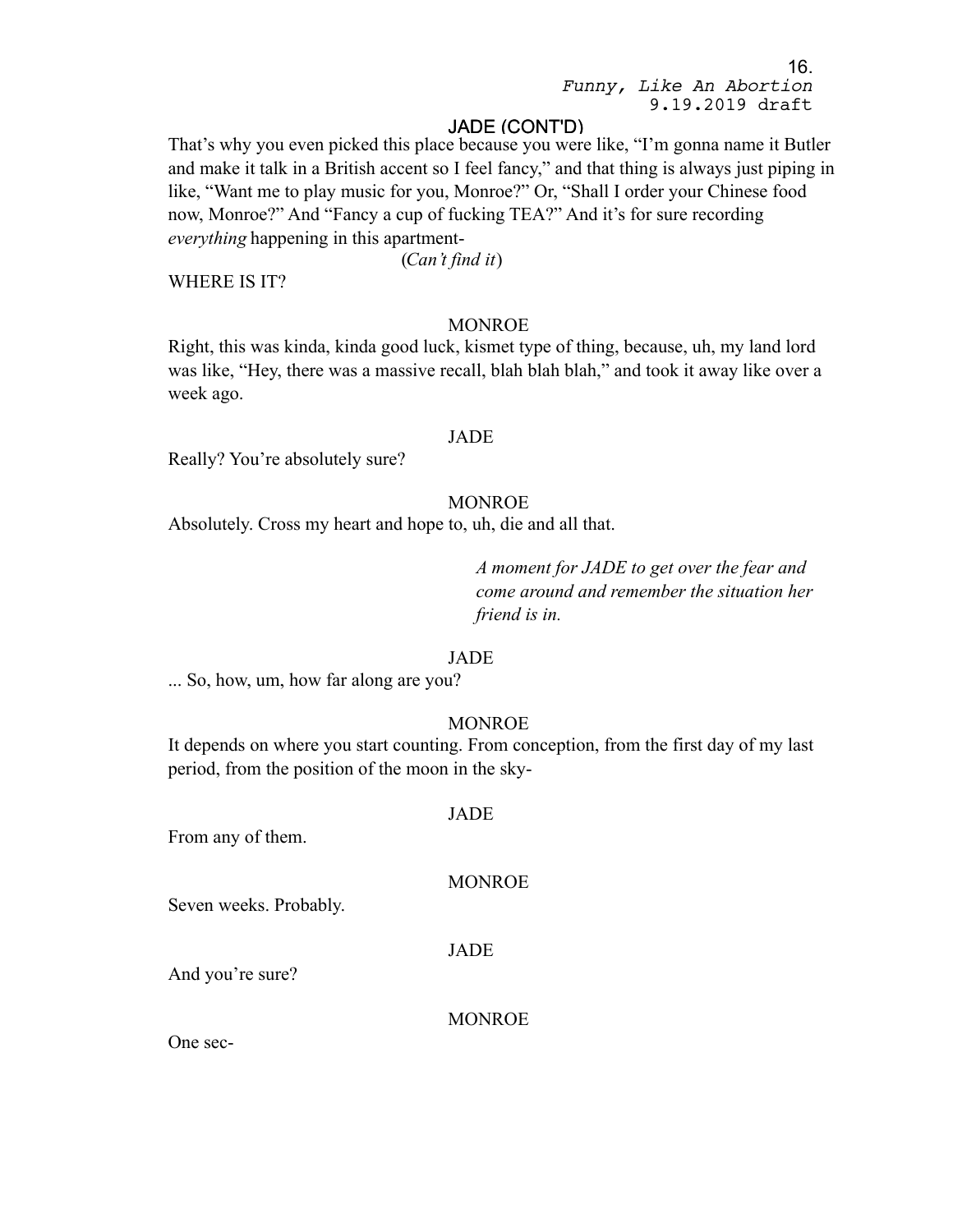*MONROE exits to her bathroom. We hear her puking. She flushes. She swishes some water in her mouth. She enters.*

## MONROE (CONT'D)

Unfortunately.

#### JADE

You could just have the flu.

## MONROE

I was hoping for that. Swine flu. Bird flu. Cat and dog flu. The bubonic plague. But. Nope. Just pregnant. I, uh, took a test.

#### JADE

How did you- Where did you get a test? I thought- You have to check those out now, don't you? From Central?

# **MONROE**

You do, normally. But Maggie, my cousin, was trying, they've been trying for two years. And they miscounted her allotment, so she had an extra one.

#### JADE

She could get in a hell of a lot of trouble if they figure out the error in the numbers.

## **MONROE**

Maybe, but she's pregnant now, and stoked about it. I think they look the other way pretty generously in that case. And it was just the one. Test.

#### JADE

I don't know. We shouldn't- We can't be talking like this! If anyone finds out, if your cousin tells-

#### MONROE

She won't-

#### JADE

She could!

## MONROE

I'm not- I am not having this baby. And I.. I need your help.

#### JADE

Shit. Yeah. Okay. Let me- Let me just have a moment of some chocolate therapy.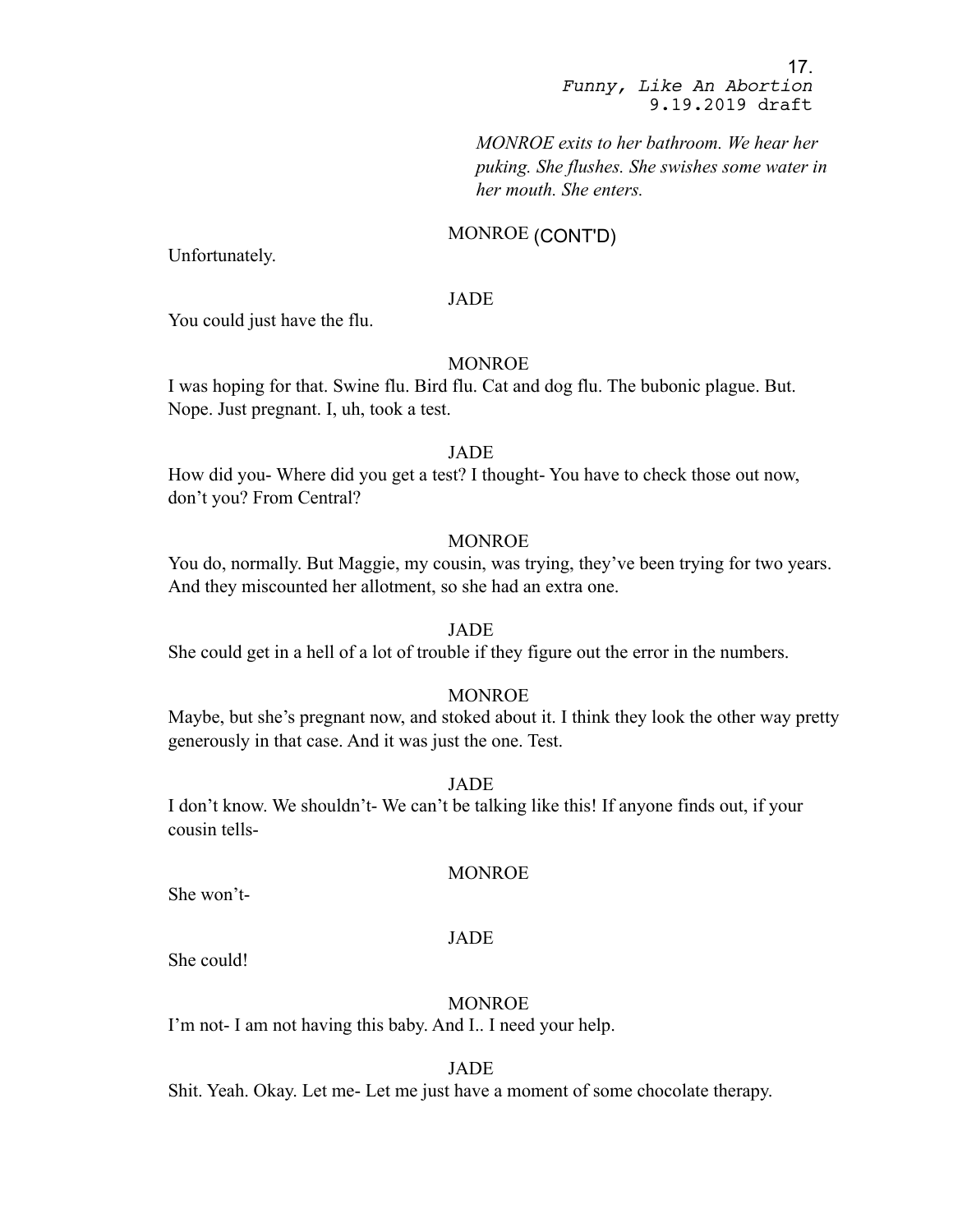*JADE gets a cupcake, takes a bite.*

# JADE (CONT'D)

WAIT. Is there anything weird in these?

#### MONROE

No. I didn't lace the cupcakes. Great idea, but no.. It's uh, the presents.

*JADE takes in all the presents in the room.*

JADE

That's, that's a looooooot of uh, presents. What's in each bag?

#### MONROE

A different way. A different, um, home option.

*JADE takes in all the options.*

#### JADE

Wow.

#### MONROE

And I posted a million party pics, anyone watching ChitChat or Friend Vault will think we're just getting drunk. I figure we have like an hour, hour and a half maybe? We just go through the options, pick one that hopefully won't kill me, and then we do it. After we can jump back on with more posts! Then no one will be suspicious or think anything about tonight. It'll just another night. Just another night where two gurrrls got all crazy and stupid. Yeah?... Jade?

JADE

I'm sorry, I couldn't hear you after you said something about you hopefully not dying.

## MONROE

I really don't want to do this alone.

#### JADE

And you don't have to.

# MONROE

Plus, I figure it can't hurt to have a trained medical professional here. In case, you know?

*JADE laughs.*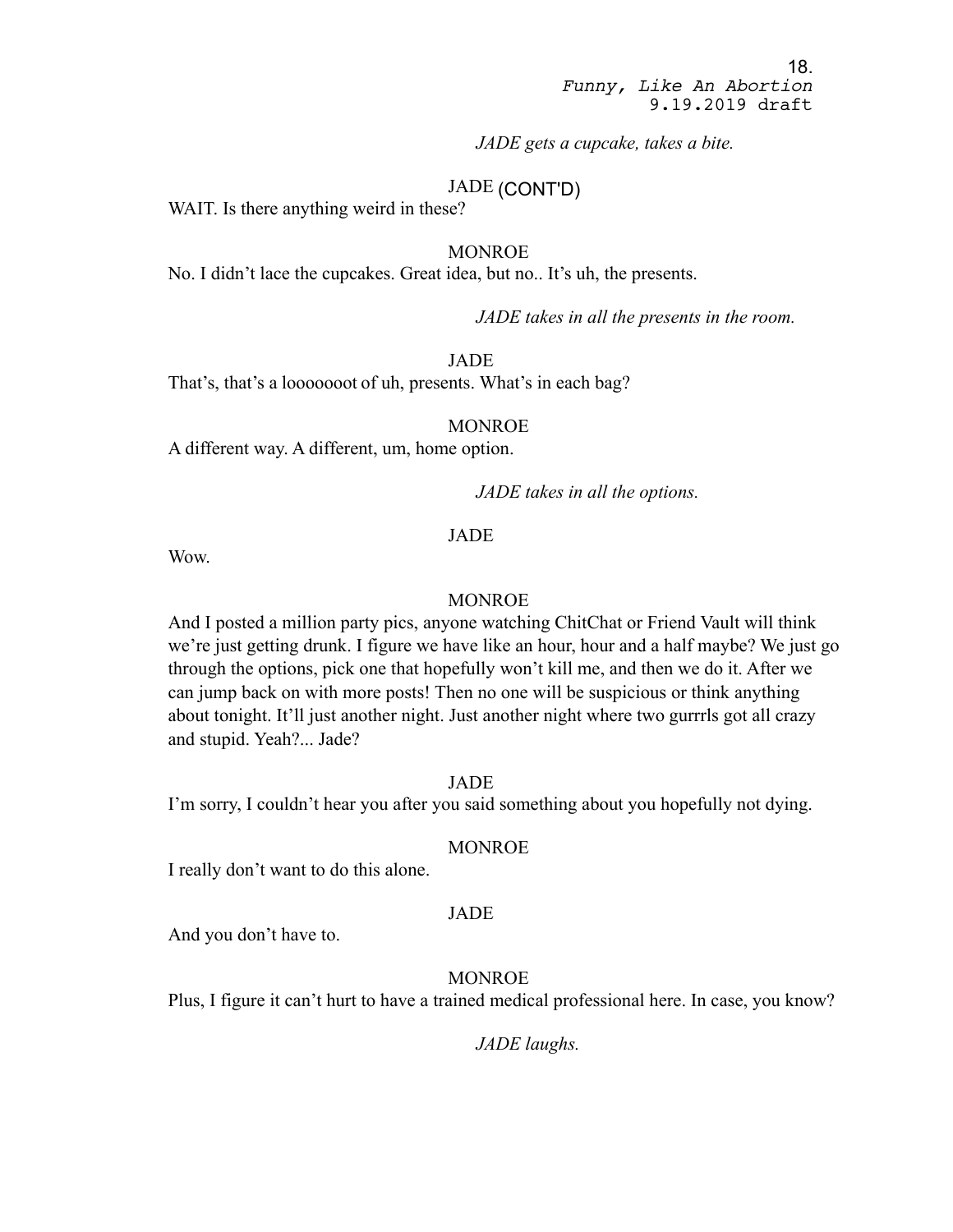#### JADE

Um. I was a lifeguard. In high school?

## MONROE

But you took first aid. CPR.

# JADE

A million years ago? More!

## MONROE

Once you learn the subtle art of saving lives it never leaves.

# JADE

Oh my god, the only thing I remember was to do the chest pushes to the beat of a song.

## MONROE

The other day you were all like, I fantasize about that sexy bar tender choking on peanuts so I can jump over the bar and save his life and then we'd have like super crazy sex.

#### JADE

Right, yeah. This is exactly like that.

#### MONROE

All I'm saying is that you think about it still.

#### JADE

I'm for sure running though all of my training during sex fantasies... Does Kevin know that you're..?

#### MONROE

Yeah.

#### JADE

And you didn't think he should be here?

## MONROE

He can't handle buying me tampons.

## JADE

Right.. Well, let's, uh, as the young people say, get this party started.

#### MONROE

Yes! That's the spirit!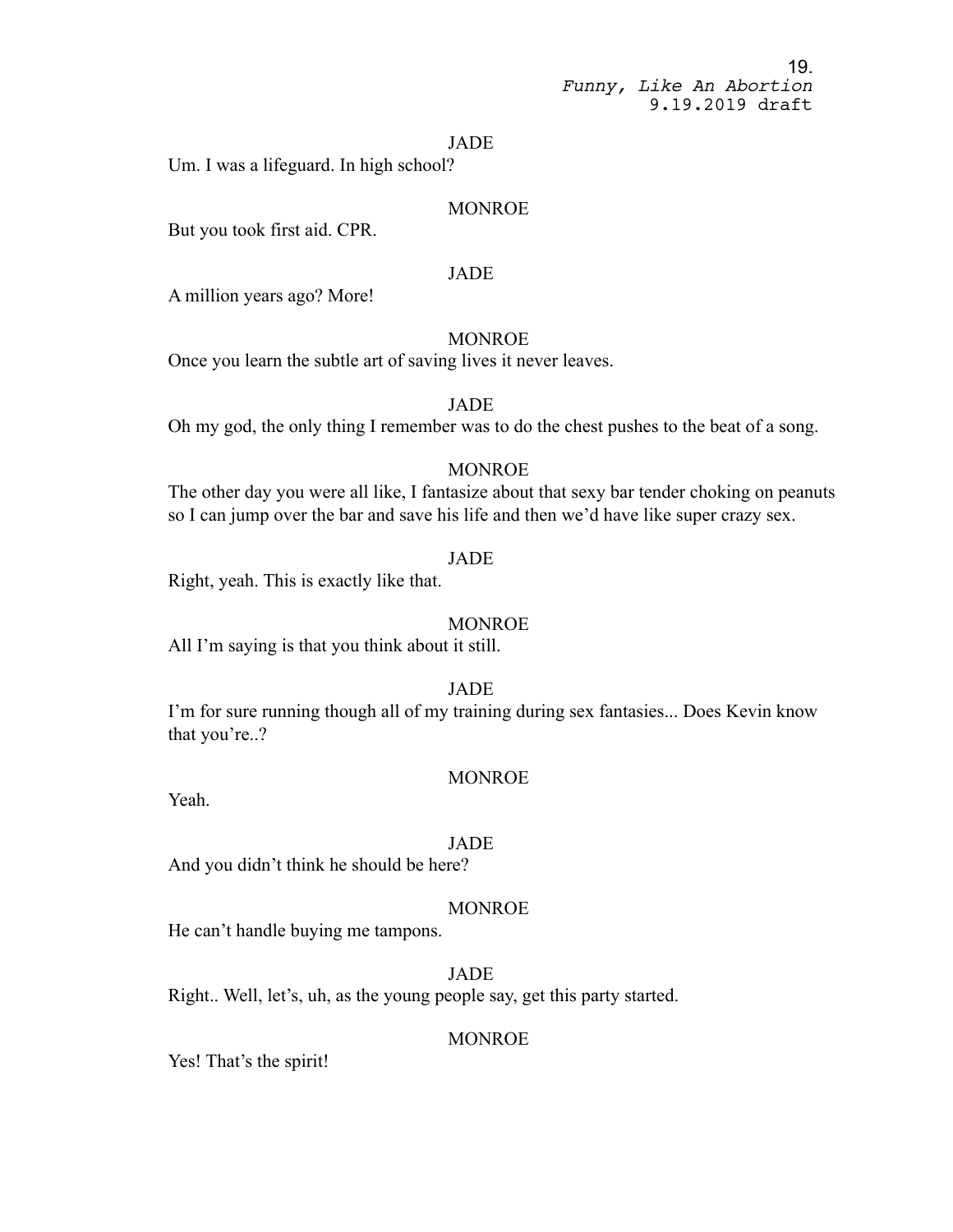*MONROE squeezes JADE's shoulder then bounces up off the couch.*

## MONROE (CONT'D)

SO! I, uh, to make it more fun and like, interactive-

#### JADE

Hold on, *can* you make a surprise abortion party *more* fun? Because, honestly.

#### MONROE

For sure, it was a challenge to make this MORE fun, but I think I did it. Pick three numbers between one and thirty!

#### JADE

You turned this into a magic show?

## MONROE

Just give me some numbers.

JADE

Are there bunnies? Will you release a flapping dove into the audience?

#### MONROE

Please.

## JADE

Oh lord. Okay.. Twelve. Twenty six. And, uh, twenty eight, I guess.

## **MONROE**

#### (*In a weird announcer voice*)

Come on down! You have been selected! That's right! I'm talking about you, bag number twelve! And you! Bag twenty six! And let's not forget, last but in no ways least, bag number twenty eeeeeeeeeeiiiiiiiiiiiiiiiight!

> *MONROE does a weird running bit around the room, making the grabbing of bags #12, #26, and #28 way over the top. JADE at the same time grabs the vodka bottle. They meet back at the couch.*

# MONROE (CONT'D)

It's kinda like Christmas.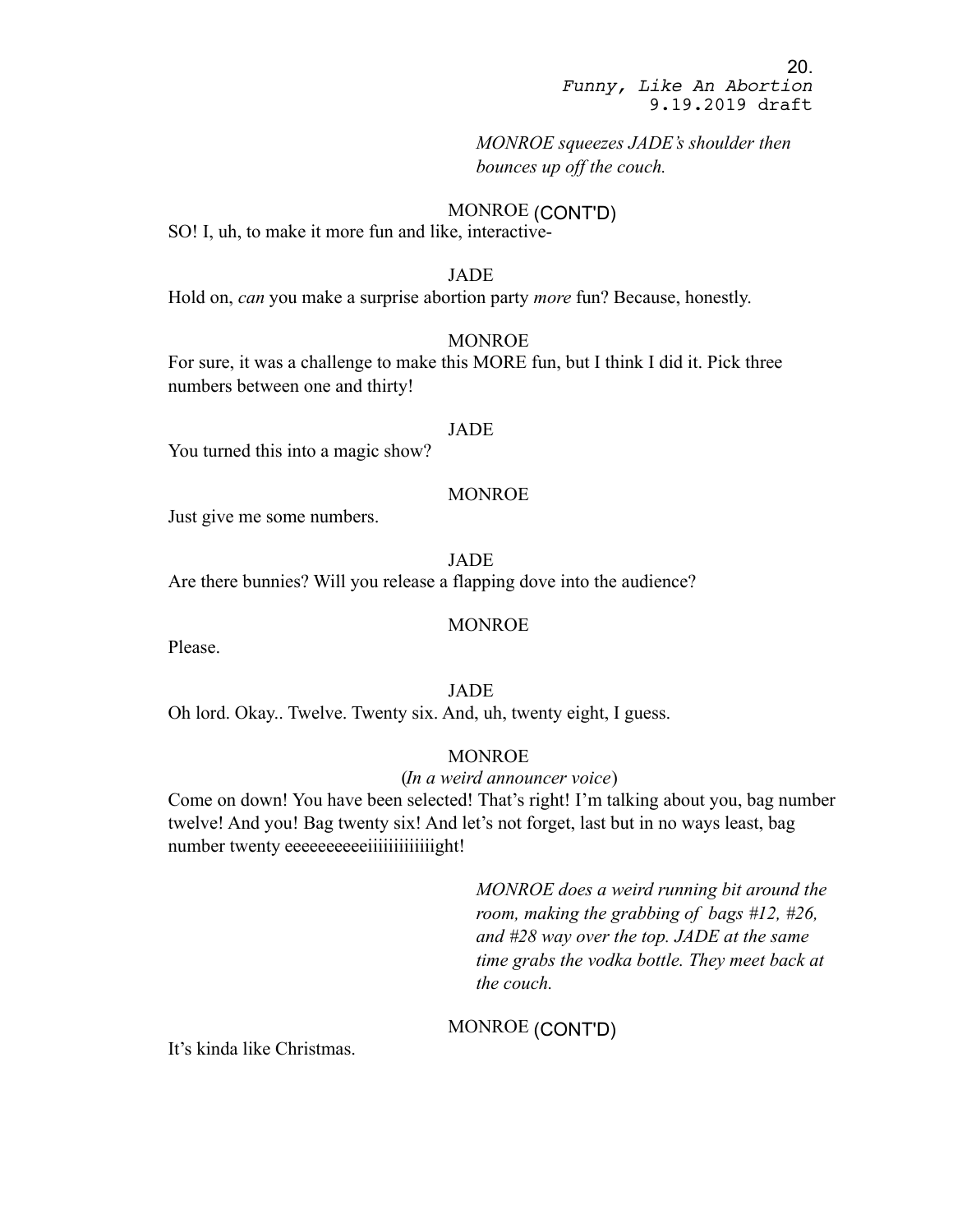# JADE

This is nothing like Christmas.

*MONROE shoves the bags onto JADE's lap.*

# **MONROE**

But SURPRISES!

## JADE

You packed alllllll of the bags.

MONROE I know, but I don't know what's in each number! Okay, you ready?

## JADE

Yeah. Hold on.

*JADE takes a swig, immediately spits it out.*

## MONROE

Oh yeah, that's just tap water.

#### JADE

Whhhhhhy would you do that.

Booze is super spendy.

# MONROE

*JADE sets the vodka bottle down on the table.*

MONROE (CONT'D)

Just playing that partaaaay gurl part, you know. Now go on! Open! OPEN! OPEN! OPEN! OPEN!

*JADE opens up bag #12. It's a bottle of drain-o.*

# JADE

JESUS FUCKING CHRIST!

*MONROE grabs the drain-o, trying to hold back her laughter.*

# MONROE

Hear me out-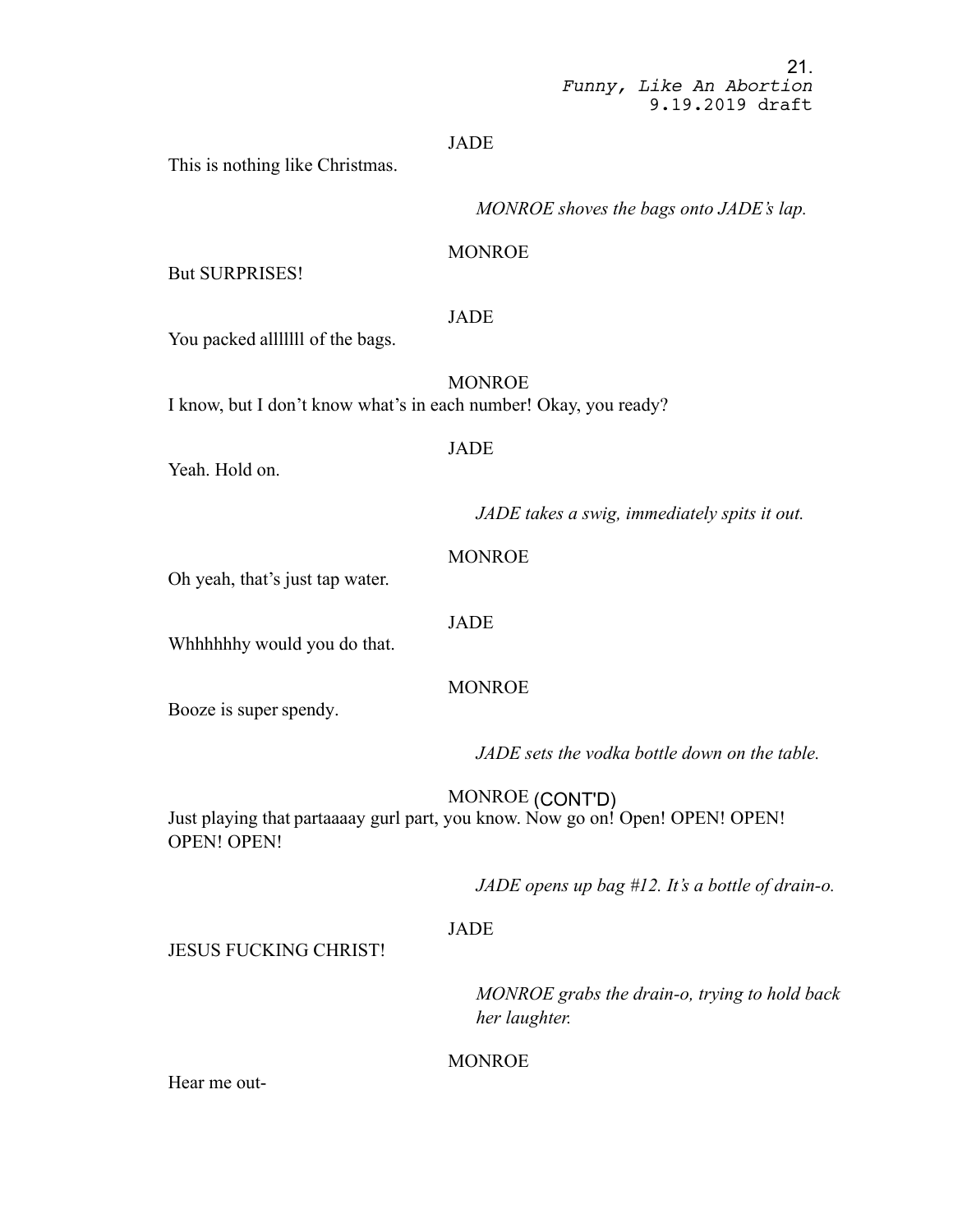*JADE takes the drain-o back from MONROE.*

#### JADE

# IS THIS A JOKE?

# MONROE

Just-

JADE

NO! Because, this isn't funny! Holy shit! I thought, are all the bags filled with fucking poison? Because this will KILL you-

#### MONROE

They're-

## JADE

TIME OUT!

*If music is playing, it cuts out. The house lights come on again.*

## JADE (CONT'D)

(*Addresses the audience*) This is EXACTLY what I was warning you about. DO NOT DO THIS AT HOME!

> *JADE exits to MOROE's bathroom. We hear water running.*

*MONROE waits, strumming her fingers.*

## **MONROE**

(*To audience*) ... In my defense, that was mostly a joke...

*JADE comes back in.*

## JADE

Goddamnit. Time in.

*Music returns, house lights down.*

MONROE (*Back to JADE*)

Jade-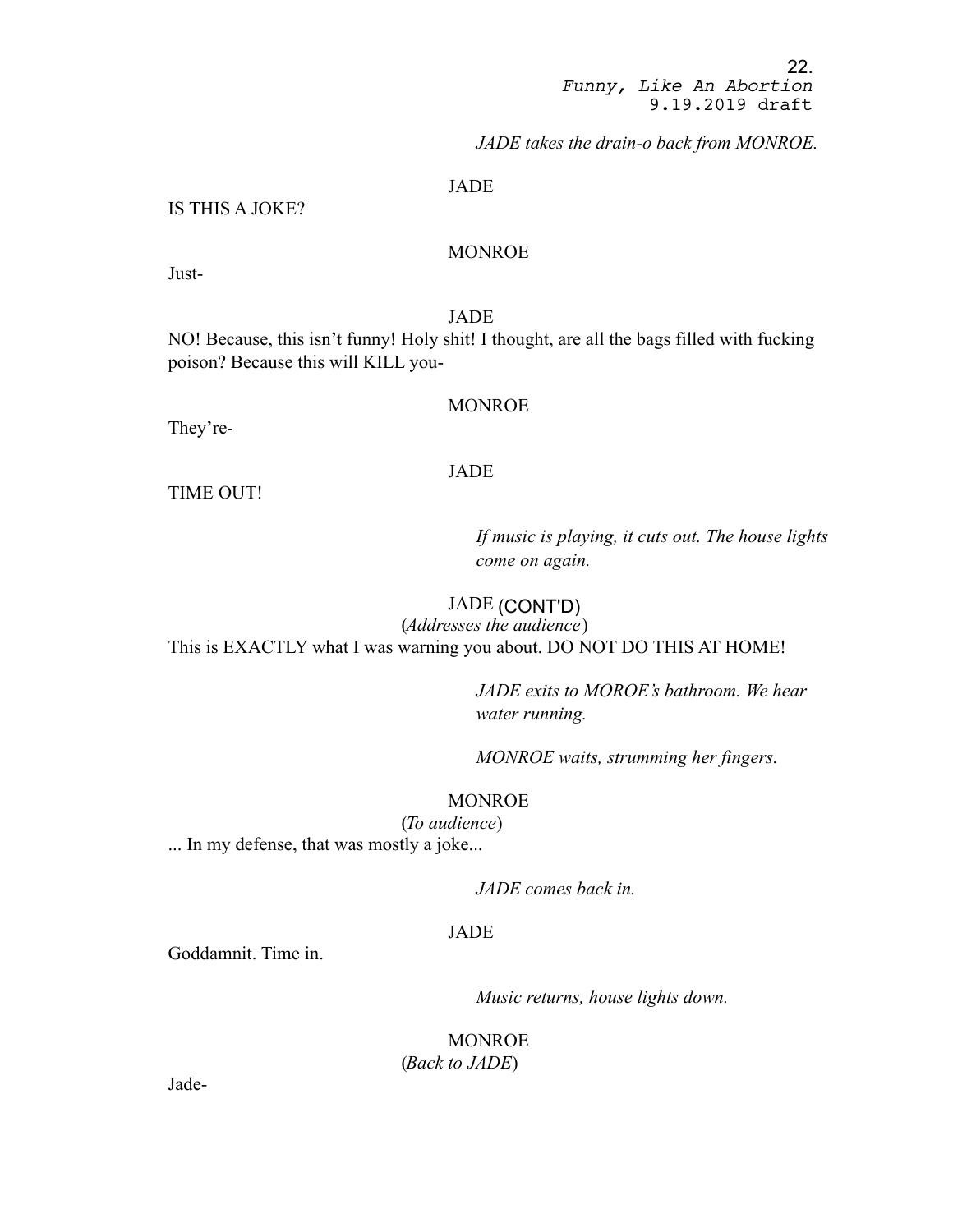JADE

#### (*To MONROE*)

You do NOT have permission yet to talk.

## MONROE

Right.

## JADE

No, I'm serious! What the actual FUCK, Monroe? You like, you set up this whole thing and ask for my help. And I say YES because I love you, and I want you to not go to jail, or worse, and then we open one of your stupid bags and you have one of your stupid little fucking JOKES inside. That was a joke. I know you, and it was shitty and stupid.

## MONROE

I wasn't exactly joking.

#### JADE

I DIDN'T SAY YOU COULD TALK YET! Do you want to die? Is that what you want? Because. Drain-o? Jesus.

## MONROE

You didn't even let me explain how it would work.

#### JADE

I'm 99% sure it involves DRINKing poison, so-

## MONROE

Just, like, just a little itty bit. Not enough to kill a grown adult, but probably enough to take out a pea sized baby! I mean, maybe I'd get a little sick-

#### JADE

A little? You think?

## MONROE

But

(*Unable to contain her laughter*)

It's supposed to clear drains, so..

*MONROE laughs even more.*

# JADE

THIS IS NOT FUNNY!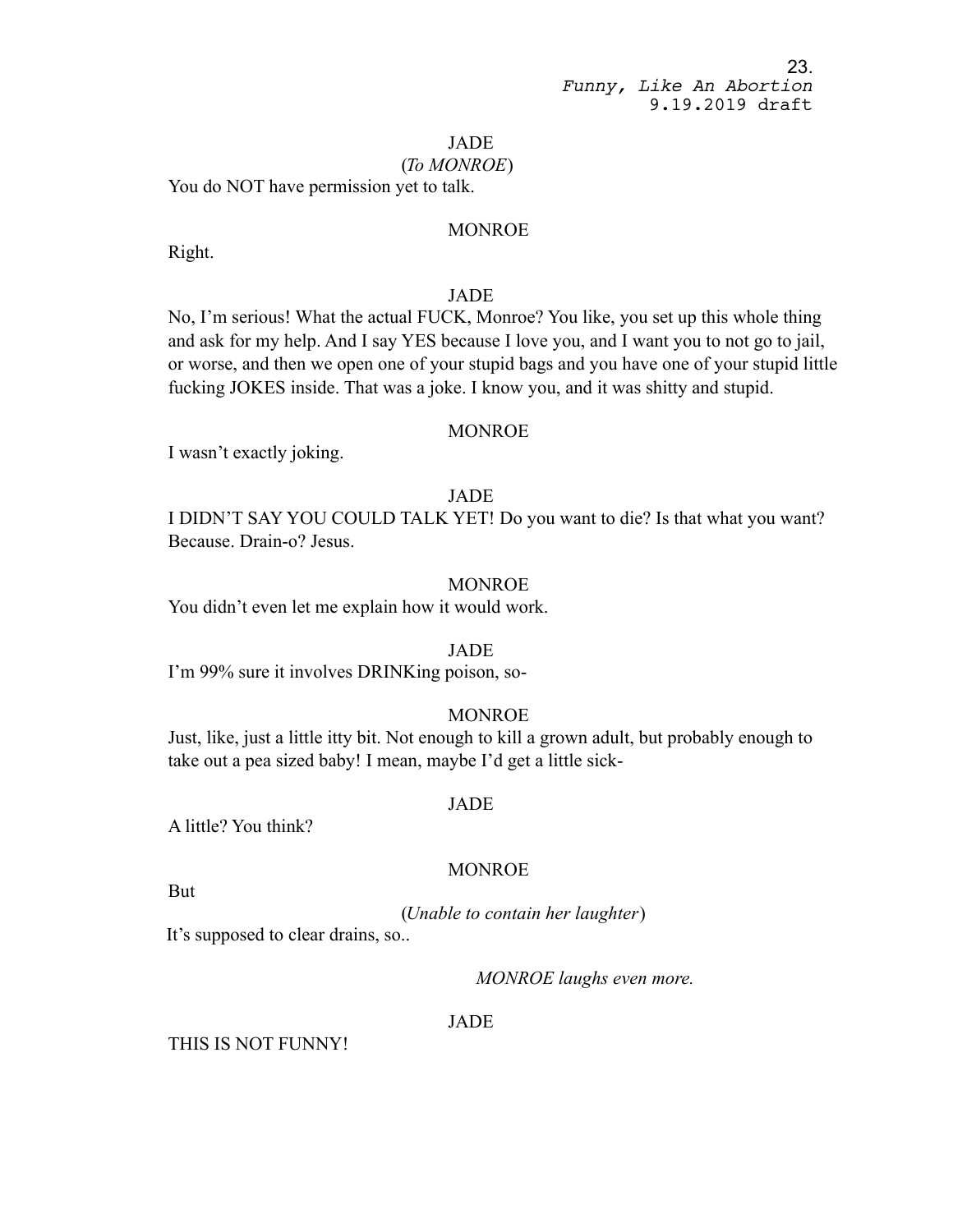#### MONROE

Maybe just a tiny bit-

## JADE

Zero bit funny. None funny. NEGATIVE funny.

# MONROE

#### (*Trying to compose herself*)

I'm just saying, like, not right now, but maybe in a couple of hours from now, or two months, a year, I say Drain-o and I guarantee you will bust a gut.

## JADE

You're a monster.

#### MONROE

Hey, I thought we might need some comic relief. I didn't expect it to be the first thing we picked. That's what's tricky about doing it random like this. You get the thrill of a game show, but your pacing might be off.

#### JADE

Any of the other bags that lethal?

#### MONROE

I think that one was the most lethal-est.

## JADE

Good. Jerk.

#### MONROE

Open another! Do it! Do it! Do it!

*JADE opens bag number twenty eight. It's ginger tea. JADE reads the side.*

#### JADE

Okay, this is for reals, just straight up ginger tea?

#### MONROE

More than half of these are old wives tales and hard to tell if they're like at all helpful or not. There's something about ginger. I don't entirely know.

*MONROE grabs the tea and tosses it.*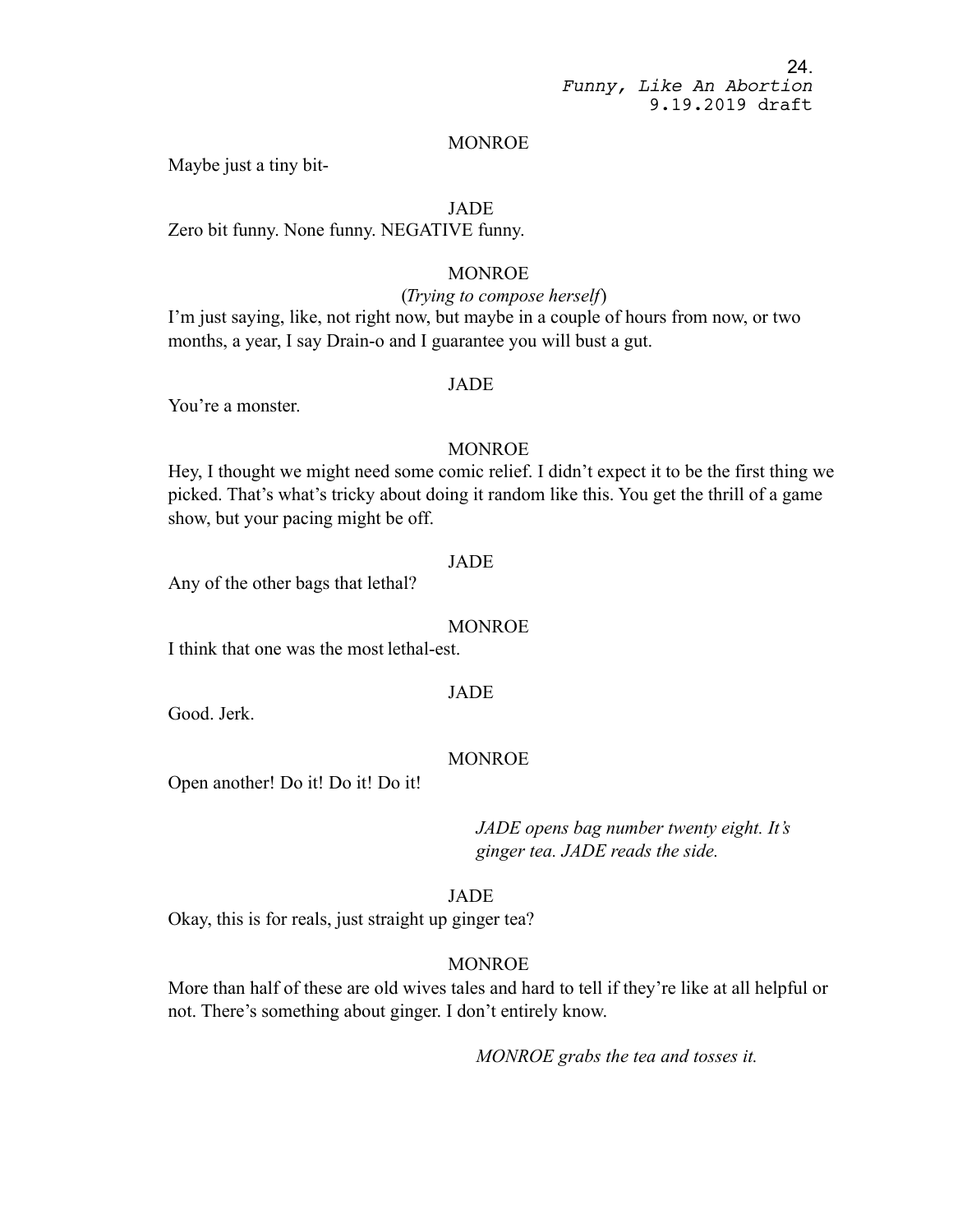#### JADE

I really like that it seems unlikely to kill you.

# MONROE

Yeah, I guess that's a nice feature. Open the next one!

*JADE opens bag #26, it's chock full of essential oils. MONROE grabs the bag.*

## JADE

Essential oils?

## MONROE

Oh god, I had to buy these from Tiffy, who works at school with me. She's like ass deep in some essential oil pyramid scheme and just pops up whenever I'm on break. Lavender for stamina! Frankincense for focus! Lemon for healthy skin!

#### JADE

I know the spiel, I have my own very special Tiffy at my work.

#### MONROE

Well, apparently these are all pretty toxic if you consume them. It can cause all sorts of medical problems, one for example, is miscarriage. So, I was thinking-

## JADE

(*Takes a few from the bag*) These are all labeled DO NOT INJEST.

#### MONROE

This isn't doctor recommended or anything.

### JADE

Well it's not life-guard recommended either.

*MONROE drops the bag of oils to the ground and takes out a checklist. Crosses items off after confirming with JADE.*

## MONROE

Great! So it's a no on the drain-o?

#### JADE

Abso-fucking-lutely.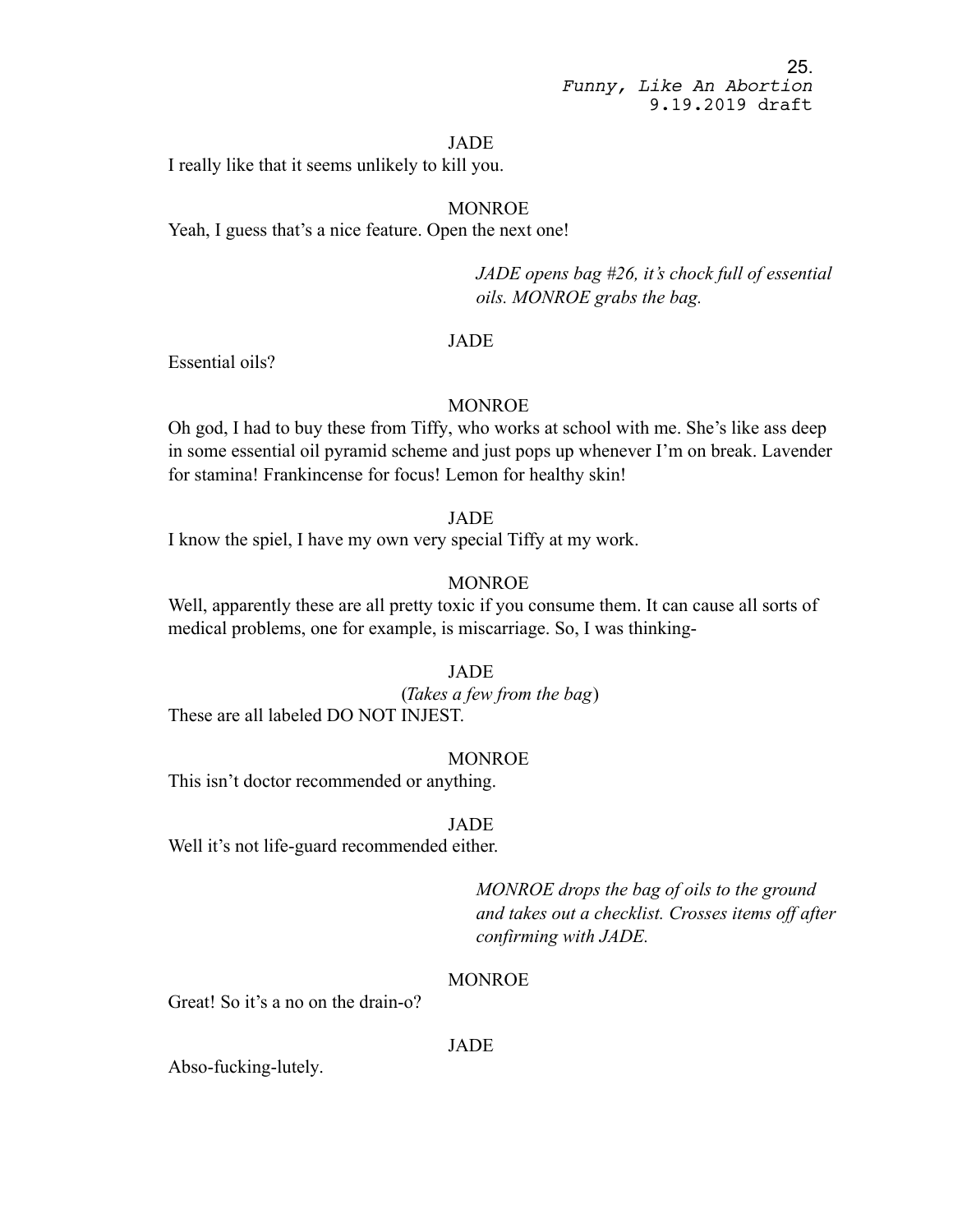#### MONROE

What about ginger tea or essential oils?

# JADE

Ginger tea can stay.

# MONROE

Ginger tea is the least likely to actually do anything.

#### JADE

Like kill you?

## **MONROE**

Or a tiny baby. Which, is the point of all of this. Pick more numbers.

#### JADE

Fine. Twenty three and, uh, twenty nine.

#### MONROE

(*Same announcer voice, does a run* 

*around the room again*)

Annnnnnnd, look out! Your number has been called! Get down her bag twenty nine and twenty three!

> *JADE gets the other bottle of booze, MONROE gets bags twenty three and twenty nine.*

## **JADE**

(*Motioning with bottle*)

What's in this?

#### MONROE

Iced tea.

#### JADE

I would have brought over booze.

MONROE It's tacky to have someone bring booze over to their own surprise party.

#### JADE

This is your surprise party.

#### MONROE

But not to, you know, the world.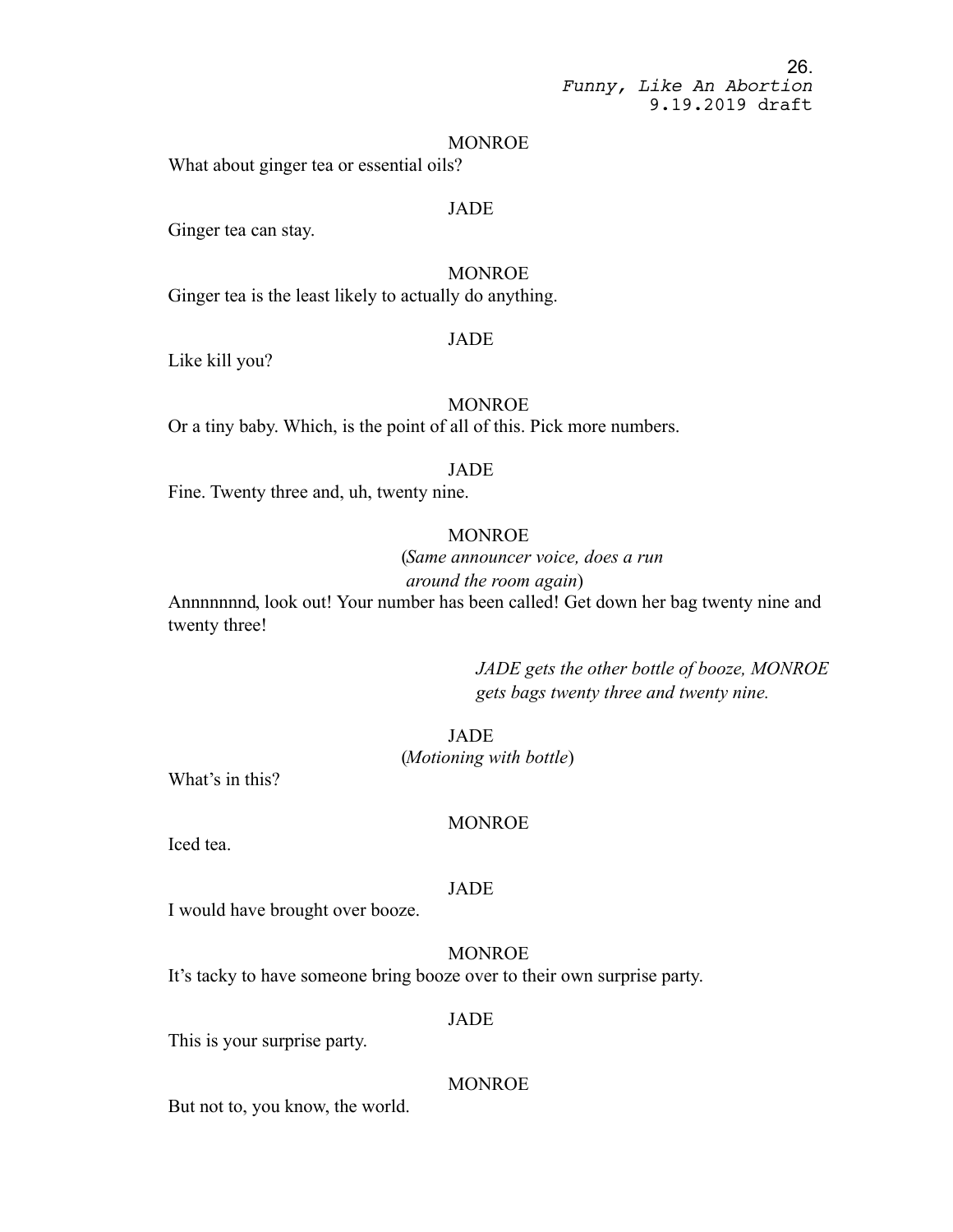#### JADE

All of this would be a lot easier with booze, that's my only point.

**MONROE** 

(*Handing over the bags*)

Want to open more?

#### JADE

Oh goody, thanks! Let's see how this one could kill you.

*JADE opens bag number twenty nine. It's a punching glove.*

## **MONROE**

(*Another voice*)

I'm gonna knock you out!

(*Her voice*)

For this one you'd hit me in my stomach a bunch.

*MONROE punches the air, maybe making fighting sounds as she does.*

*JADE tosses the glove, then opens the other bag, it's filled to the brim with vitamin C.*

JADE

Ummmmmmm... Fights the common cold and ends pregnancies?

#### MONROE

A huge dosage of it, could, yeah.

# JADE

(*Reading the bottle*) This one is better. Let's just stop and do this one. How much are we talking?

#### MONROE

Like three pills every four hours for two weeks straight.

*MONROE grabs three of the bottles and starts to juggle them.*

## JADE

Hey now, you're juggling, since when do you juggle?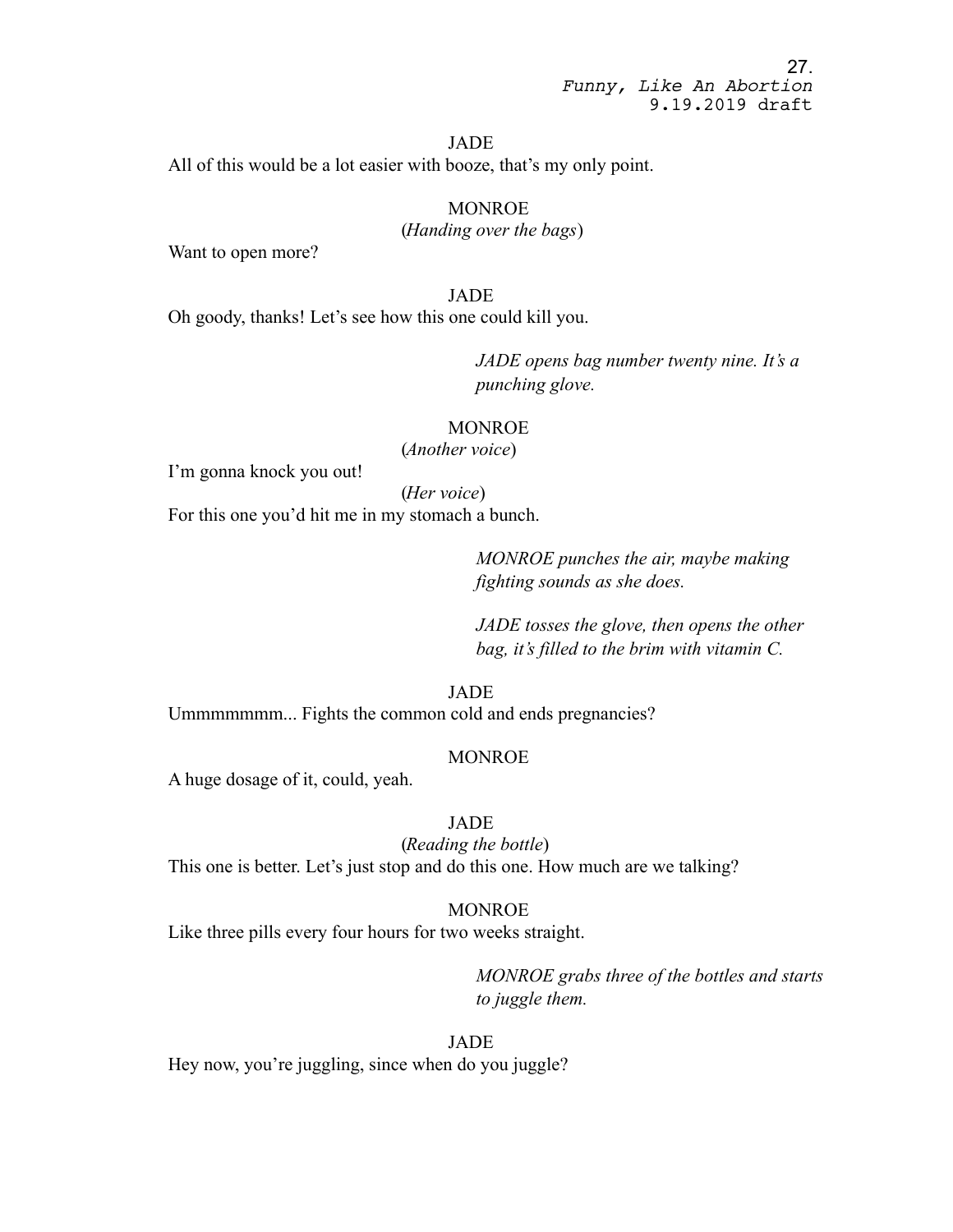#### MONROE

I suddenly found myself up all night with nothing to do but freak out. So I thought, TIME TO LEARN A NEW SKILL! The kids love it. Helps with nap time at the preschool.

#### JADE

Not too stimulating?

#### MONROE

No, no, it's a carrot. No nap time equals no juggling.. I also picked it up because, you promise not to laugh?

## JADE

I cannot make such a promise.

#### MONROE

Thanks friend!

#### (*Genuinely embarrassing*)

.. Kevin let it slip that one of his fantasies was watching a woman juggle in nothing but her underwear and I thought I could give him that for Christmas.

#### JADE

Christmas is forever away.

#### MONROE

I can't turn it off.

#### JADE

You don't want to turn it off.

MONROE

Juggling takes time to learn. I'm trying to get up to five items.

#### JADE

You sure he just didn't want you to juggle his balls?

#### MONROE

No, creep. I'm already super good at that.

# JADE

So I am definitely voting vitamin c. I'm also voting that Kevin probably left out the weirder parts of his fantasy which will be super fun for you to find out on Christmas Day! Like he's gonna want to add a toaster oven or an animal or something for sure.

28.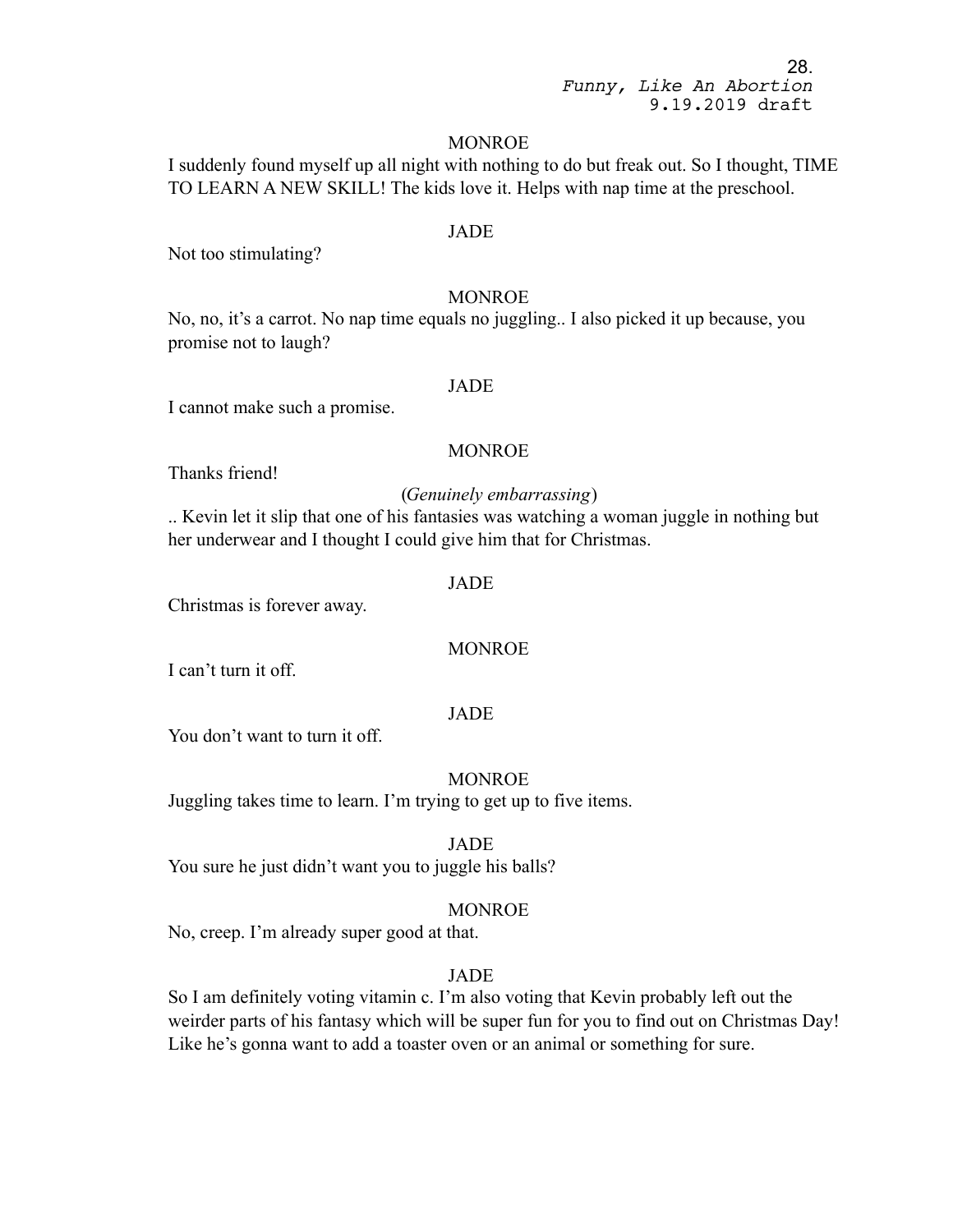#### MONROE

You don't know him like I do. AND for the record, with this method, it's not just the vitamin c, it's, you gotta take a few other things with it, and there are other complications.

## JADE

Like?

## MONROE

Like potential kidney failure. And it won't- It can end the pregnancy, but sometimes it doesn't, um, evacuate it. And I for one don't know how to get all that stuff out of my body, so, infections and other in general disgusting nightmares.

#### JADE

What do you do, if, the uh, if it doesn't come out?

# **MONROE**

Go to the hospital, I guess? Where I'll spend exactly two minutes, because they'll call the police the second they figure out what I did.

#### JADE

Right.

# **MONROE**

It's kinda a hiccup with most of the herbal methods. That and apparently they're only 40% accurate

#### JADE

60% not accurate is a LOT not accurate.

*MONOROE stops juggling, she catches the vitamins and places them on the table.*

## **MONROE**

No applause?

*JANE does a half hearted clap.*

JADE This option is sounding potentially not great.

## MONROE

Yeah. I know.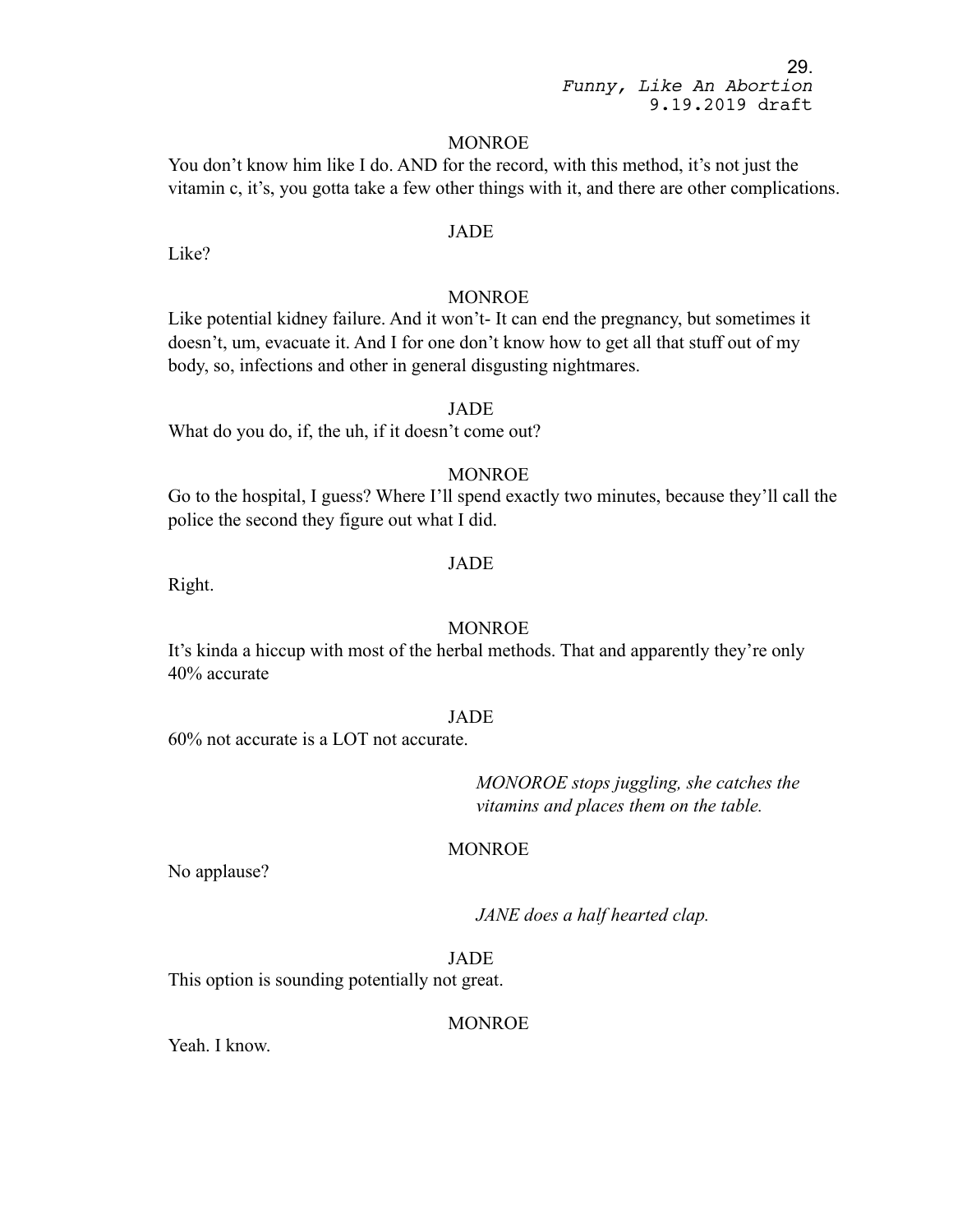JADE

Can there be a maybe, we'll get back to it, list?

### MONROE

Sure.

(*Back to her list*)

Vitamin c, maybe.

(*Singing, or in a funny voice*) Come on my baby, come on my darling, pick another number please!

JADE We can't just skip to the part where you tell me the best option?

MONROE If there was a good option, we wouldn't be doing this.

## JADE

Right.

## MONROE

Number?

#### JADE

Five.

## MONROE

(*Announcer voice, runs around the room again*)

Come on down gift bag #5, you've been selected-

#### JADE

Stop! Stop it with the voice.

#### MONROE

Killjoy.

*MONROE grabs bag number 5, she opens it this time. She pulls out a needle and a small vile.*

# JADE

Heroin? So classy!

MONROE No, but maybe I should write that one down?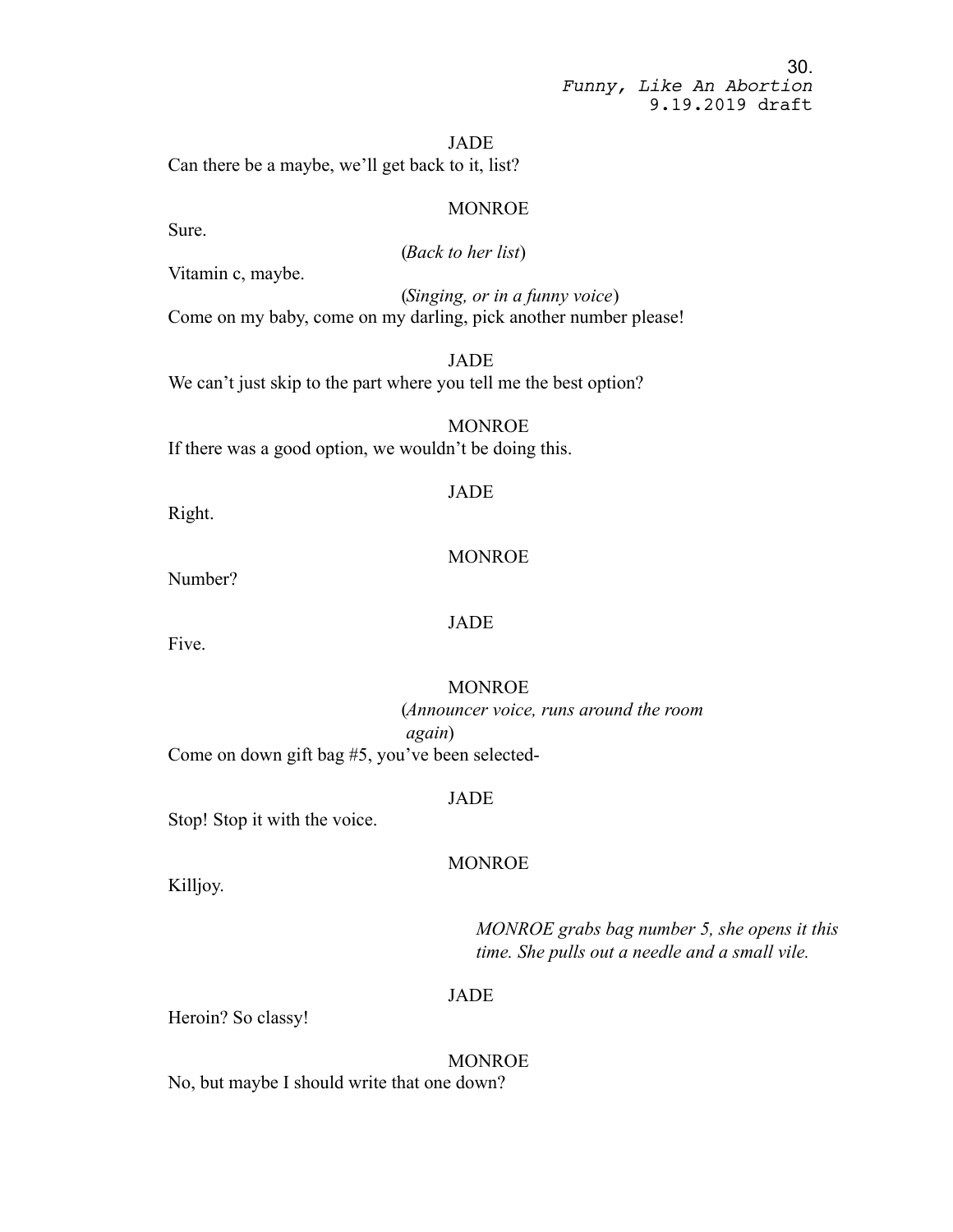|                         |  | 31.             |
|-------------------------|--|-----------------|
| Funny, Like An Abortion |  |                 |
|                         |  | 9.19.2019 draft |

#### JADE

We're not injecting anything, anywhere.

**MONROE** You don't even want to hear what it is and where it gets injected?

# JADE I guess. MONROE Neem oil, gets injected into my uterine horns.

Hold on.

JADE

MONROE

JADE

JADE

JADE

JADE

MONROE

**MONROE** 

MONROE

MONROE

Yes?

I don't even-

I know.

Neem?

Neem.

And, and did I hear uterine horns?

You did.

Uterine horns?

Uterine horns.

JADE

What are uterine horns?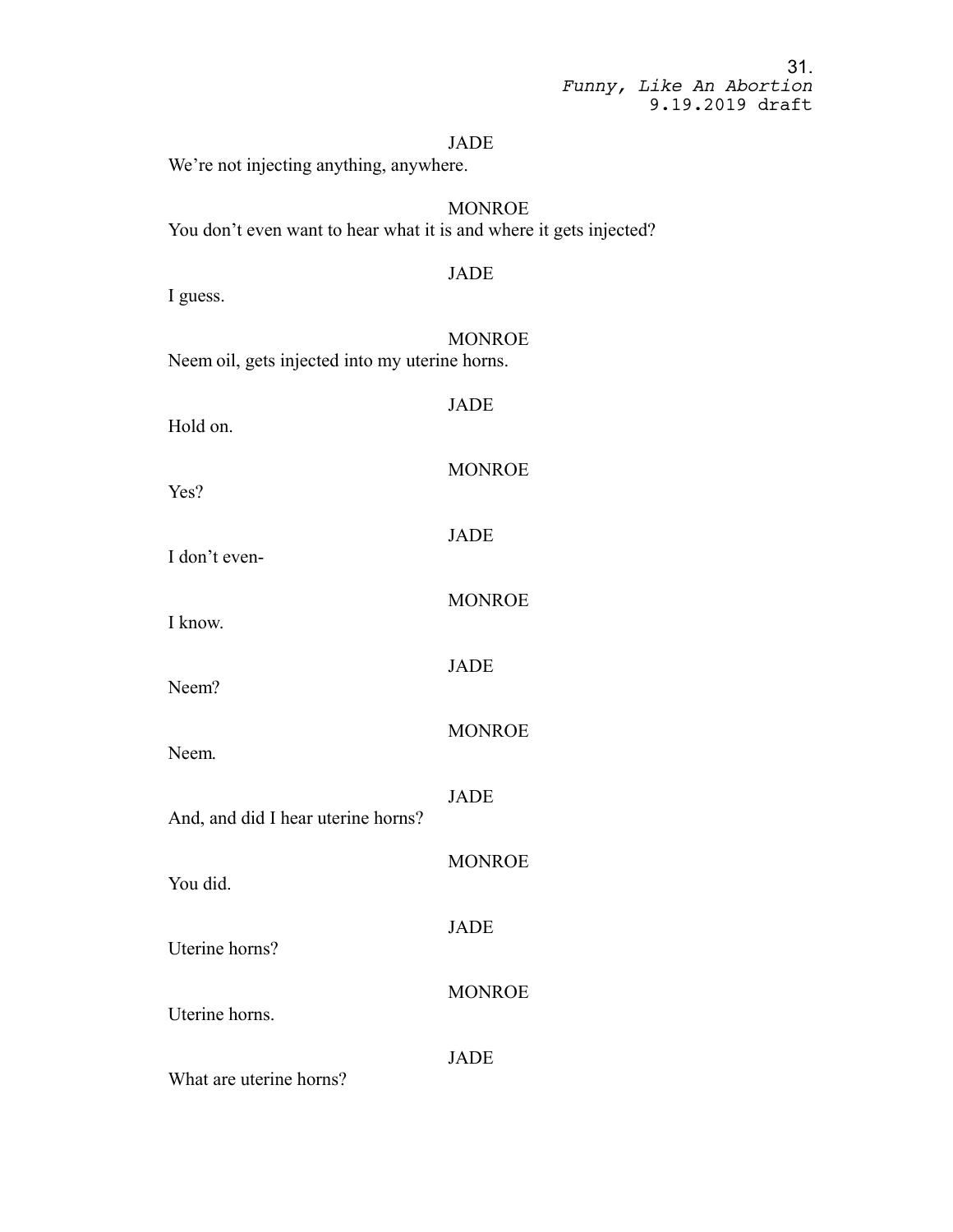#### MONROE

I haven't the slightest idea.

## JADE

Great, that sounds great.

## MONROE

They didn't teach you that in lifeguard class?

# JADE

OH! You mean those uterine horns, well oh yeah, we spent a week studying uterine horns, of course, they come into play so often in swimming pools. Duh... What's neem?

## **MONROE**

Indian lilac oil.

#### **JADE**

As in Native American or from India, Indian?

## MONROE

I don't know. Will that help you come to a decision?

# **JADE**

No. I guess not... What else is neem used for?

## **MONROE**

Mostly, uh, it's a pesticide.

## JADE

It's gonna be a hard no from me.

#### **MONROE**

It seems wrong to eliminate a potentially great solution because sometimes people use neem to protect their flower gardens-

### JADE

NEXT.

## MONROE

Fine.

(*On list*)

Neem equals no go.

## (MORE)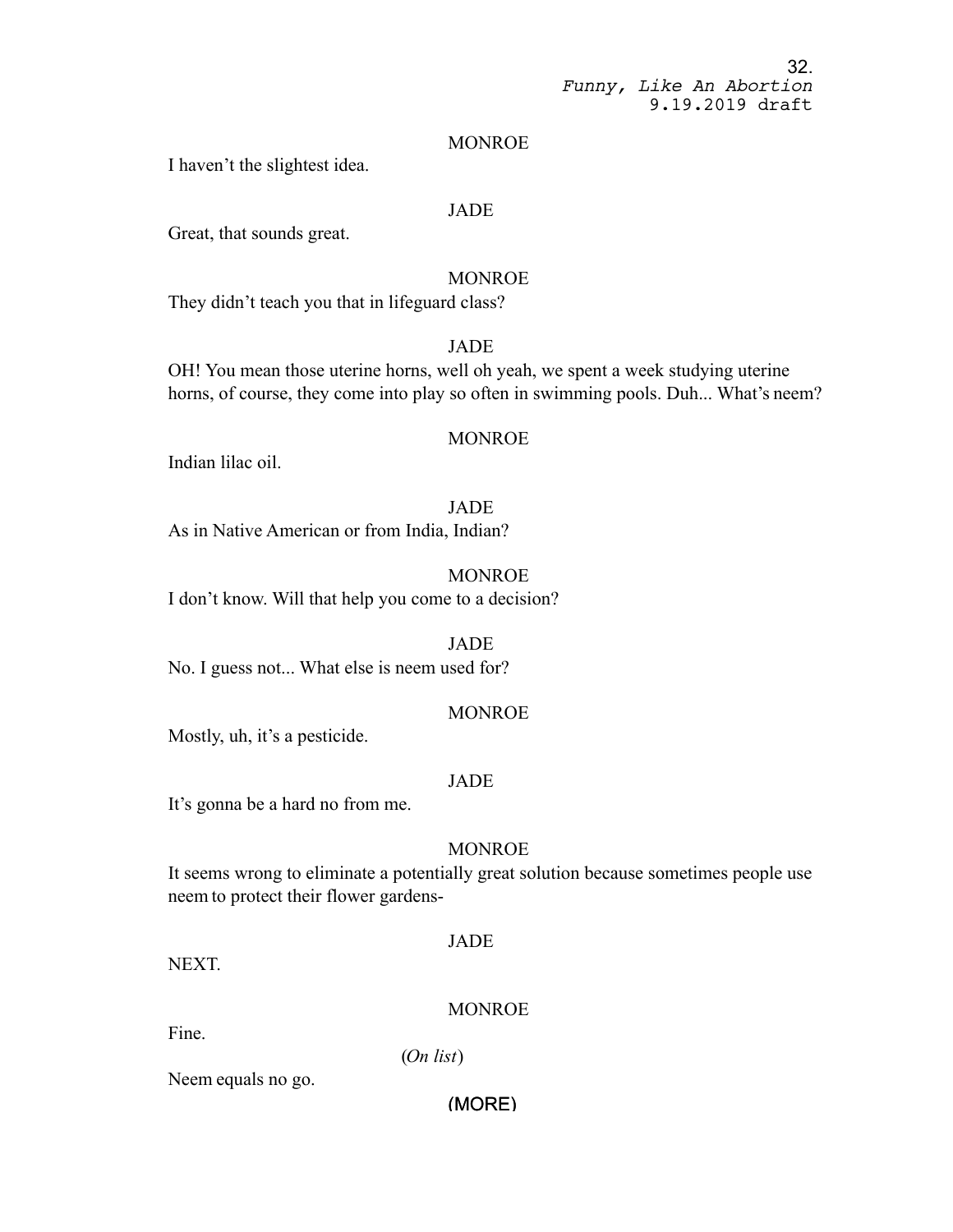# MONROE (CONT'D)

(*Back to JADE*)

Number?

# **JADE**

Uh, seventeen.

## *MONROE gets bag seventeen.*

# **MONROE**

It's so boring now, without the voice and running around.

## JADE

We'll survive.

*MONROE looks inside the bag.*

## MONROE

Oh.

JADE If it's as stupid as Drain-o or punching you in the stomach-

MONROE It's not. This one, you're going to like this one.

#### JADE

Okay then...

MONROE But it's probably not possible. Just keep that in mind.

JADE Why's it an option then, if it's not possible?

#### MONROE

Desperation.

# JADE

Great. That makes me feel great. Give it.

*JADE grabs the bag and takes out something Canadian, an over-the-top cute maple leaf stuffy, a bottle of syrup, something*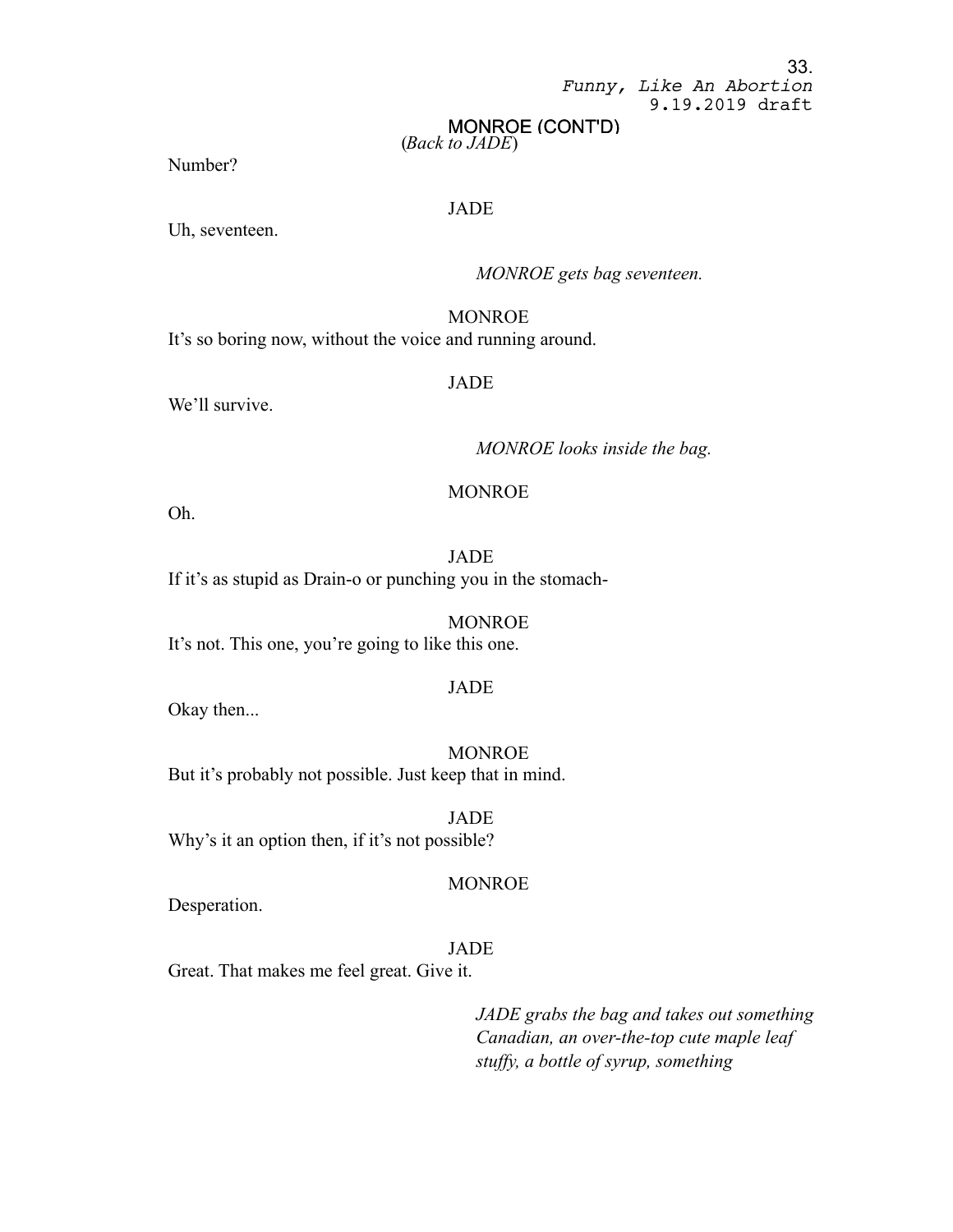# JADE (CONT'D)

.... Okay?....

# **MONROE**

I could go to Canada.

JADE

YOU can go to CANADA! Yes. Solved. Boom. Done.

*JADE starts to sing the Canadian national anthem in a slow and over the top way. She sings and dances with whatever she pulled out of the bag.*

JADE (CONT'D) Ooooooooo, Caaaaaaaannnnnnaaaaddddddaaaaaaaa-

# MONROE

I told you-

# JADE

No, no, this sounds great and safe and pleasant and super safe, they have gravy they put on french fries! And did I mention it sounds safe? So safe! Like Canada has real doctors. They still perform all their doctor functions!

## MONROE

I don't have a passport.

## JADE

Shit.

## MONROE

And they make you-

## JADE

I know, I know, all women must take a pregnancy test in order to get a passport. We could bribe someone?

# MONROE

I would get caught. Not to mention that my credit cards are all maxed out and my bank is over-drawn. Not sure what I could use, to do the bribing?

# JADE

Sex?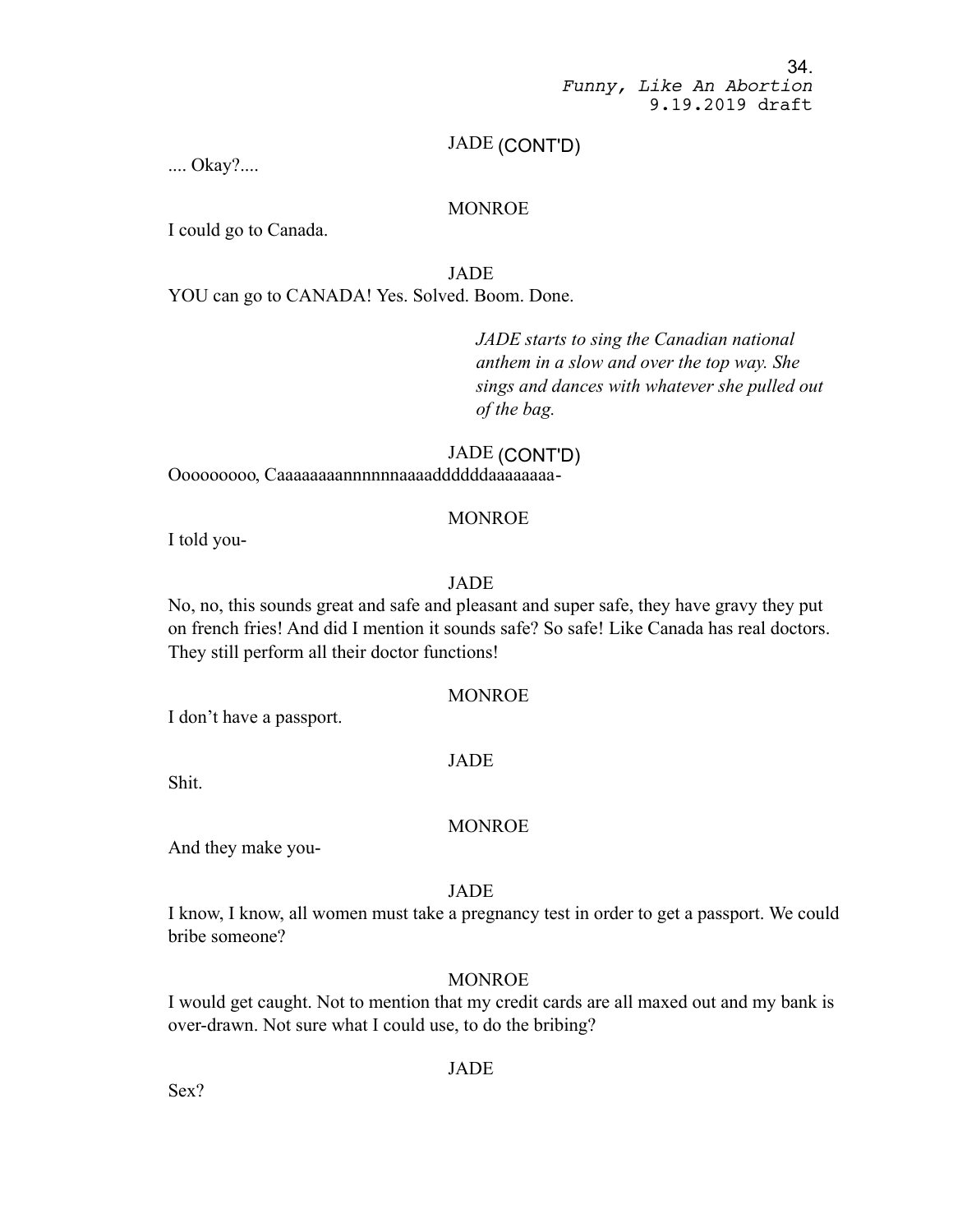#### MONROE

You're hilarious.

JADE I'm... I'm not entirely joking... I am on birth control.

# MONROE

Shut up.

## JADE

I am.

**MONROE** 

Since when? How? Why have you never said a thing?

JADE It's not exactly your business. I got it from my OB.

MONROE

You had sex with your OB?

## JADE

I just gave him a blow job.

## MONROE

For birth control?

#### JADE

So I'm just saying... It's possible.

# MONROE

How, how did that even come up? That's what freaks me out, because that is an awkward as fuck type of situation. Did you laugh? I think I would laugh at an inopportune time and ruin the whole thing. Did you do the offering? Or did he ask? How did you know he wasn't undercover or gonna turn you in? How do you even start that conversation?

## JADE

He asked, in a coded type of way, and I took a leap of faith.

## MONROE

I don't trust anyone. Well you, I trust you. I could give you sex, and then you could get me a passport?

## JADE

I can't get you a passport.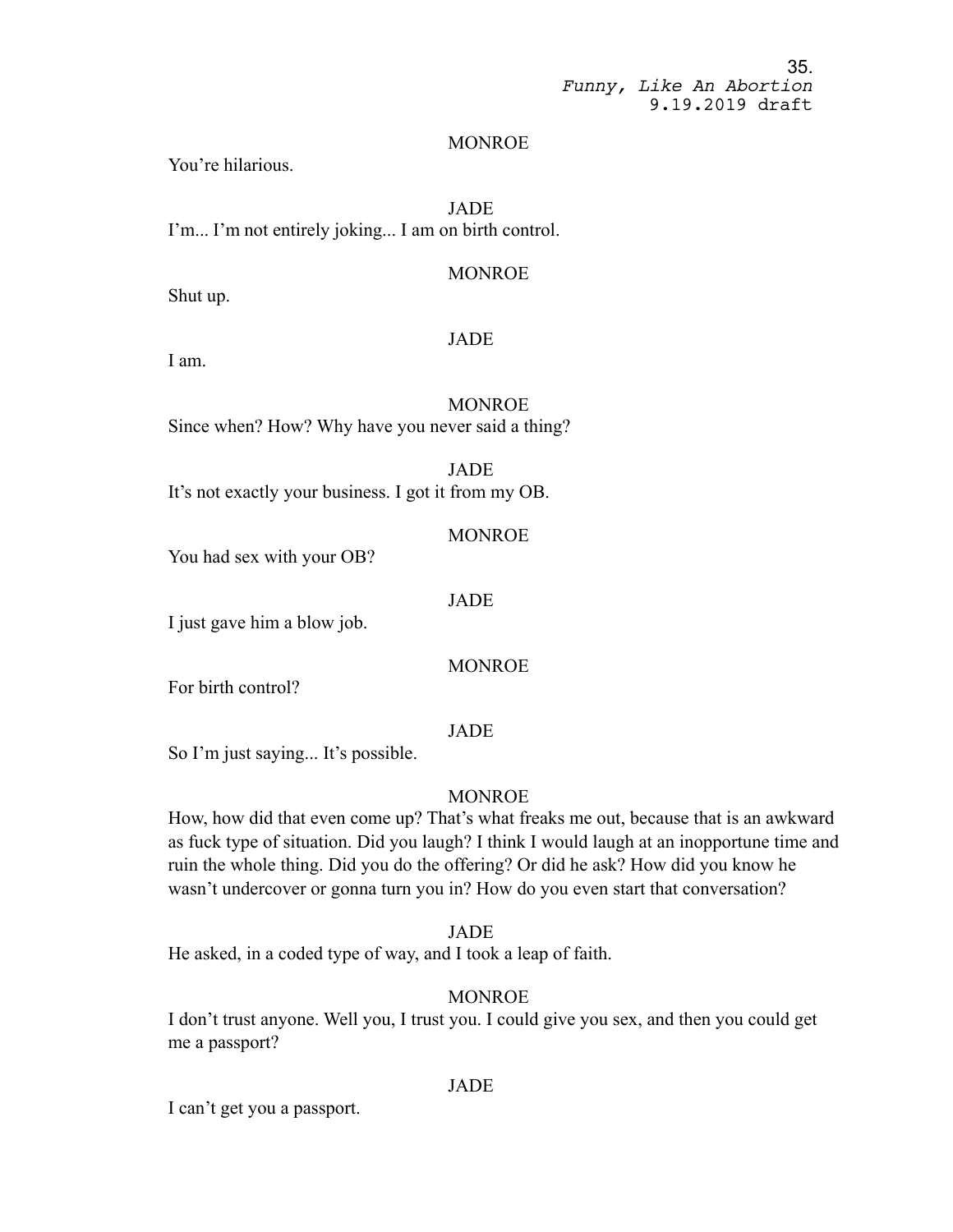#### MONROE

Damn.

# JADE

But we could ask around, try and figure out someone who'd be into it?

# **MONROE**

I... Look, you are so much more of a badass than I ever knew. But, I just, I can't pull something like that off. I'm, I get nervous and stupid and would yell weird things. I'd probably cry or something. I, I can't. It just... No.

# JADE

Okay. Just throwing that out there.

### MONROE

But while we're on the subject. Let me just say that no one has EVER asked me for a blow job in return for ANYthing shady, and maybe I'm a little angry about that? Like, am I just seeing the wrong doctors? Maybe I wouldn't have said yes, no offense to you for saying yes, but a girl likes to at least be considered, you know?

# *Awkward.*

# MONROE (CONT'D)

How did he get it? The medicine, I mean, I can imagine the blow job part.

#### JADE

I don't know. I just take it and don't get pregnant.

# **MONROE**

Do you think. Shit, this is a WEIRD question for me, but do you want to go and get it and maybe share it with me?

#### JADE

How will it help you now?

# MONROE

I don't know, maybe I could take it all at once, you know?

# JADE

There are only- I'm almost out, is the thing. I have to go and get more in a few days-

# MONROE

Right.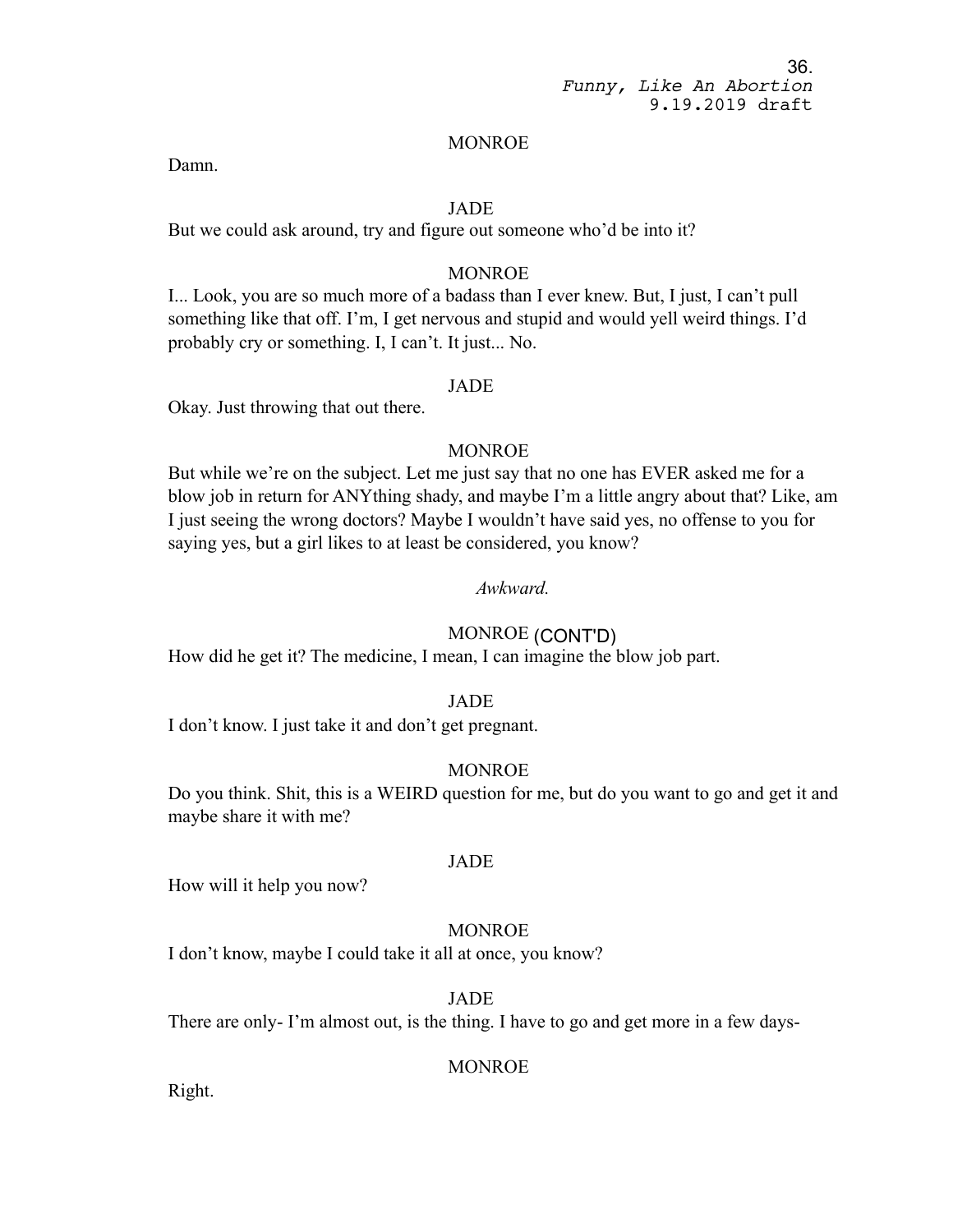#### JADE

No seriously.

# MONROE

It probably wouldn't have worked anyway. So whatever. Never mind.

### JADE

Right. Probably you're right.

#### MONROE

... I never would have thought you'd go so far-

#### JADE

Hey condoms are insanely expensive.

#### MONROE

I wasn't, like I said, I'm not judging-

### JADE

Really really expensive.

#### MONROE

I know it! Nothing like having a corner on a market to jack up prices. Thanks capitalism!

# JADE

And I don't want a kid.

#### MONROE

Preaching to the choir on that one.

#### JADE

I really don't have a lot left. I'm almost out.

### MONROE

That's what you said.

# JADE

And some of the time I'm still using a condom too, even with the expense, because what if something goes wrong or malfunctions and then I'm totally-

> (MORE) (*Doesn't want to say "fucked" because MONROE is currently totally fucked.*) (*An apology, an explanation, a distraction, a defense, a back off me:*)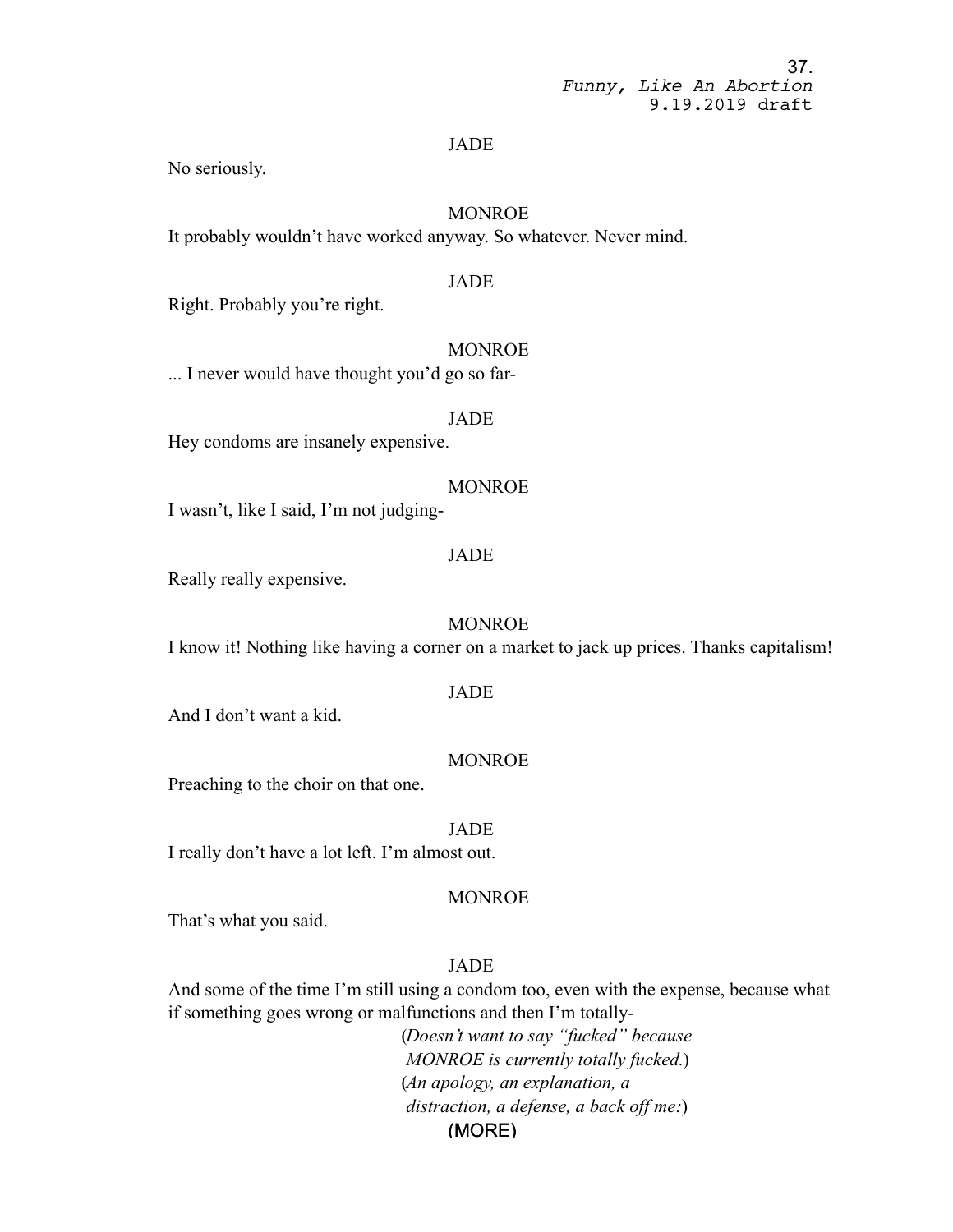# JADE (CONT'D)

.. It was a little strange. With the doctor. I, when it was happening, I thought of this guy I knew in high school. He was a lifeguard too, and we'd always land the morning shift together, when the pool is empty except for adults swimming laps. Which, for lifeguarding, can get pretty boring. But after our shift ended he'd take me to get this frozen coffee drink, which was basically just a morning milkshake, but whatever I had an amazing metabolism at sixteen, and we'd sit in his car and mess around and one day I asked him if I could give him a blow job and I had heard from so many of my friends that blow jobs were gross and terrible, but it was just, it was so fucking sexy. Everything was clean, because of the chlorine, I guess, and I could still taste my melty coffee, and the noises he would make, I have never before or since caused such noises in another person. So I think about him. Imagine him. When I. With the doctor.. Really, if I had any I would get it for you, I'm not trying to hold out on you, really.

#### MONROE

It's okay. You're almost out.

# JADE

You could wait? Until I get more?

#### MONROE

Spoiler, I am ending this pregnancy tonight. 100%. One way of another.

#### JADE

Right.....

#### MONROE

(*Olive branch*) .. Sex without a condom is amazing though, right?

#### JADE

SO AMAZING! Oh my god.

#### MONROE

.. Kevin and I had never. Before, neither of us had never had.. Without a condom.

# JADE

Really?

#### MONROE

Yeah, duh. Getting pregnant is only my number one fear. But I thought lookie how smart I can be, I'll do the whole track my period thing because apparently you can only really get pregnant a few days out of your cycle. But that's just bullshit!

# (MORE)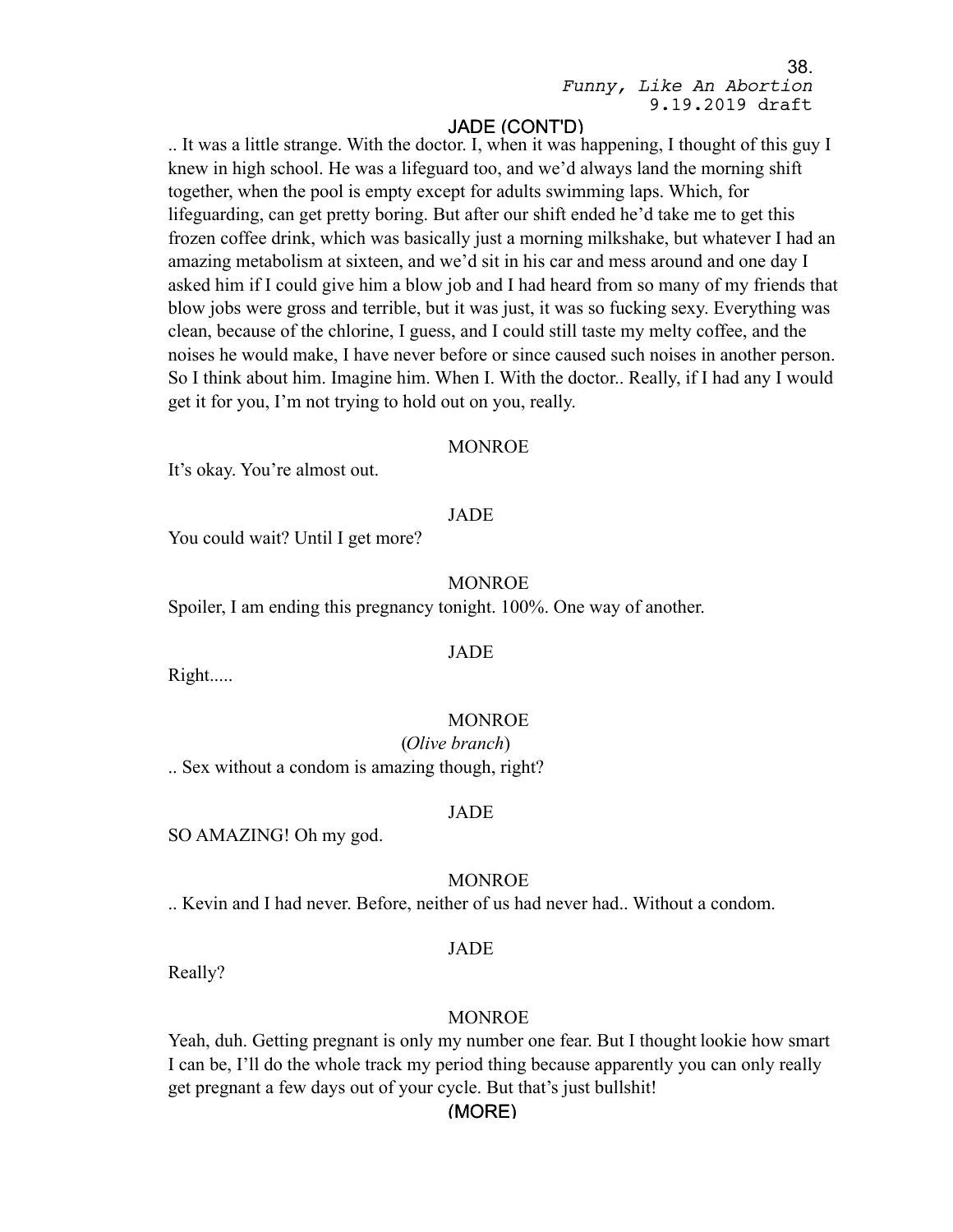### MONROE (CONT'D)

Or I counted it out wrong. And I've been, my cousin had been trying for FORever, and I just thought, it can't happen that quick!

#### JADE

It's not fair.

# MONROE

SO not fair.

#### JADE

Just the one time?

#### MONROE

Oh no, we had, girl, once we realized how much better it was, we probably had a lot more sex than we should have, but, it still just took the one cycle. I am a fucking idiot.

#### JADE

Hey, rude! Don't talk about my friend like that.

#### MONROE

It's true.

### JADE

We're, we'll figure this out. Okay? You got, one of these things has got to work. Or maybe we could bribe a doctor?

#### MONROE

Oh shady back alley abortion is in one of the bags. It has the same problems as Canada. No funds.

#### JADE

Maybe Kevin could help.

# **MONROE**

He did. He- He sprung for more than half of all this crap. And, he's found all the information for me.

#### JADE

Oh god, please tell me he didn't just search online! I can feel the sirens coming on-

#### MONROE

No, he's not stupid. He, he found some books at the library.

39.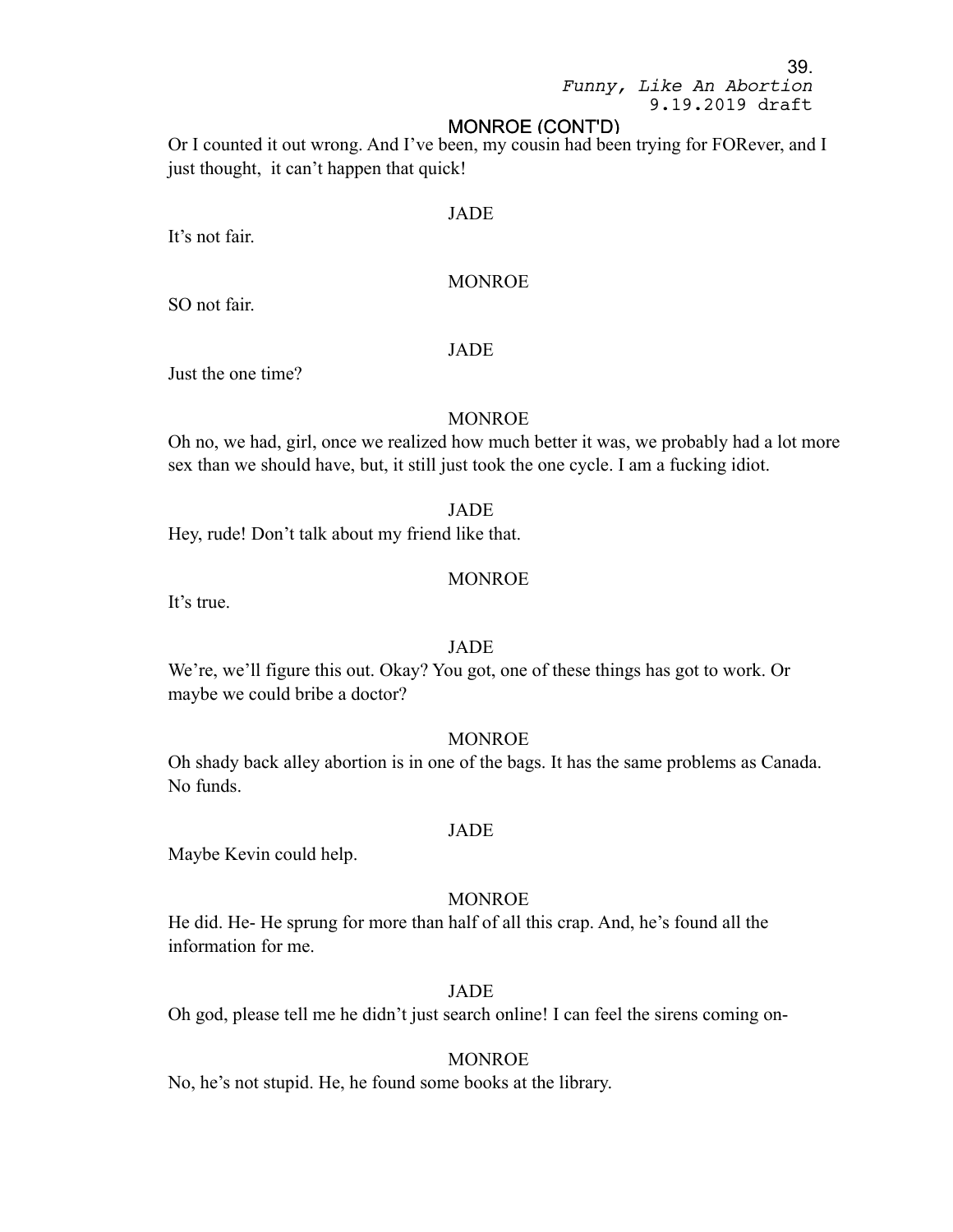# JADE

Shut the front door! There, there aren't any books at libraries anymore.

# MONROE

There are still a few, at least at Kevin's. They're stashed in the basement. He used his breaks to dig through them all to see if there was anything. Turns out they saved almost all of the old herbal medicine section, which was all told a total of four books... After combing through those he turned up some possibilities for us, for me, to do it at home instead of, you know, trying to bribe a doctor and getting caught and then immediately getting burned at the stake.

#### JADE

They'd make you have the baby first.

# **MONROE**

Ha. Yes. Right. Thanks for, for that reminder.

JADE

Hey well, go Kevin. A benefit for dating a librarian.

#### MONROE

Woohoo.

### JADE

Hooray for being alive right now!

#### MONROE

Yeah. So, no for Canada.

*Crossing out on list.*

#### JADE

Put it as a maybe.

#### MONROE

But-

JADE And we'll just have to win the lottery or something.

#### MONROE

In the next week?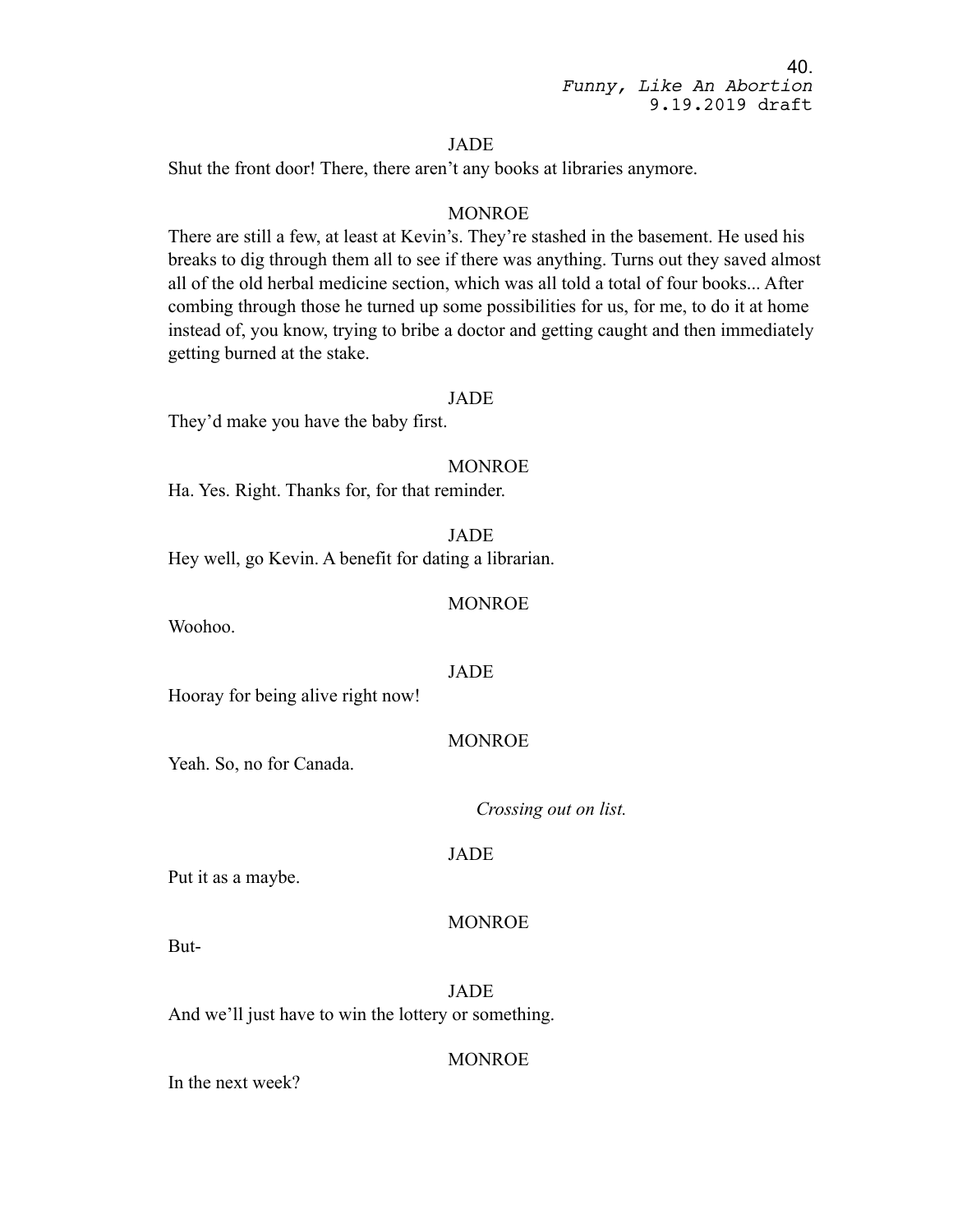#### JADE

Where there's a will, there's a way.

# MONROE

That's one of the ways too, I've already been employing it.

# JADE

Winning money?

### MONROE

No, willing the pregnancy to end. Telling it and your body it's unwanted. I have a whole chant, more like a song. It's. It's dark.

# JADE

I'll bet. Drain-O make it into your lyrics?

#### MONROE

Jade, you know me so well.

#### JADE

Sicko.

# MONROE

You have no idea. Every night I go to sleep willing blood to seep out of me, warm and thick. It would stiffen my sheets, stain everything. I'd wake up and for like a split second I'd think, "Damnit Monroe, when are you going to be old enough to know your body so you don't make a mess at the top of every single period?" But then I'd remember! And I'd laugh and laugh and laugh, and then I'd call in sick to work, and go out for like a five mile run!

#### JADE

You don't run!

#### MONROE

I know! And then I'd smoke a cigarette!

#### JADE

You don't smoke!

#### MONROE

I know! And then I'd spend the whole day eating pancakes. (*In the blissful fantasy*)

It would be everything...

# (MORE)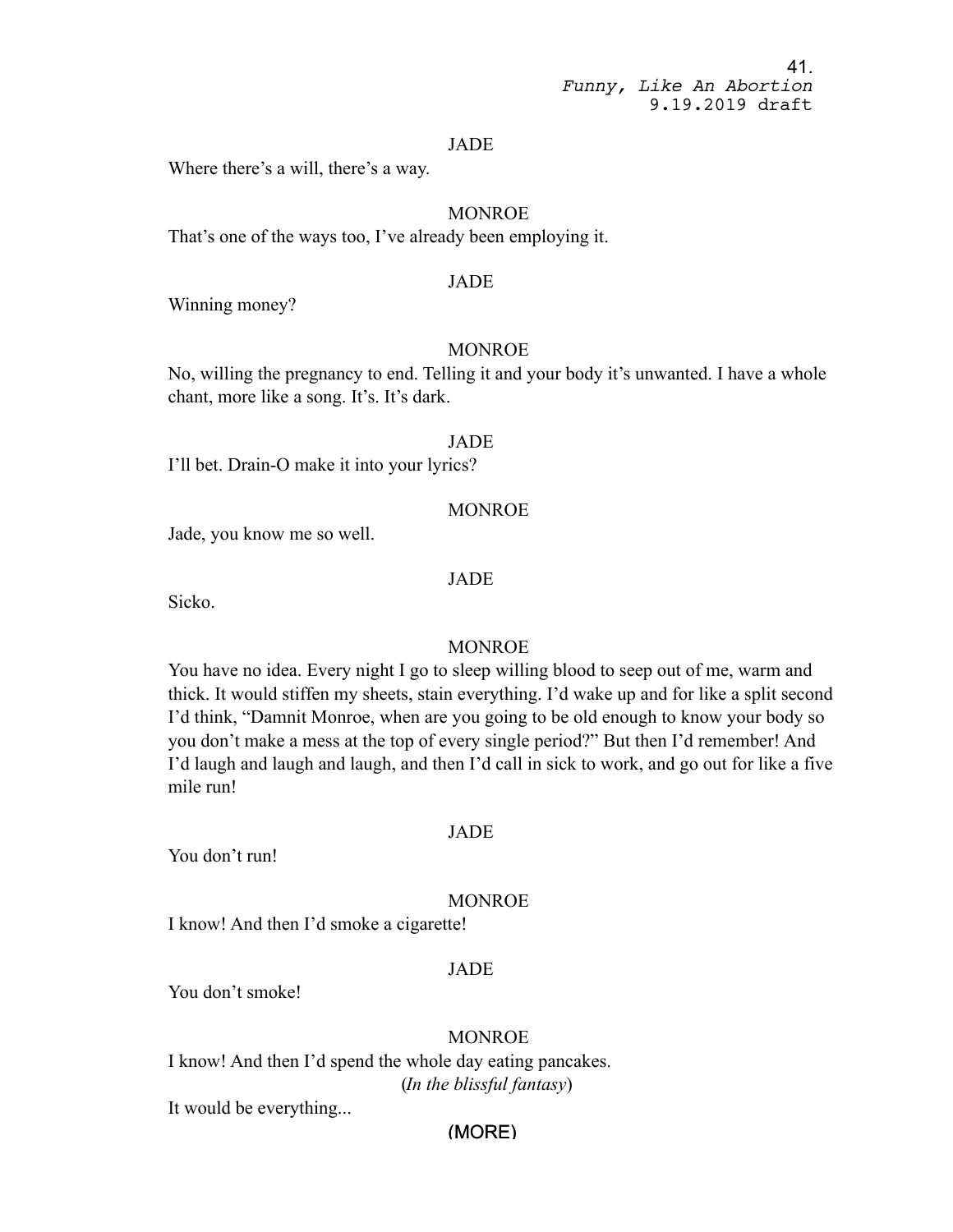# MONROE (CONT'D)

(*Coming back to reality*) Canada is a no, pending a miracle. And I might as well (*Rummages through the bags*) Get rid of back alley abortion too, since the same money problems would apply. (*Finds two bags, pulls out a cat stuffed animal from one*) Here it is, number two, look I had a stuffed ally cat as its representation.

#### JADE

Cute, I guess?

MONROE (*Sending the stuffed animal flying across the room*)

MEOOOW!

(*Pulls out chips and guacamole from the other bag, sets it out on the table*) And Mexico, number twenty four. Can't really rely on Mexico for similar reasons.

#### JADE

YES! I am STARVING.

*JADE digs into the chips and guac.*

# MONROE

Not to mention that it's pretty illegal there too, I just. I mostly just wanted a themed snack that was still delicious. Which given the circumstances was not the easiest idea to conceive of.

#### JADE

This is tasteful and restrained. Well done.

*They both eat.*

*Suddenly a very loud noise from outside. MONROE dives to the ground or behind the couch in total panic.*

#### MONROE

#### OH MY GOD- HIDE, HIDE!

42.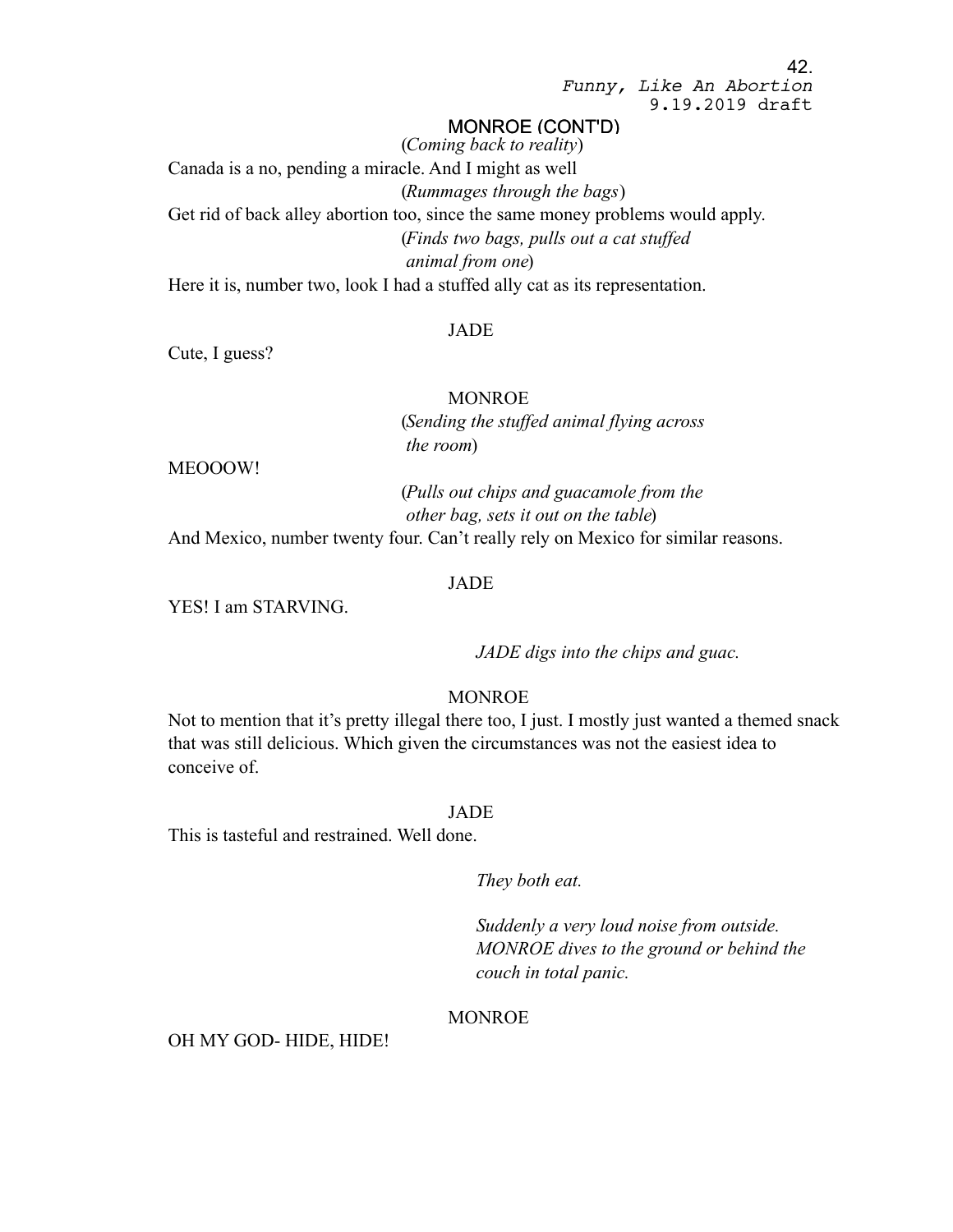# JADE

What? I think it was only-

# **MONROE** GET ON THE GROUND! IS THE DOOR LOCKED? OH MY GOD.

*JADE gets up and checks a window.*

# JADE

Monroe it's, it was just a garbage truck.

### MONROE

Are you sure?

*MONROE gets up and cautiously looks out the window with JADE.*

# JADE

Pretty sure.

# *MONROE exhales.*

# JADE (CONT'D)

.. Something you want to tell me?

# **MONROE**

.. Ha. It was- That was- I was just joking. Hahahaha! Got you! Got you good. You should have seen your face. Got you so good.

JADE

You were scared. Why were you so scared, you said you'd thought of everything?

#### MONROE

Let's just, let's jump in and get through these bags, yeah? Yeah. Totally. Jump in and bag it up. Get a bunch.

> *MONROE grabs a bunch of bags. JADE watches her.*

### JADE

What aren't you telling me?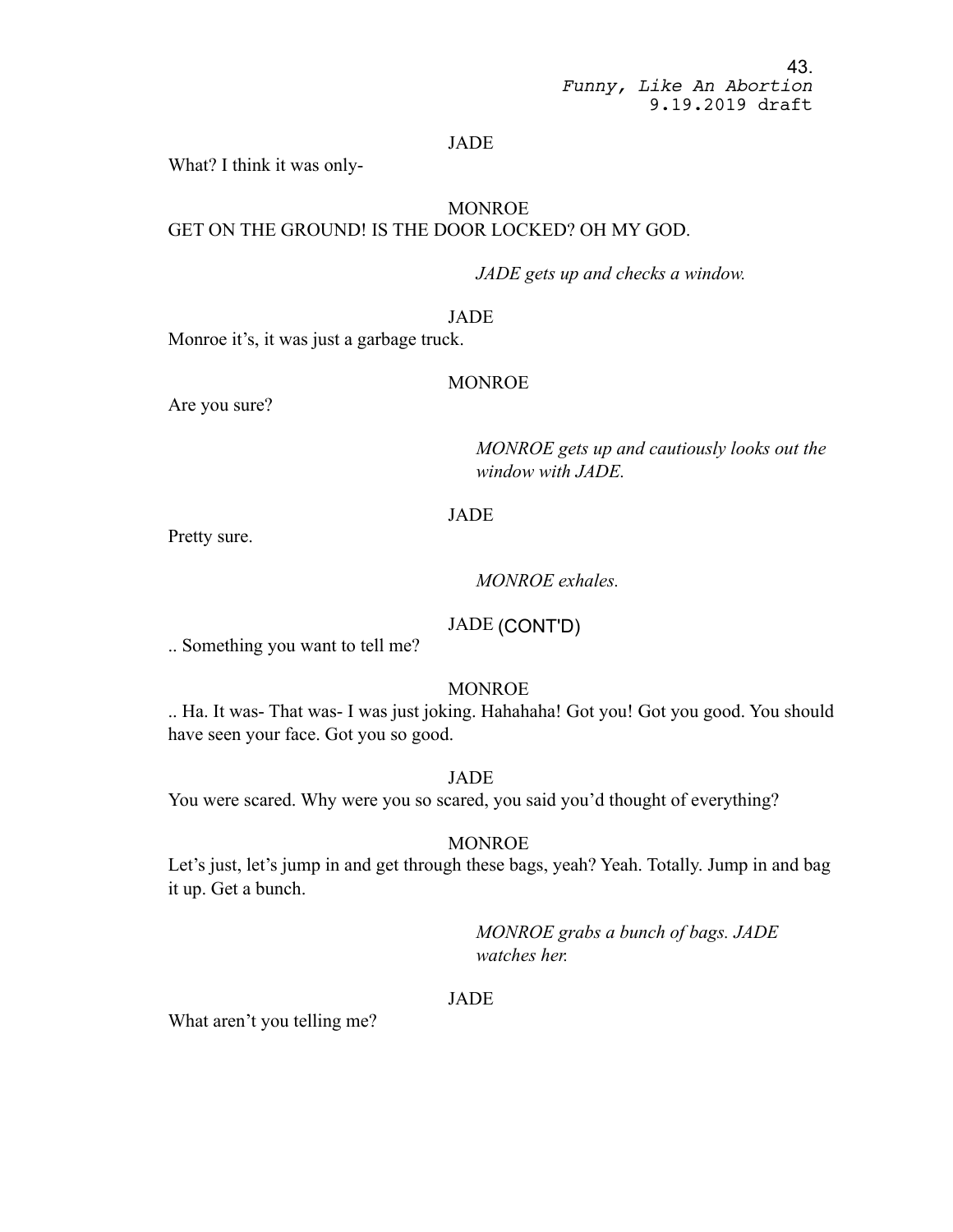#### MONROE

It was- It was just a joke. Really. I just didn't land it. I can't always be hilarious. I strike out sometimes too.

> *JADE doesn't believe her, but grabs a bunch of bags anyway. They meet back at the couch.*

# MONROE (CONT'D)

... You have to admit it, it's like, it's a little bit like Christmas.

# JADE

Shut up.

# **MONROE**

No time like the present. For presents! Get it? Get it?

# JADE

You are such a preschool teacher.

# MONROE (*Opening bag number 4, pulls out tea*)

Pennyroyal tea, a classic.

### JADE

Good?

# **MONROE**

Also a poison.

#### JADE

No good.

#### MONROE

You drink it in small doses-

#### JADE

Still no good.

# MONROE

(*Opening bag fourteen, pulls out a white flower with root*) Queen Anne's Lace, which really works better as contraception, but look it's so pretty!

Very pretty.

#### JADE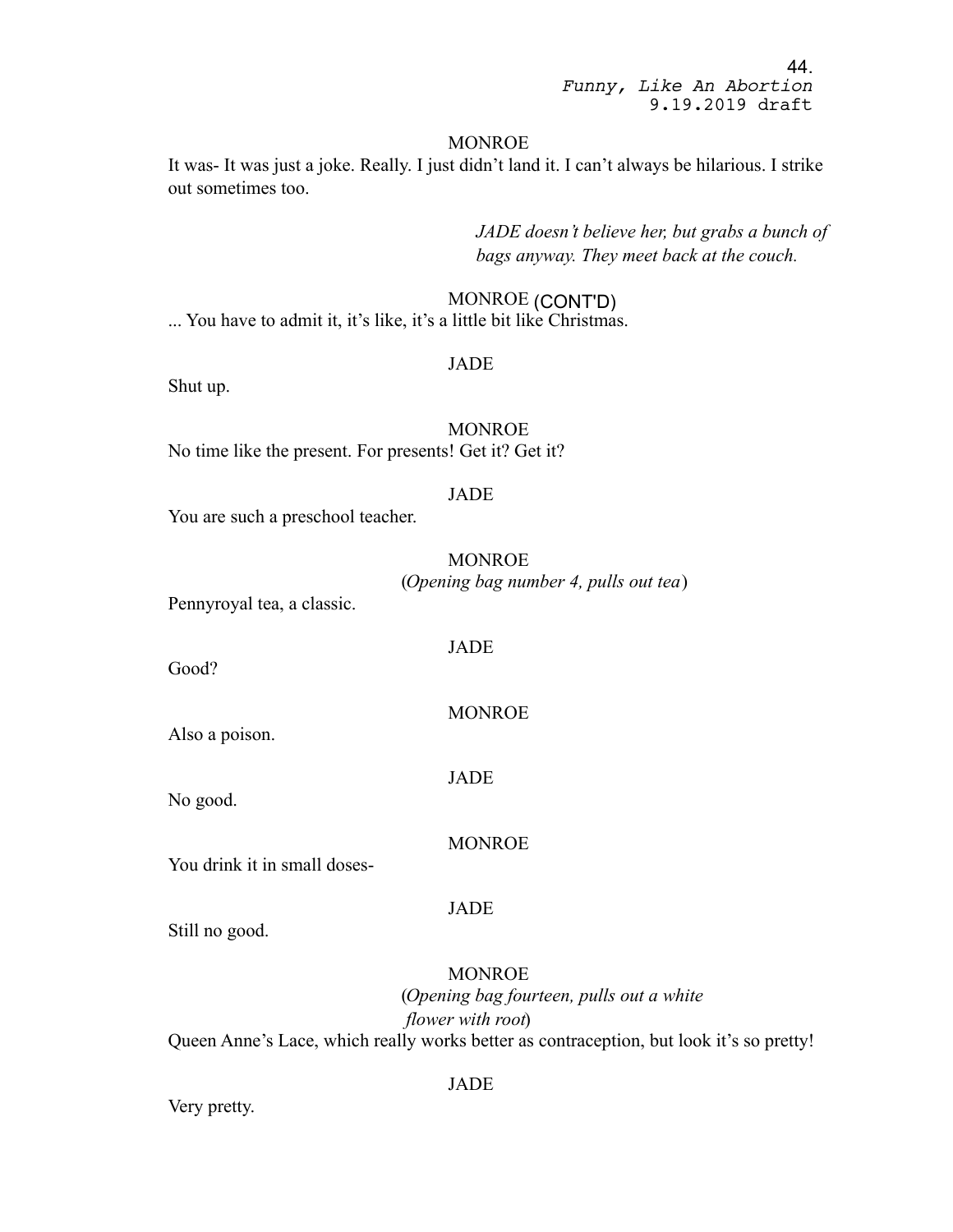#### MONROE

Maybe I'll chew on it anyway. Just in cases.

# JADE

(*Opens bag number eighteen*) Okay this one is....... The Greek flag?

*MONROE takes the flag.*

### MONROE

There's this plant that grew there, in like, ancient greek times, Silphium, it was supposedly very safe and very effective. They used it into extinction.

#### JADE

Didn't realize ancient people were stupid like us.

# MONROE

Where do you think we get it from? I thought, maybe I could go and like, discover something everyone else overlooked. Like in a cool Indian Jones way, but, you know, with plants instead.

#### JADE

Right, with your vast knowledge of ancient plants. And money. And passport. And time?

### MONROE

Yeah.

*JADE opens bag number twenty five, she takes out a barbie doll.*

#### JADE

MONROE

..... Um?

It's a visual thing. Here

Watching?

(*Takes the barbie, puts in on the table*)

### JADE

Yeah.

*MONROE pushes the barbie off the table, it falls on the floor.*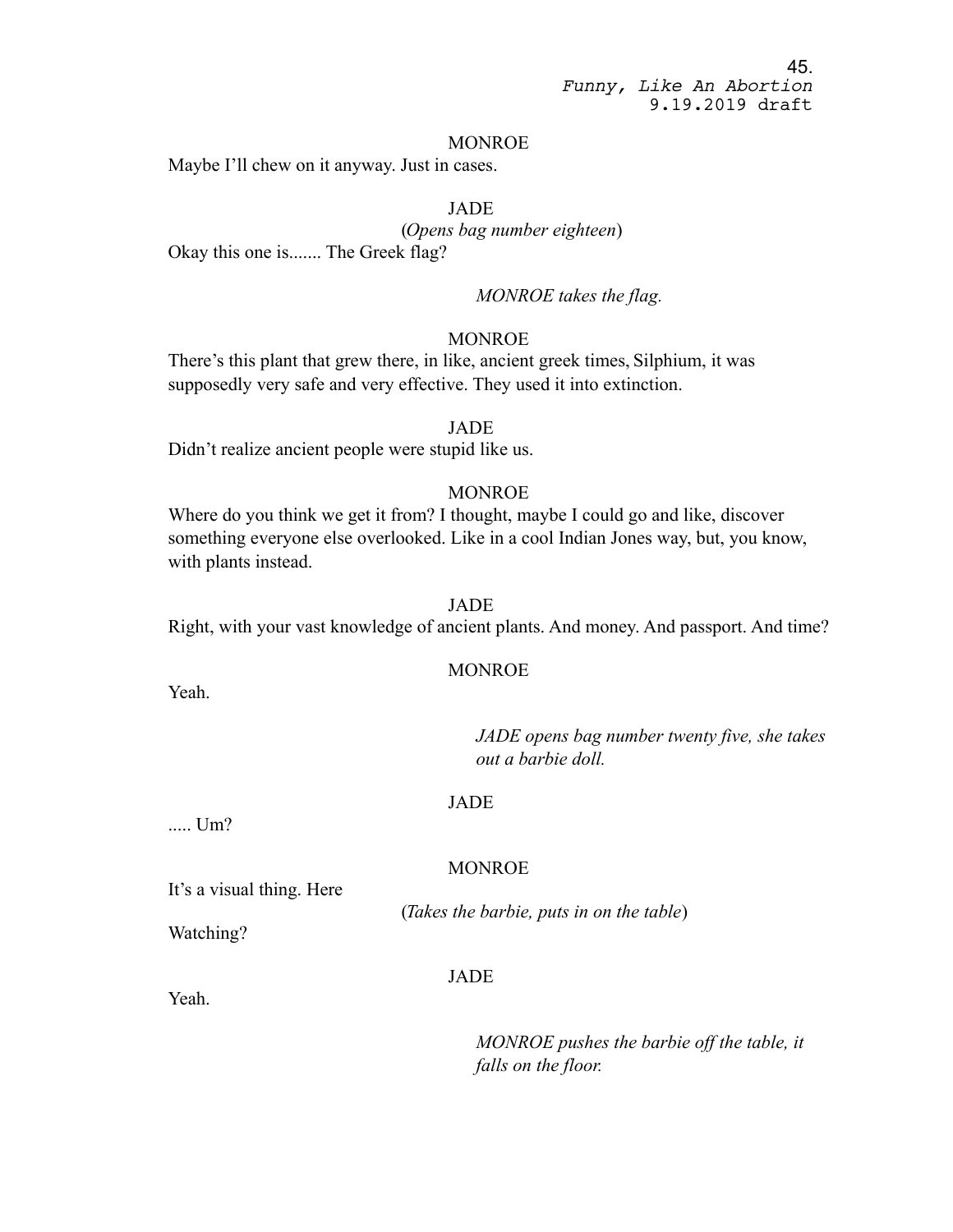#### MONROE

The stairs leading into my apartment could work, but it'd be better I think to not fall on to concrete. Do you think I'll need a helmet?

# JADE

No, no. This. No.

#### MONROE

No helmet?

# JADE

No falling down the damn stairs.

(*Tosses the barbie, then grabs and opens bag number eleven to find a papaya*)

Is this mango? Are we making smoothies?

# MONROE

Papaya.

# JADE

And that will?

#### MONROE

Something about the seeds, but it was, it was not a reputable source.

#### JADE

Can it kill you?

# **MONROE**

Don't think so. But I also, I don't know. All the things that can't kill me seem to be things that also can't, you know, kill a very small baby.

#### JADE

It's not a baby, it's a fetus.

# **MONROE**

Now who's using illegal words?

# JADE

If it doesn't work, why have it in a bag?

#### MONROE

I don't know. I'm stressed and tired and probably went way way overboard on all of this. What do you want from me?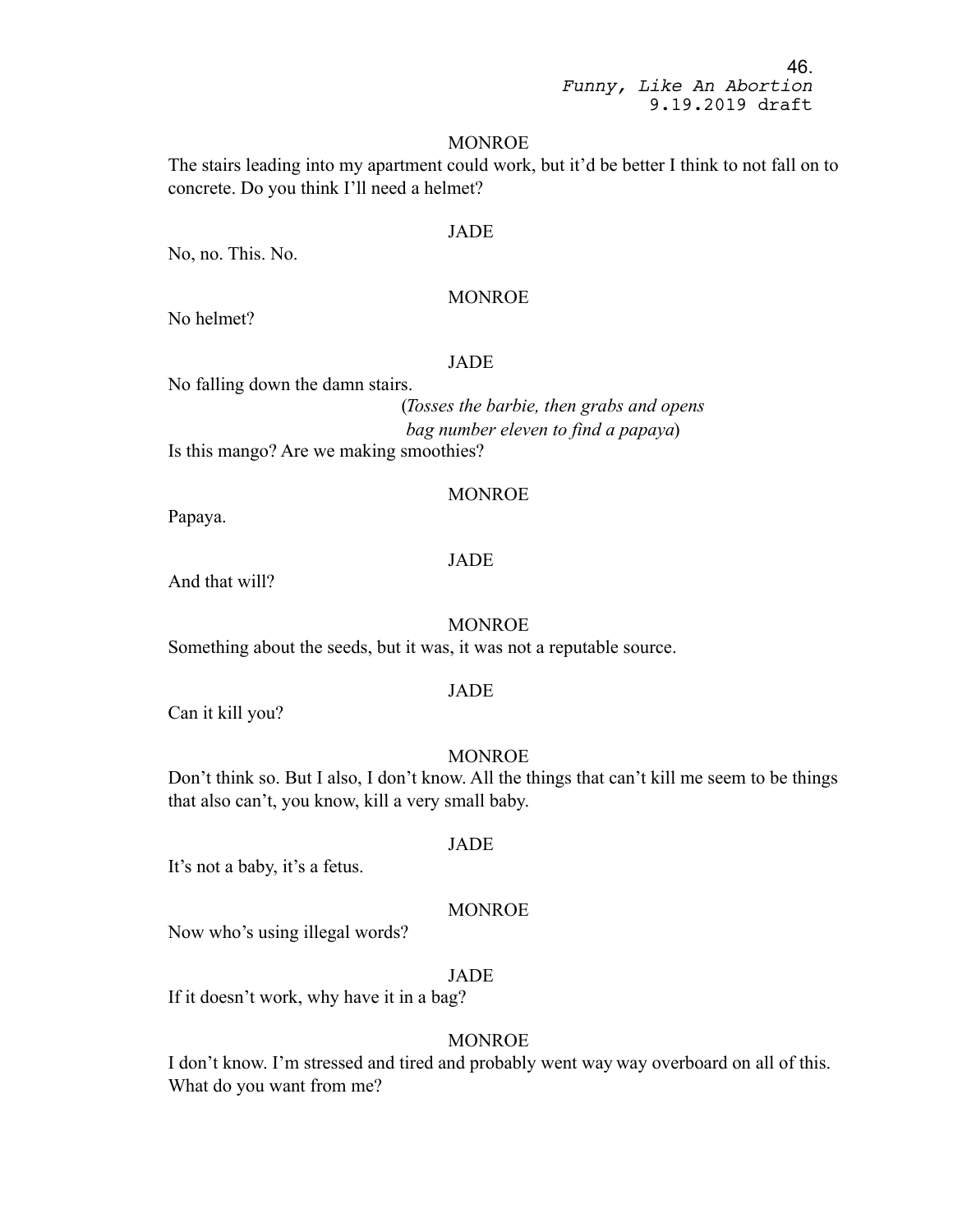*MONROE opens bag number twenty seven. Pulls out a single shot bottle of Jägermeister.*

JADE

(*Grabbing the bottle*)

You DID have booze!

#### MONROE

Lots of drinking CAN induce miscarriages, so.

JADE

Why why why Jägermeister though?

#### MONROE

Because it's disgusting and that felt right.

JADE

You'd need more. Like a boat load more.

#### MONROE

I realize that, it's, it represents drinking into oblivion. Use your imagination.

*JADE drinks the Jägermeister, then tosses the bottle. She grabs bag number eight and opens it. She pulls out a wire hanger.*

#### JADE

Not. Funny. At. All.

*MONROE laughs, grabs the wire hanger.*

# MONROE

Come on. All these bags, did you really think one of them wasn't going to have a wire hanger?

(*Doing a voice*) *NO WIRE HANGERS! NO WIRE HANGERS!*

#### *MONROE laughs.*

JADE

I thought the Drain-o was the extent of your terrible TERRIBLE jokes.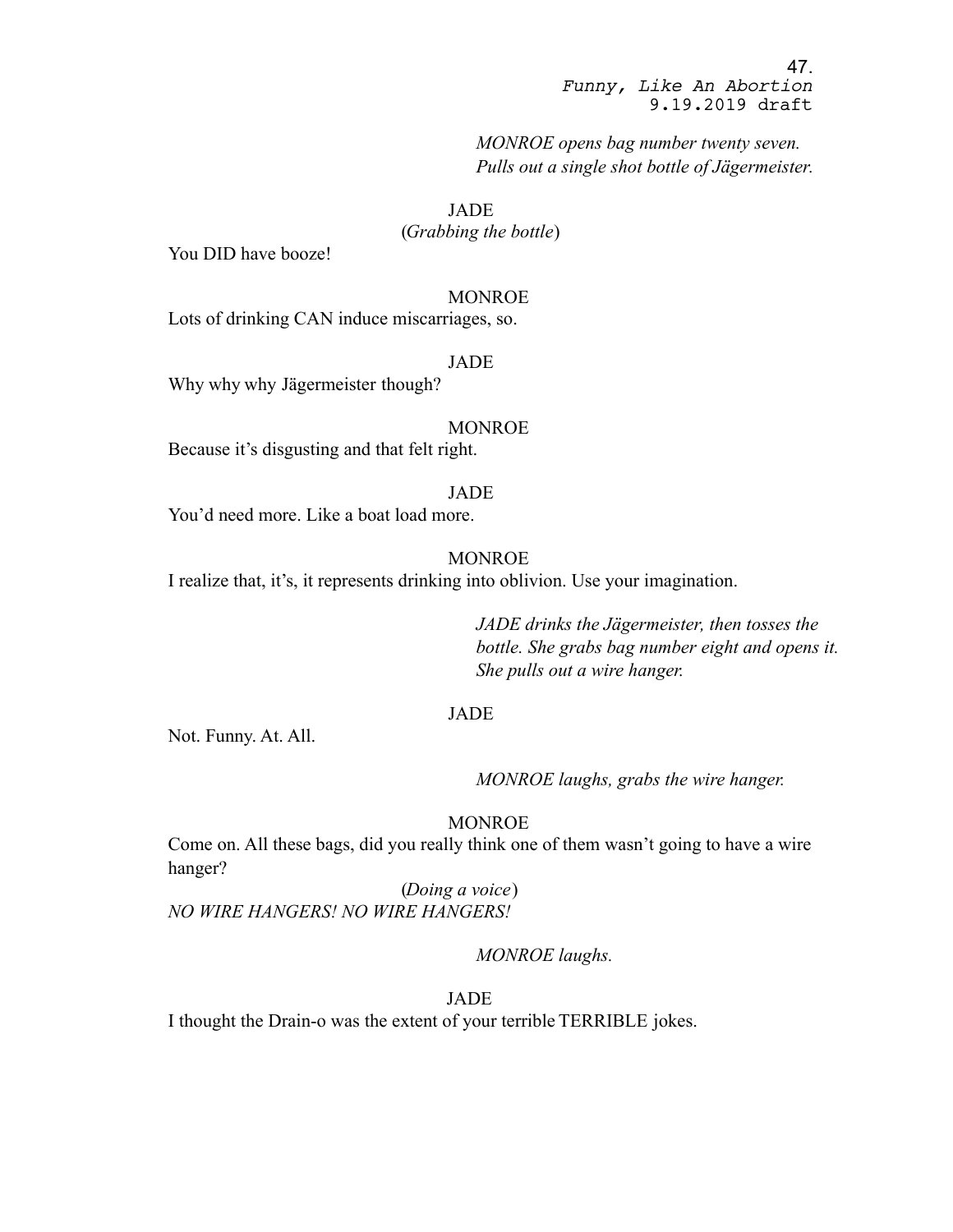#### MONROE

You gotta match the jokes to the occasion, like you match your t-shirt to your socks. I don't make the rules.

#### JADE

Shut up.

### MONROE

Seriously though-

# JADE

We're not seriously considering-

# MONROE

No, I'm trying to explain the humor, friend.. You remember that time I was telling you stuff that makes me uncomfortable during sex?

# JADE

Uh, yeah?

# **MONROE**

One of them was eye contact.. And you were like, "Jesus, Monroe, were you like brutally raped or something?" And then we laughed for like ten minutes straight and could barely breathe?

## JADE

Yeah.

#### MONROE

It's funny like that.

(*Opening bag number ten, not sure what she'll pull out for this*)

Faking an ectopic pregnancy to get medical help. Of course with this one you run into the same problems as earlier, because it will involve either lying so well that I convince a doc, OR having them lie for me, which I imagine will involve bribing and money, so not great. Maybe we could hack into an ultra sound machine though? And like fake the position to look like it's on my fallopian tube instead of where it's supposed to be? I have ZERO idea how any of that would work, but-

#### JADE

That's no longer a valid- They're not allowing for abortions in the case of ectopic pregnancies any more, you didn't see that on the news?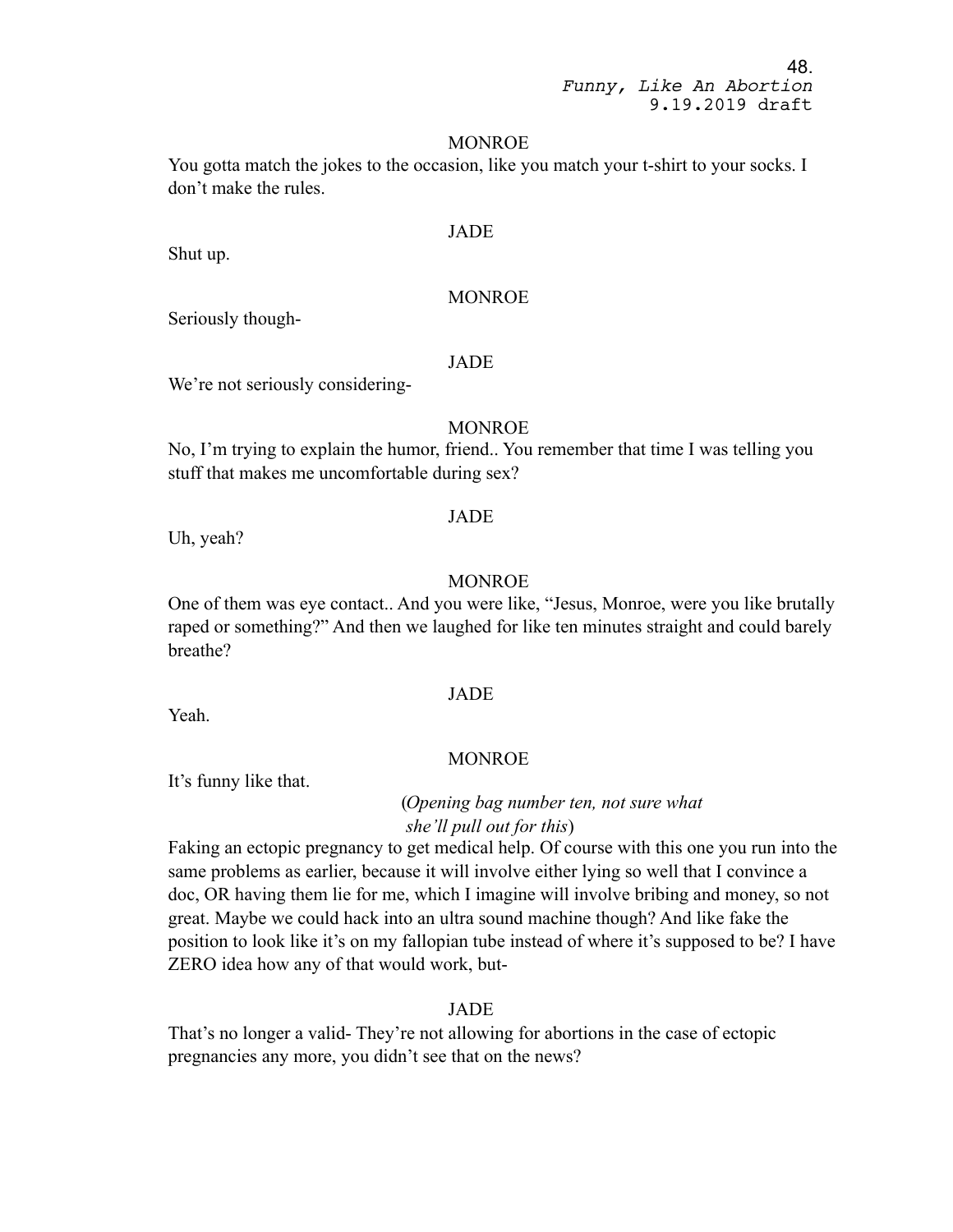#### MONROE

No...

# JADE

Like three weeks ago. No longer permitted.

### MONROE

But it kills people.

### JADE

Yeah.

#### MONROE

Like, internal bleeding, boom, dead, over.

JADE

I don't think that's a big concern these days. They're calling it a "God's will" law...

# MONROE

Well then is everyone gonna stop wearing glasses? Because it's apparently "god's" will for them to be nearsighted? And oh yeah, sorry dude, your dick doesn't work? Viagra is out because it is GOD'S FUCKING WILL. Like, all medicine right? No aspirin, head aches are God's will. Straitening your teeth. Getting bigger boobs! God wanted your boobs to sag, we're sorry.

# JADE

Apparently some doctor back East has "discovered" some surgery to place the baby in the uterus, where it's supposed to go. All his patients so far have died, but he's convinced he'll get the kinks worked out eventually.

# **MONROE**

So you can have bullshit surgery to move it, but not an abortion? Why is that different???

#### JADE

I don't know.

# **MONROE**

God. You get knocked up and distract yourself with trying to figure out how to safely end the damn thing and the whole world goes to hell in a hand basket while you're not paying attention.

#### JADE

We were already there.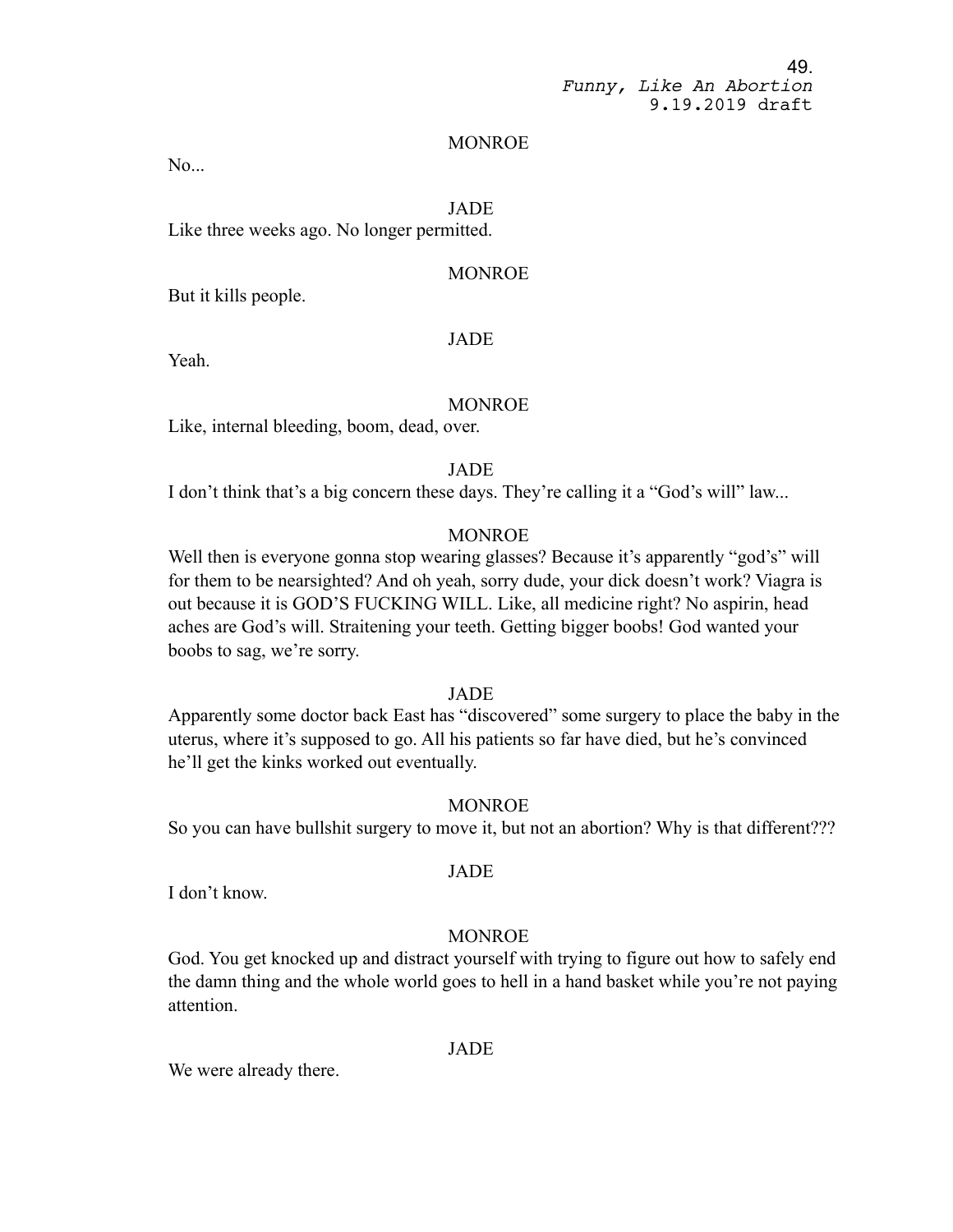### MONROE

Go America! Where they'll fight for your right to life, liberty, and the pursuit of happiness, as long as you are the correct gender, race, sexual orientation, economic level, and belief system.

# JADE

Faking ectopic pregnancy is not going to work, what's this one? (*Grabs bag number twenty one and opens it, pulls out a book*) Oh shit! Is this really a copy of the Kama Sutra? They destroyed all of these years ago.

#### MONROE

I'm dating a librarian revolutionary who hordes books. It's, he read something about sex helping to end pregnancies. Semen, I guess?

#### JADE

Trying to eliminate competition?

# **MONROE**

I don't know. It's stupid. I wish he hadn't of shoved this one in with all these other more reliable options.

> *MONROE takes the book from JADE and tosses it aside.*

JADE

Right, because Drain-o.

# MONROE

Drain-o was funny.

#### JADE

It wasn't. It's still not.

*MONROE is quiet.* 

*JADE puts her arm around her.*

JADE (CONT'D)

Uh. Hey, I know. Knock knock.

**MONROE** 

Ha. Who's there?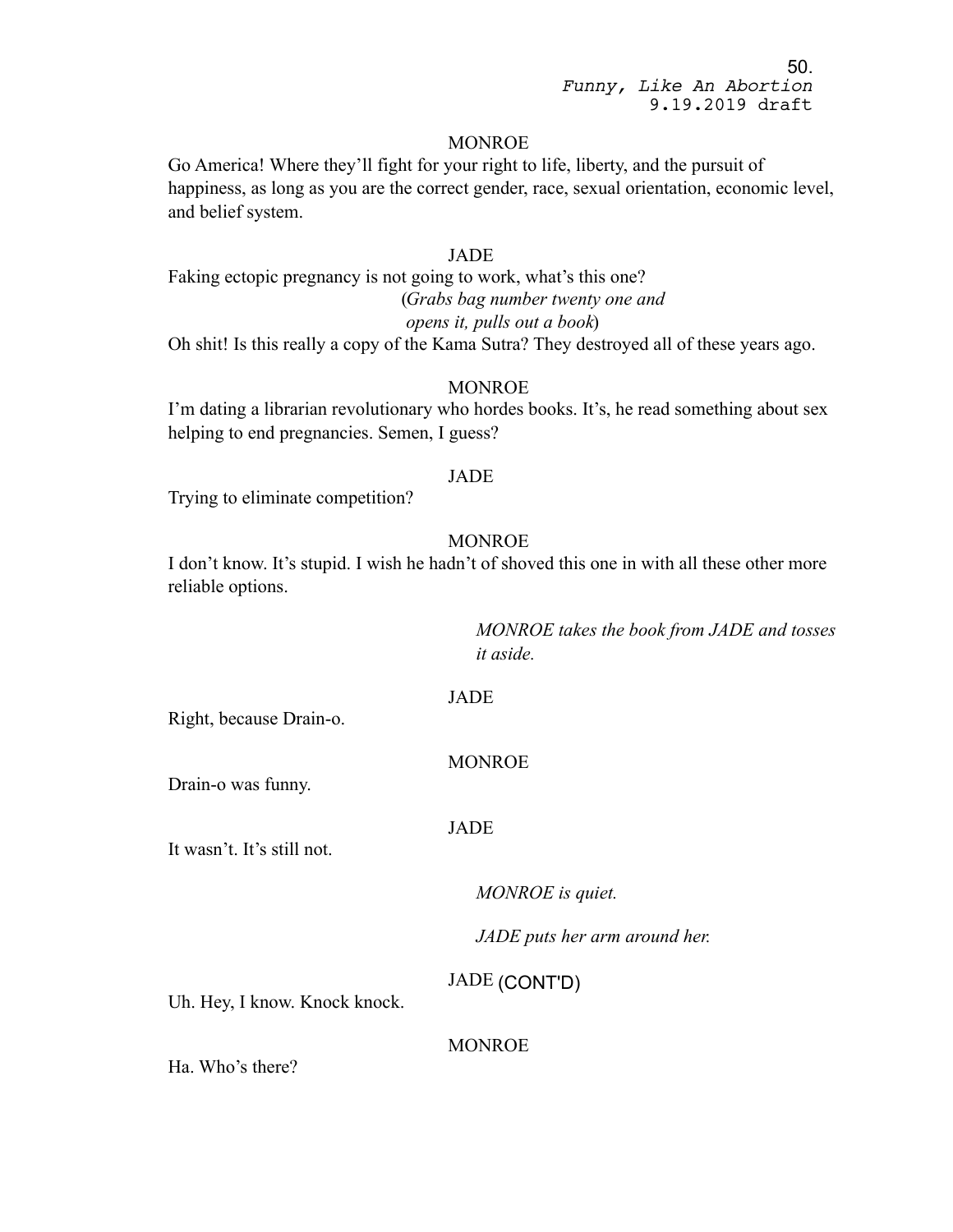#### JADE

Orange.

# MONROE

Orange who?

# JADE

Shit. I uh- I did it wrong. I was supposed to- Never mind. Here's, here's another one. Um. Wait. This is better than a joke. So last week I'm down at Rocky's, and like in the middle of one of my silly fantasies, when sexy bartender actually walks over to me, and says, "Hey Jade, whatcha drinking tonight?"

# MONROE

Whoa, he knows your name?

# JADE

I KNOW! And like, I almost fall off the stool I'm so surprised. But then I smack back to reality because he's also asked me a question and I've just kinda been smiling and staring back at him in return, so I stutter out, "S- s- s- sex."

# *MONROE laughs.*

# JADE (CONT'D)

Yeah and then I turn bright red and keep going because I know there's an actual drink with the name sex in it, and if I can just get the rest of the name of the drink out this won't be that bad. And so words at this point are just happening, like "At ocean" and "On water" and "Under bridge" and not one is right, and I know it, and they just keep keep coming. Oh my god.

# MONROE

This is the best story ever.

# JADE

Yeah. He finally was like, "On a beach?" And I just shake my head yes, and he brings me the drink and it's. God. It's awful. But now I HAVE to drink it no matter what. And life is just pain. And now I can never go back to my favorite bar.

# MONROE

Wow.

# JADE

Yeah. A gift for you, my friend. My humiliation on a platter.

# *Hug.*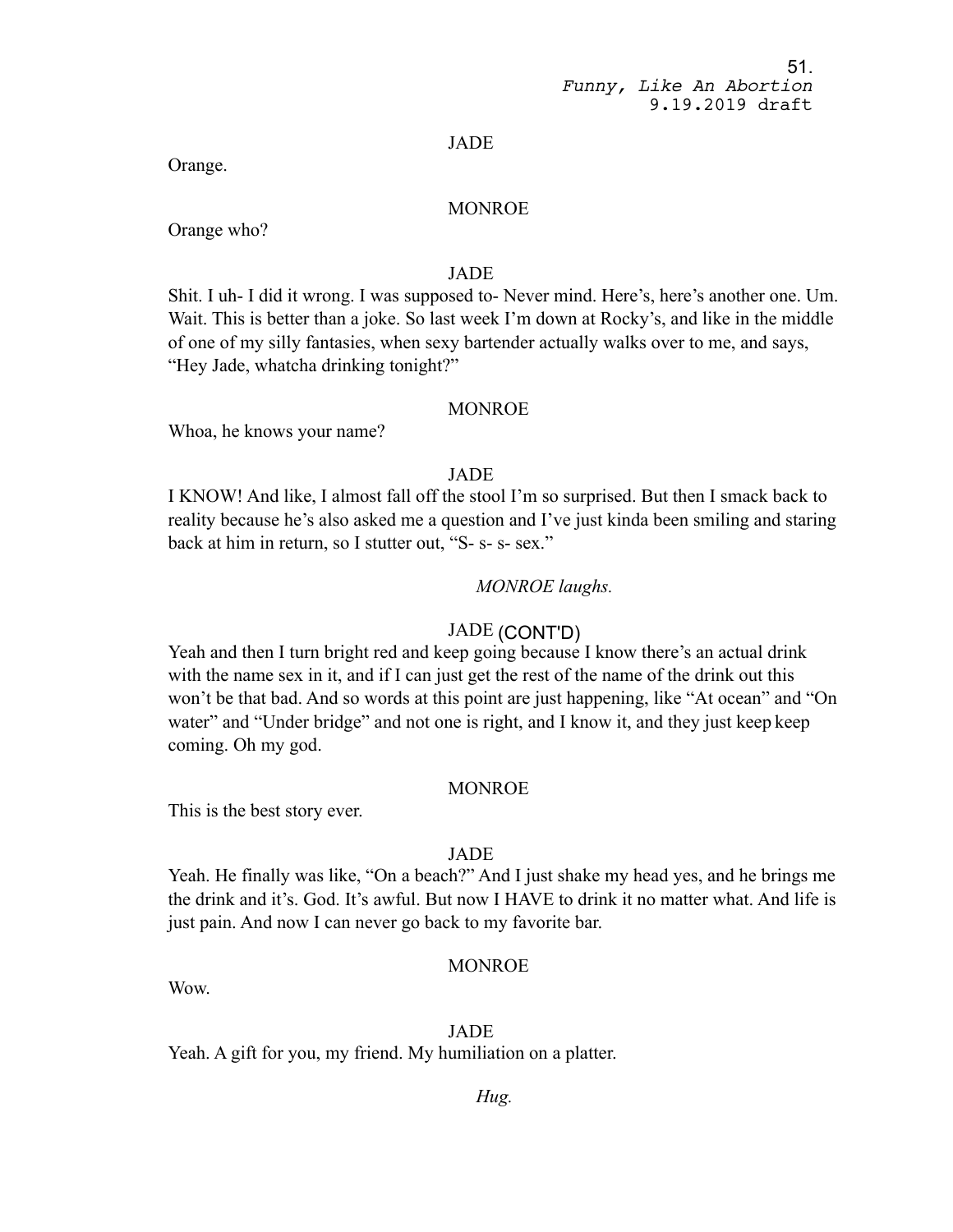#### MONROE

Thank you. Be sure you get in all your bar time now, because who really knows how long our type will be allowed-

### JADE

Don't ruin the funny story.

#### MONROE

I'm just saying, they're gonna change the drinking laws too. Soon. Really soon.

# JADE

I was just trying to get you to feel better.

# MONROE

And you did. Really. I'm- I'm fine. I'm sorry for being an ass. I just. I hadn't heard about the, the, the whole new ectopic law thing.

#### JADE

Yeah.

#### MONROE

Every month, day, hour, there's just so many new. Rules, regulations. Ways to hurt. Hunt. End. I should have been paying attention. I shouldn't have. I was so caught up in my own shit, I should have seen it coming.

## JADE

What difference would that have made?

#### MONROE

I... I don't know. I just hate getting surprised by all this. I feel guilty. Ashamed. Overfucking-whelmed. All the time! And now my hormones are going crazy and I just. I feel like knowing would have. Helped? I don't know. It's like when it started. Those decrees. Small, a state here, a state there, then national changes. Big changes. Over night changes. Changes to speech. Gathering. Protests. The fact that the government DOES have the right to know EVERYthing between a woman and her doctor. And you'd find out from headlines while scrolling on your phone, which is just glued to your hand permanently now, and it's all punctuated by brand new televisions on sale, here's a coupon! And clever funny ass t-shirts. Cat videos! And I just feel like. Maybe I could have. Maybe I should have. I watched it happen. I am watching it happen. And I keep thinking, this is as bad as it can get. THIS is the bottom. But it's not the bottom, it's never the bottom.

*They sit.*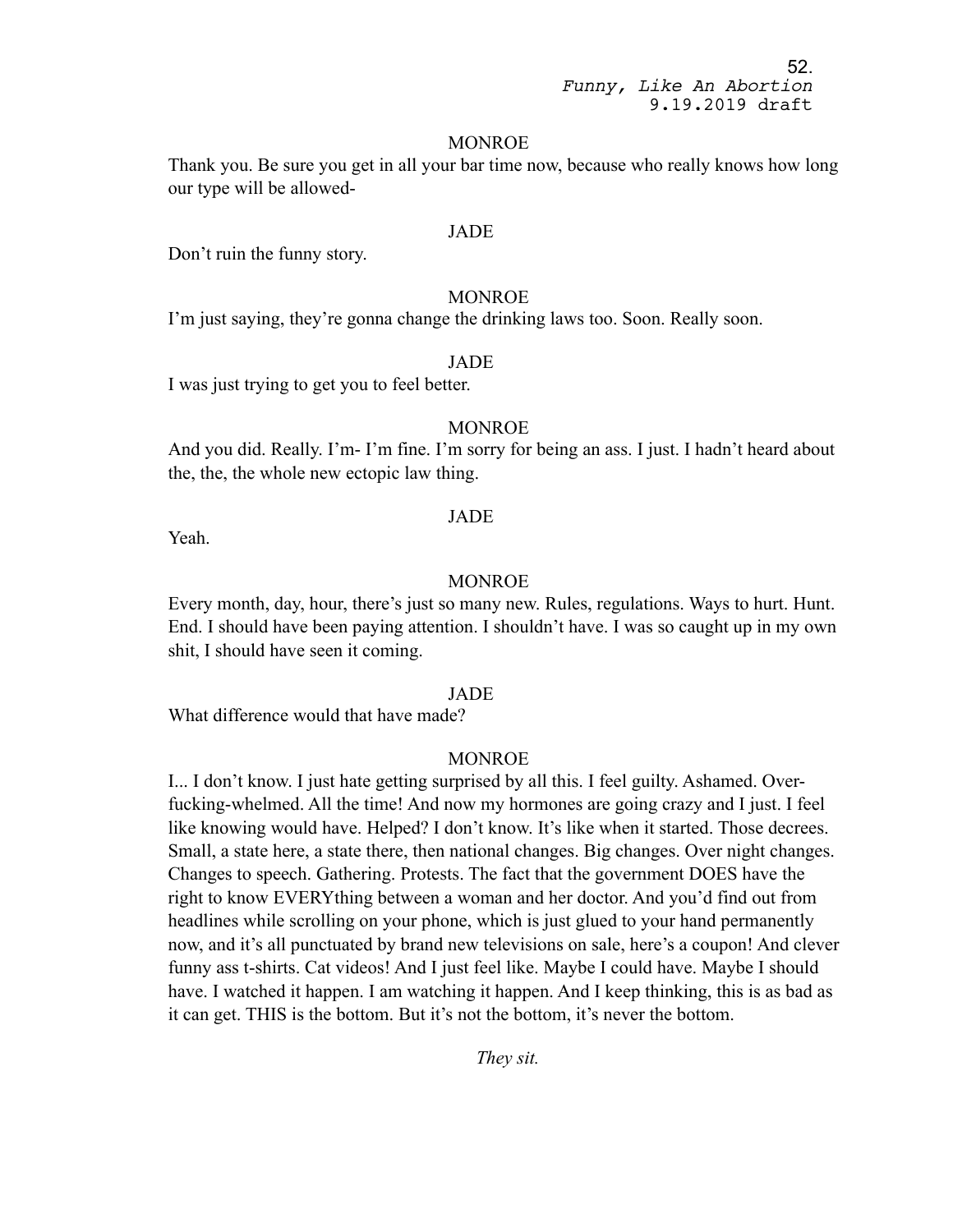#### JADE

..... Hey, let's. Hey, time for a cupcake break.

MONROE I want to save mine for after. For after it's done.

JADE There are four left. Let's have two now, then two later.

MONROE Ugh. Fine. You know I can't say no to cupcakes.

# JADE

I know.

*JADE gets two cupcakes, one is the smashed one.* 

# **MONROE** (*Pointing out the smashed cupcake*)

You eat that one.

# JADE

Oh gee, thanks.

MONROE It fell on the floor. I think I got all the junk off.

# JADE

I hope.

*They eat their cupcakes in silence....*

# JADE (CONT'D)

Aw, dangit! We should have saved one of those, then you could have juggled the cupcakes! That would have been epic. You could have landed each one in your mouth.

> *JADE juggles invisible cupcakes then mimes throwing them up into her mouth one at a time and munching down.*

# MONROE

That would have been disgusting.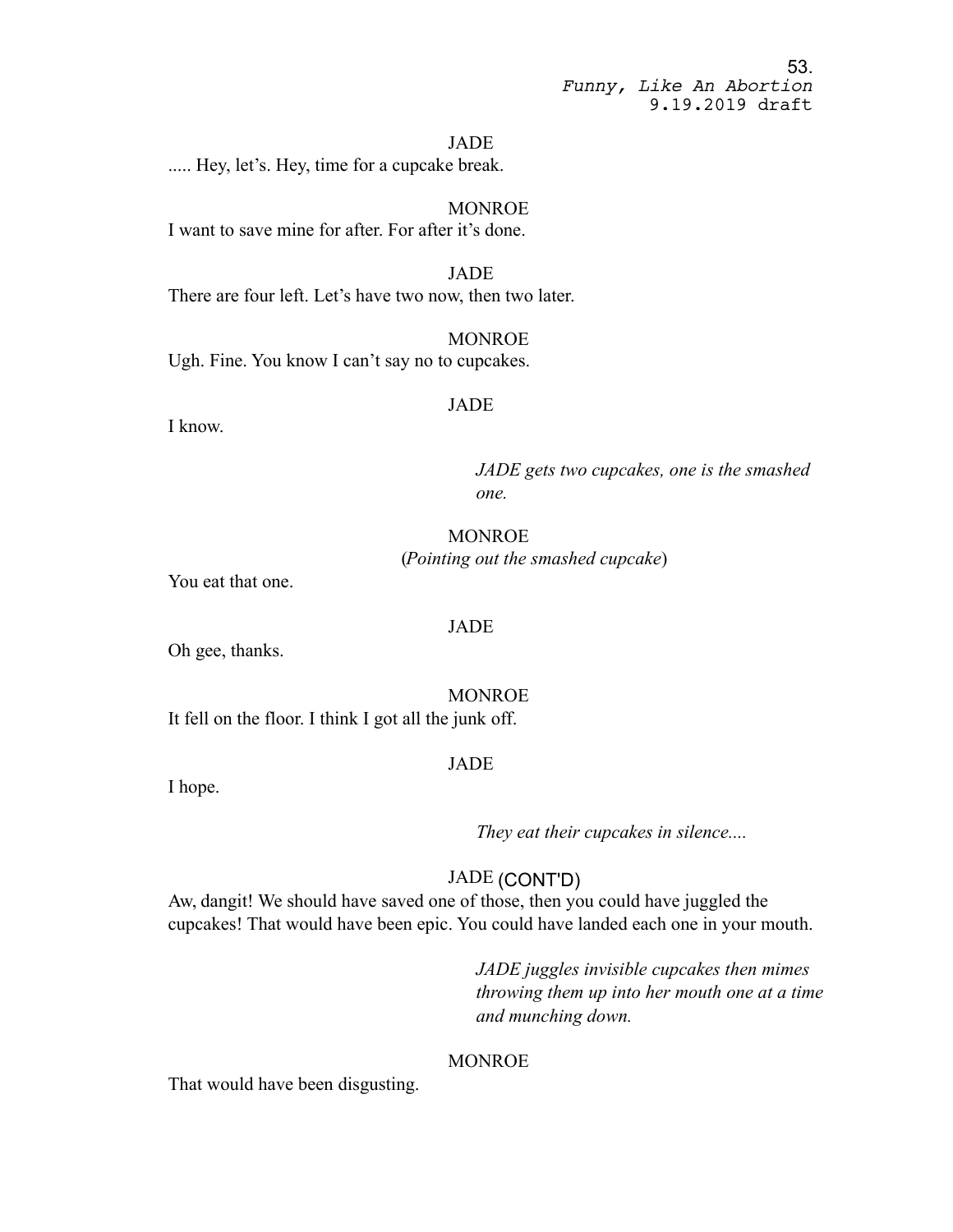#### JADE

..... I thought you were mad at me. These past few weeks. I'm such an ass.

#### MONROE

Why?

# JADE

I couldn't get a hold of you! You didn't text or anything. And when you did it was just to bail on things.

#### MONROE

I know. Sorry.

#### JADE

No, I shoulda reached out. I didn't know you were losing your mind in all this weird research and plans.

# MONROE

I don't know how I could have explained this in a text.

### JADE

Fair. But I could have driven my ass over here. I love you.

### **MONROE**

Thanks. I love you too.

*MONROE stands and grabs another bag, number sixteen, opens it.*

MONROE (CONT'D)

Smartweed and wild yam.

*Tosses the contents. Another bag, number three, opens it.*

MONROE (CONT'D)

Cinnamon.

*Tosses the contents. Another bag, number twenty two, opens it.*

# MONROE (CONT'D)

Peacock flower.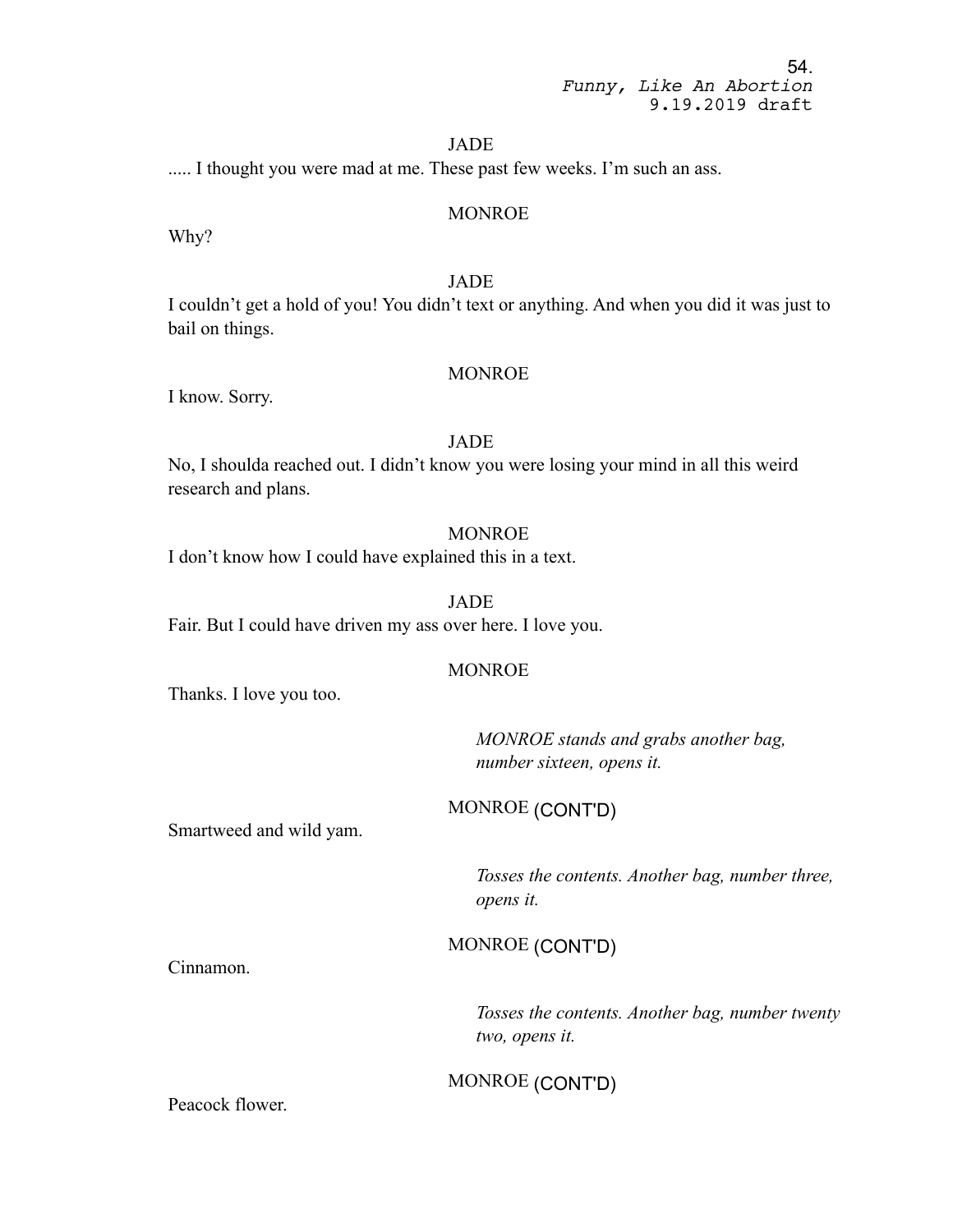*Tosses the contents. Another bag, number one, opens it.*

# MONROE (CONT'D)

Avocado skin and pit. Apparently, and I'm almost 100% sure this is bullshit, but if you grind them up and paint the goo all over your stomach, and like, sleep outside, it'll take care of it. Mostly I just didn't want to run out of guac.

> *Tosses the contents. Another bag, number six, opens it.*

# MONROE (CONT'D)

Pineapple juice. Put this together with the papaya and we could have our very own jamba juice up in here.

> *Tosses the contents. Another bag, number nineteen, opens it.*

# MONROE (CONT'D)

Raw parsley leaves. I didn't know if it meant flat leaf or curly, so I got both.

*Tosses the contents. Another bag, number nine, opens it.*

# MONROE (CONT'D)

Goji berries.

*Tosses the contents. Another bag, number thirty, opens it.*

# MONROE (CONT'D)

A hand held vacuum cleaner with a very small nozzle attachment, meant to make cleaning your car easier. This one was also supposed to make you laugh, but maybe I should use it with one of those herbal methods, yeah?

> *Tosses the vacuum. Another bag, number fifteen, opens it.*

# MONROE (CONT'D)

Castor oil. Glug glug glug.

*Tosses the contents. Another bag, number thirteen.*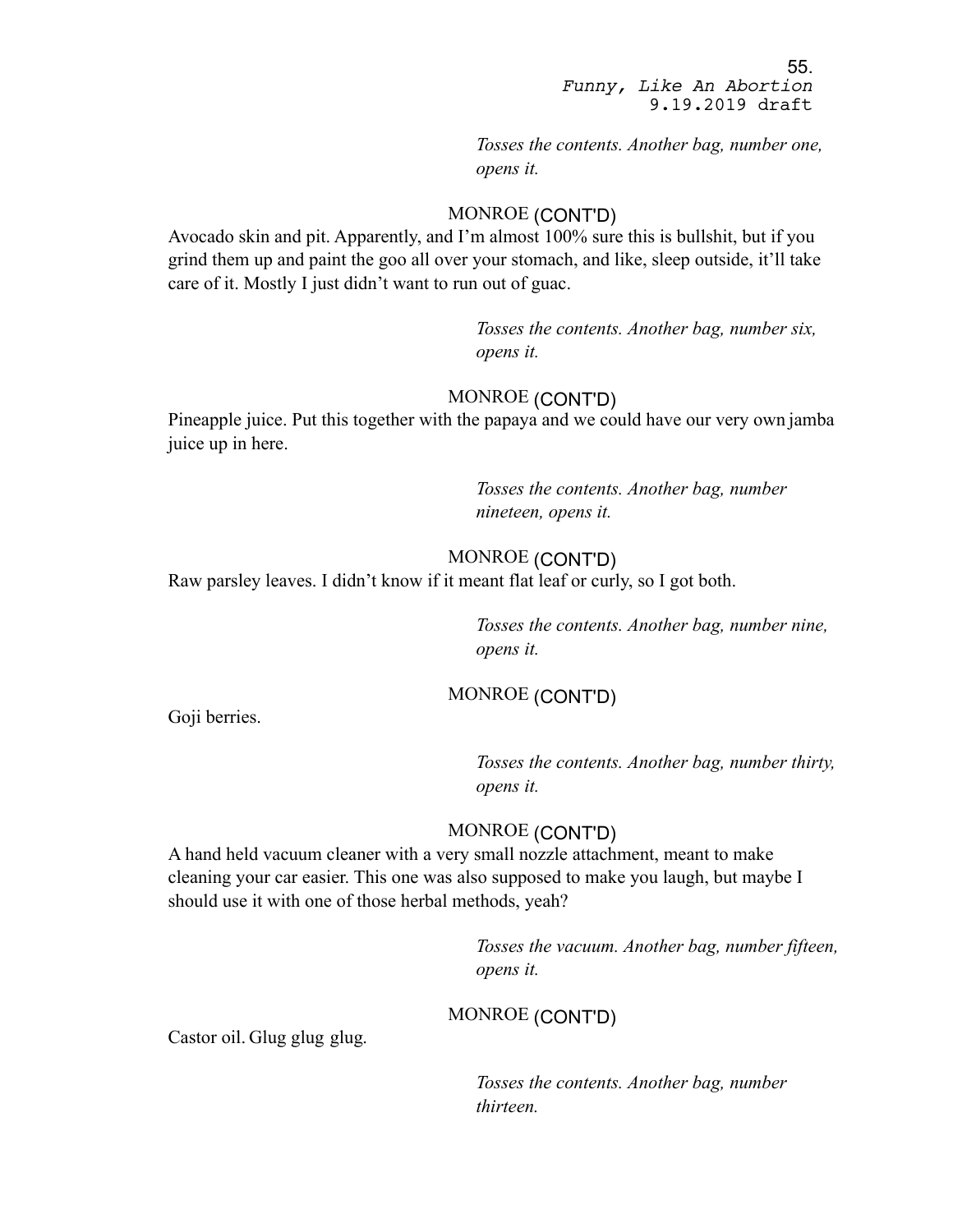## MONROE (CONT'D)

Mugwort. Real wing of bat feel to it, this one.

*Tosses the contents. Another bag, number twenty. Takes out a bunch of different herbs.*

# MONROE (CONT'D)

Ah yes, the "helper herbs."

#### (*Juggles some of them*)

So the abortifacients are all well and good, but you really have got to pair them with the right helper herb or herbs. You got your dong quai, your black cohosh root, blue cohosh root, tansy, rue, juniper, and cotton root bark. Use these in combination with other herbs to create the perfect abortion cocktail for your body. Just keep in mind any of these could be self-poisoning. And you know, that very special combination is different for every goddamn body, and you should have a herbal understanding and knowledge before you jump into herbal remedies. But we don't have that now do we? No. We used to. But we called those women, the ones who knew, we labeled them witches, and took it away. No, we didn't just take it away, we burned it, burned all that knowledge along with the poor women who were just trying to help. Then we sanitized it, and put it under fluorescent lights, made it "safe." And we thought, this is better, and hell, maybe it was. It probably was better, but then they took that away too, and left us with nothing. No alchemy, herbs, old-world remedies, or bright and shiny hospital approved, nothing. Now it's just sex is wrong. Well wait, if you're a dude it's fine, because that's the way dudes operate. It's the women! Women are wrong. And sluts. And evil. And shameful. And stupid. I am so stupid, how the fuck. How did I. The rhythm method is a lie. A total sham. I want my money back.

### JADE

Well, did you keep your receipt?

#### MONROE

I thought I had it here, somewhere.

#### JADE

No receipt, no refund. Store policy.

# MONROE

I think I have the credit card I used, could you just look up my purchase?

#### JADE

I'll have to ask my manager. Manager says no.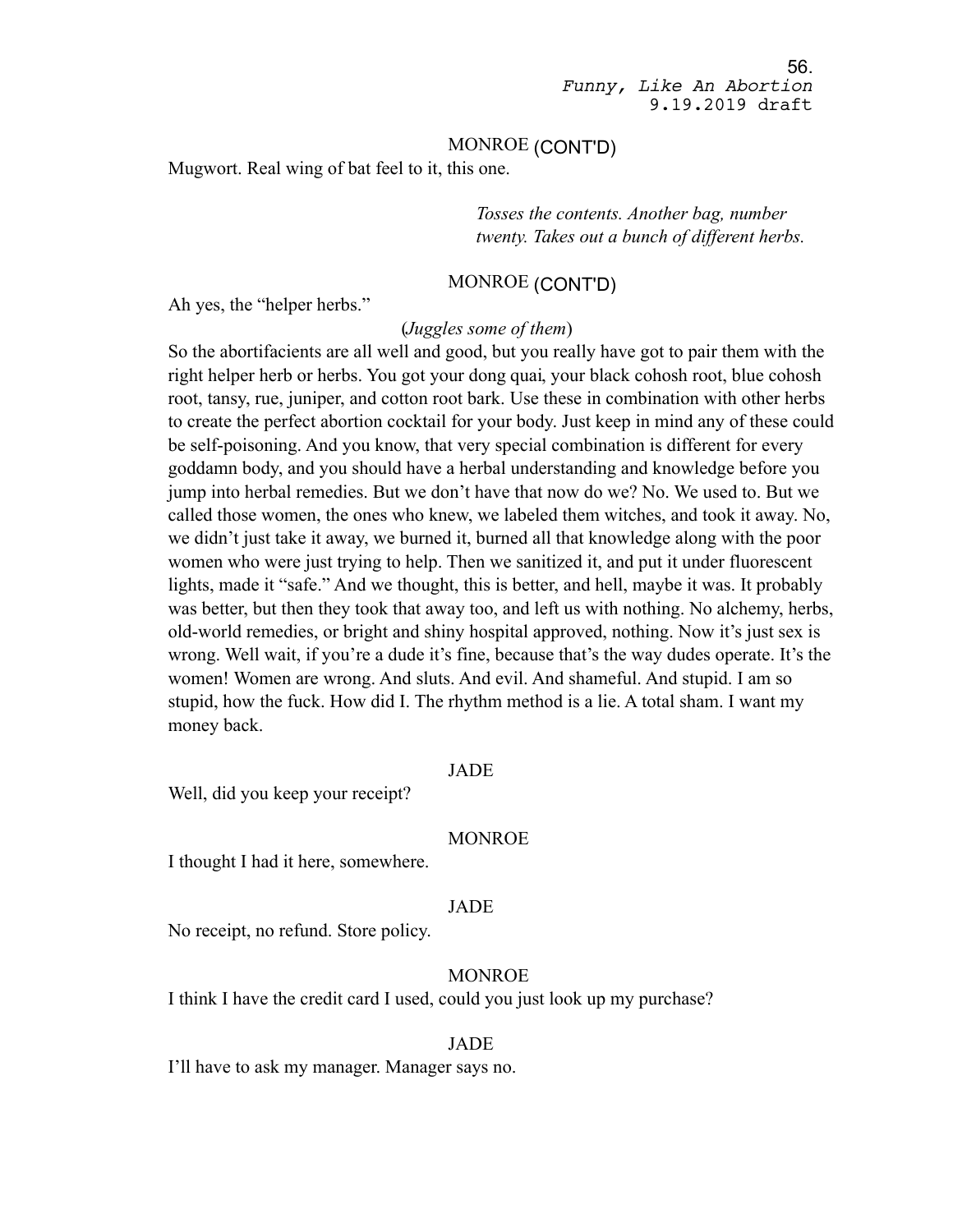#### MONROE

Damnit.

# JADE

But we are having a sale right now! You should alleviate some of those bad feelings with buying things.

### MONROE

Buying things does make me feel better.

#### JADE

Course it does. You're a happy happy consumer.

# MONROE

Sometimes I think if we just keep buying things, then they won't really care what we do.

# JADE

Unless you have a vagina.

# MONROE

Right.

# JADE

Or are gay. Or not white. Or from another country. Or poor. Or sick.

# MONROE

Or a kid.

# JADE

Yeah. Or a kid.

# MONROE

Who wouldn't just be foaming at the mouth thrilled to bring a small person into all of this, you know? Like, like it's bad. It's. It's terrible. And I can barely. Just by myself. Or with Kevin. Like the two of us is one thing, you know? That's all I can handle to stress about and still manage to function. But. I can't. I couldn't move if there was more. More to worry. More to feel pain. Suffer. And I never ever wanted- I love kids, but I never wanted- And then you add in all this, this, this shit. It wouldn't be moral. What if... What if it was a girl.

My mom. She told me two things. Rinse out your cereal bowl and don't get pregnant. I hate this country.

*MONROE is still juggling, by the way.*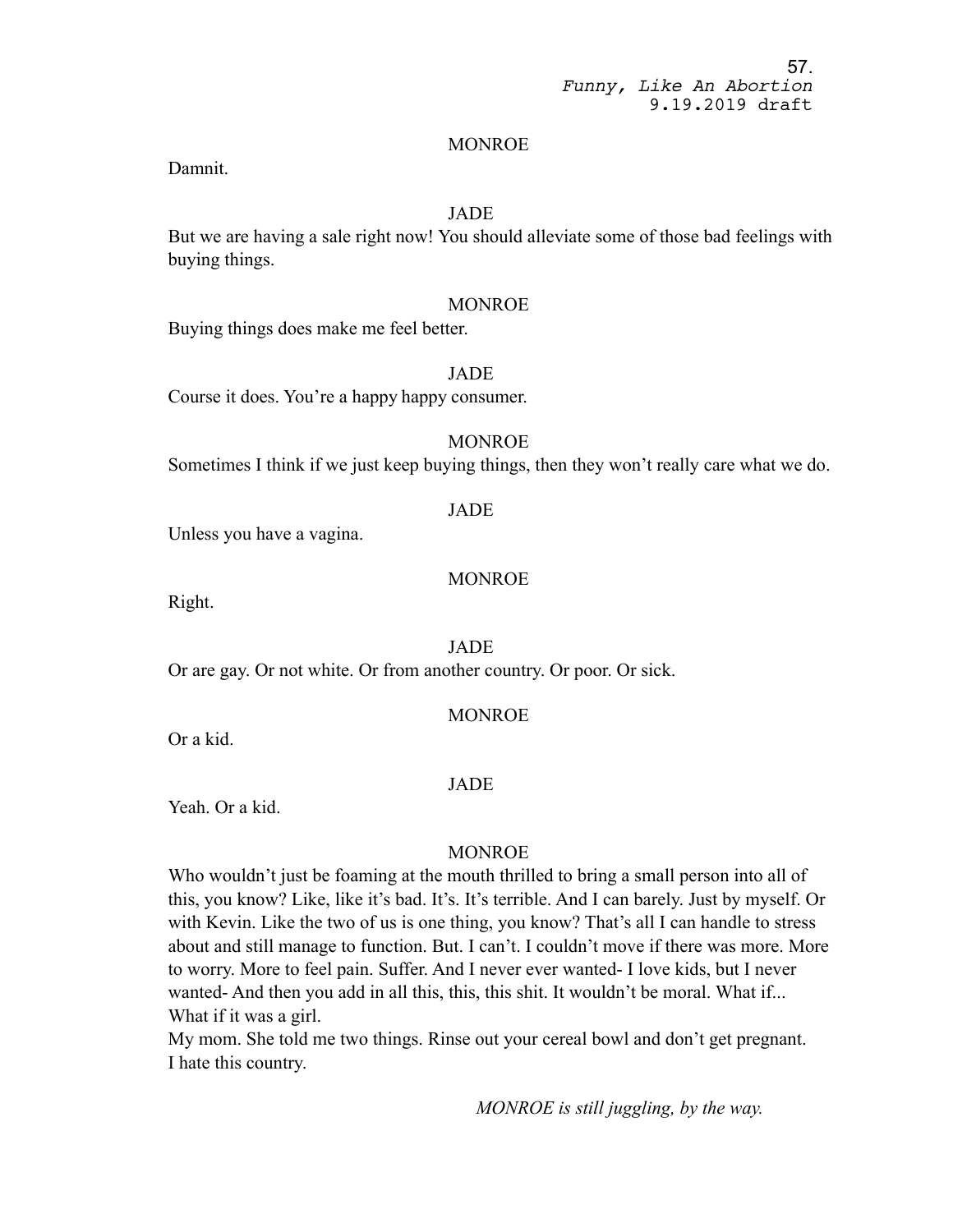#### JADE

But have you seen the deals on microwaves here?

# MONROE

Oh yeah! Bought twelve myself. That way I can have a microwave within an arm's length in every room of my apartment.

#### JADE

Must make showering awkward.

# **MONROE**

Nah, the electric shocks keeps the radical thinking at bay.

*Twenty to thirty seconds of just juggling.*

# JADE

I spy one bag still standing.

### MONROE

We didn't get them all?

JADE (*Pointing to the last bag*)

No, see?

Okay.

# MONROE

*MONROE lets all the herbs fall. The room is a hot mess by this point.*

*JADE gets the bag.*

*They both return the couch.*

# JADE

Is there a flesh eating virus in here?

**MONROE** 

No, but I can't believe I didn't think of that.

JADE

A gun?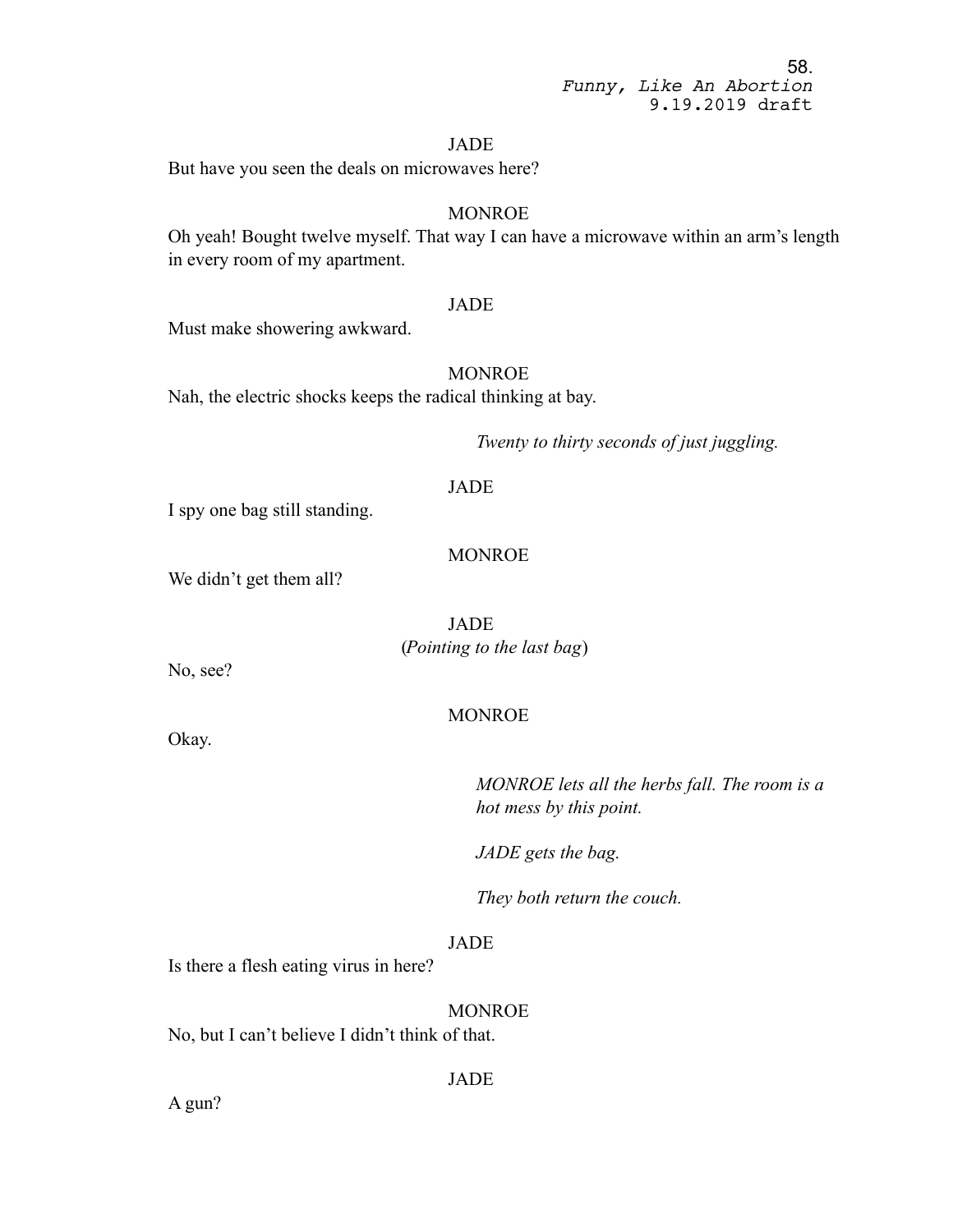#### **MONROE**

No! Jesus. You're dark! Dang!

#### JADE

Not as bad as you!

# MONROE

No, a gun is worse than any of my stunts.

#### JADE

I'm scared to open it.

#### MONROE

#### (*Thinking*)

I'm 99% sure we opened all the ridiculous ones already.

### JADE

I know, but what if it's not, what if it's not a good idea either? What if none of them are good ideas?

# **MONROE**

Jade, spoiler.... None of these are good ideas. That's why I did all this.

*JADE opens the final bag, number seven. It's a bottle of medication.*

#### MONROE (CONT'D)

(*Taking the bottle*) Ordered that online. Used a funny name and shipped it to the library.

#### JADE

Is that what I think it is?

# **MONROE**

It cost all of Kevin's savings.

# JADE

I thought, you can't- It's-

# **MONROE**

There are a lot of dark internet corners where you can get a lot of things.

*JADE takes the bottle back, reads it.*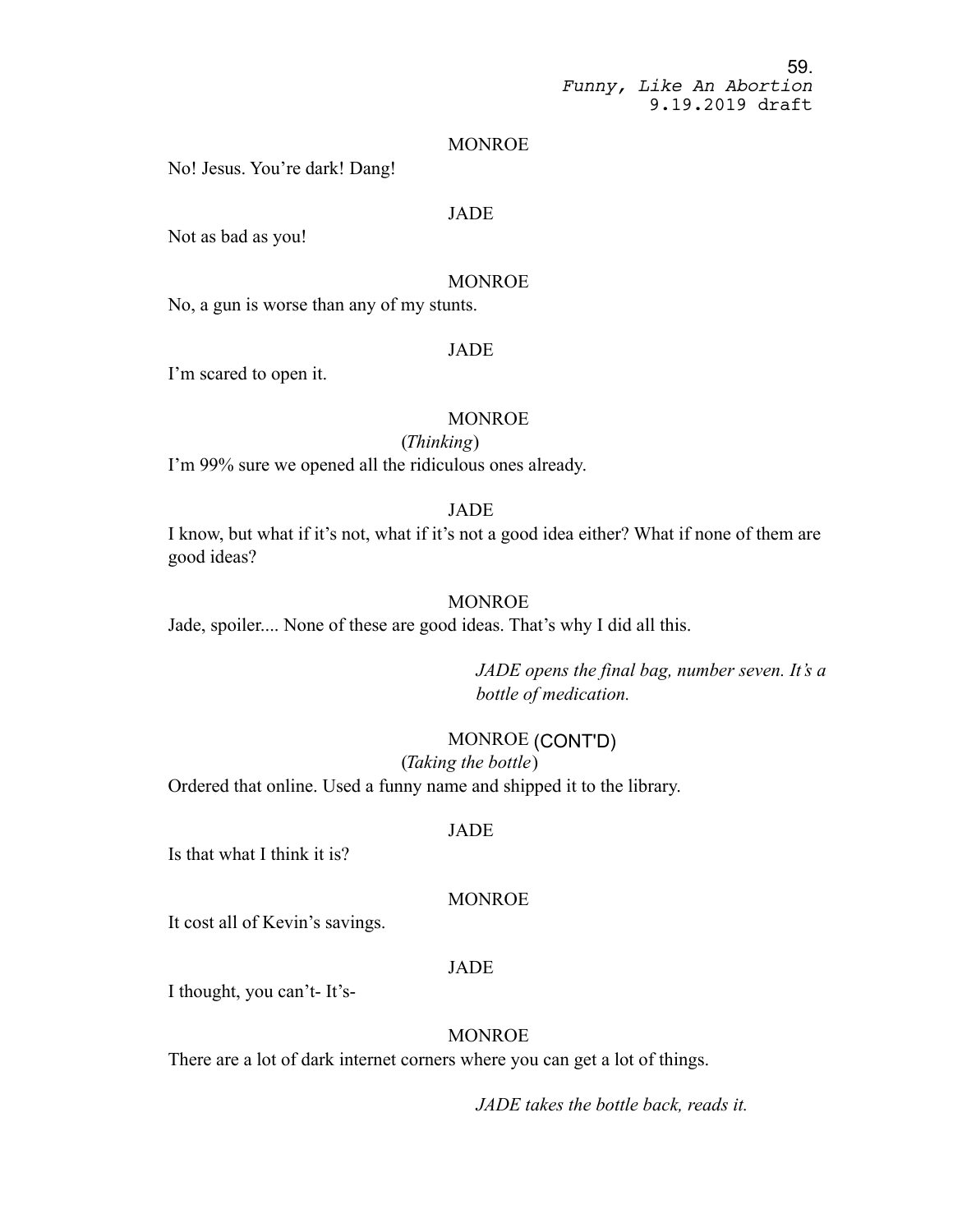# JADE

This is what you should do. Take this! It's, it's medicine used to induce miscarriages, this, this is exactly how you should handle-

### MONROE

You haven't heard of all the poisonings?

#### JADE

Well yeah.

# *MONROE takes the bottle.*

### MONROE

It's how they get ya. You think it's some shady doctor, or someone from China or something, but it's really good ol' Uncle Sam selling you death in a bottle. Punishment for living.

#### JADE

What site did you use?

# **MONROE**

Doesn't matter. They're on all the sites. There's no way to know for sure. Oh, well, there's the one way to know for sure.

*JADE takes the bottle back.*

# JADE

This looks super legit. Clear instructions, you can tell it hasn't been opened or tampered with, look there's a seal!

#### MONROE

It could be fine. It totally could be.

*JADE puts the bottle down on the table.*

# JADE

Okay. So. What are the other choices, are there any other good choices? We can't have gone through all the bags.

> *JADE hunts for more bags as MONROE takes out her list.*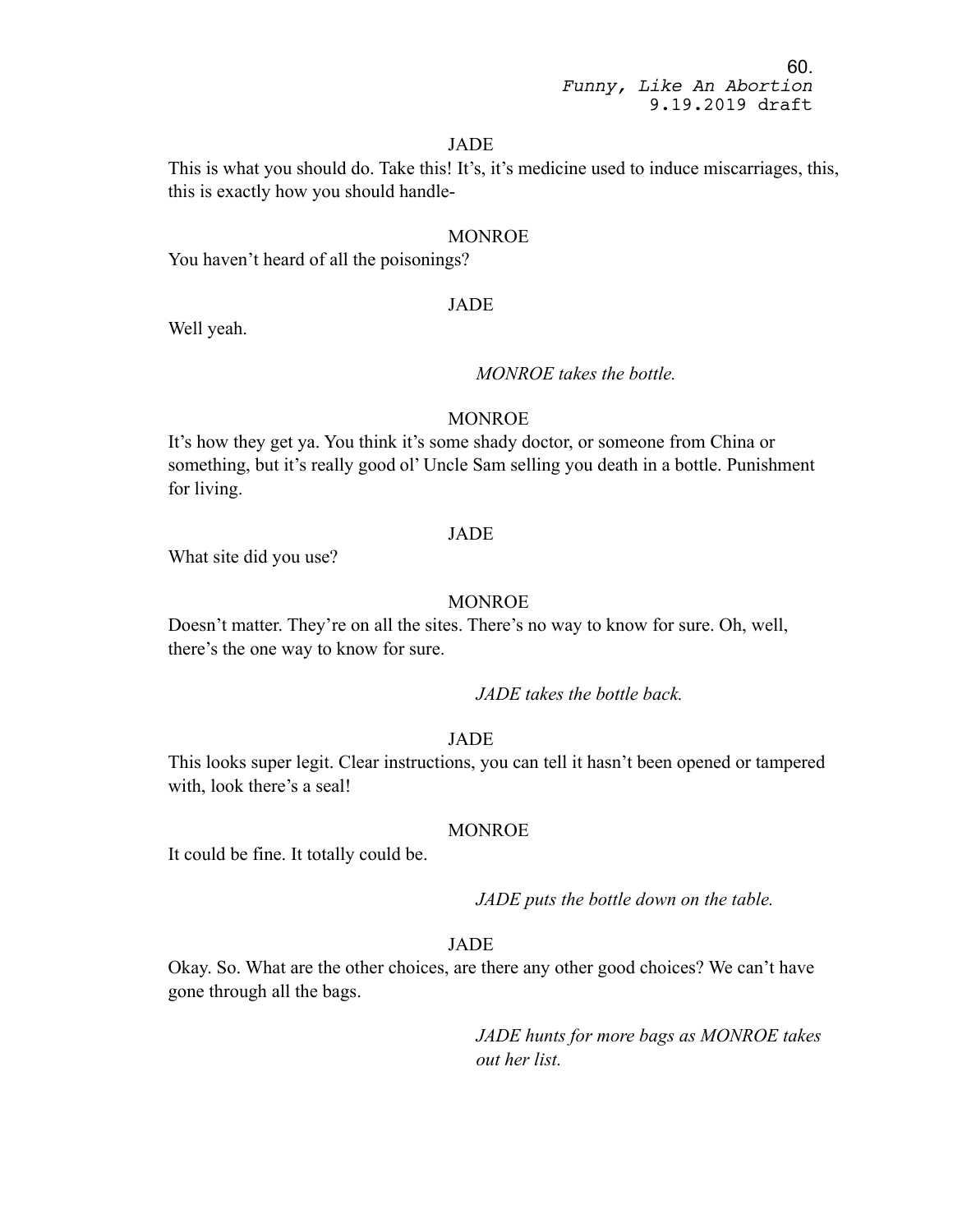#### MONROE

#### (*She crosses off items they've eliminated*)

I think... I think it's down to mystery drugs, some herbal combination that we cook up here and now, or...

#### JADE

I could get you in to see my OB, he could, I don't know, if he's getting me birth control maybe he'd help.

### MONROE

Maybe I'll do that if whatever I decide on tonight doesn't work. I'll have to practice my blow job skills, Kevin will be pleased.

(*Back to the list*) Looks like I can narrow it down to six. This look okay to you?

# *MONROE shows the list to JADE.*

#### JADE

Wait, I thought we said no to the Pennyroyal Tea?

#### **MONROE**

Small doses will be fine. I think. It's one of the more effective herbal methods.

#### JADE

How do we pick from here?

## **MONROE**

Got that worked out too. I figured we might encounter a situation where there wasn't a clear winner and so, may I present: Lady chance!

> *MONROE brings out a single six sided die. Is it giant? That could be really fun.*

#### JADE

Always with the dramatics.

# MONROE

Got to keep it interesting. Ready?

JADE

No.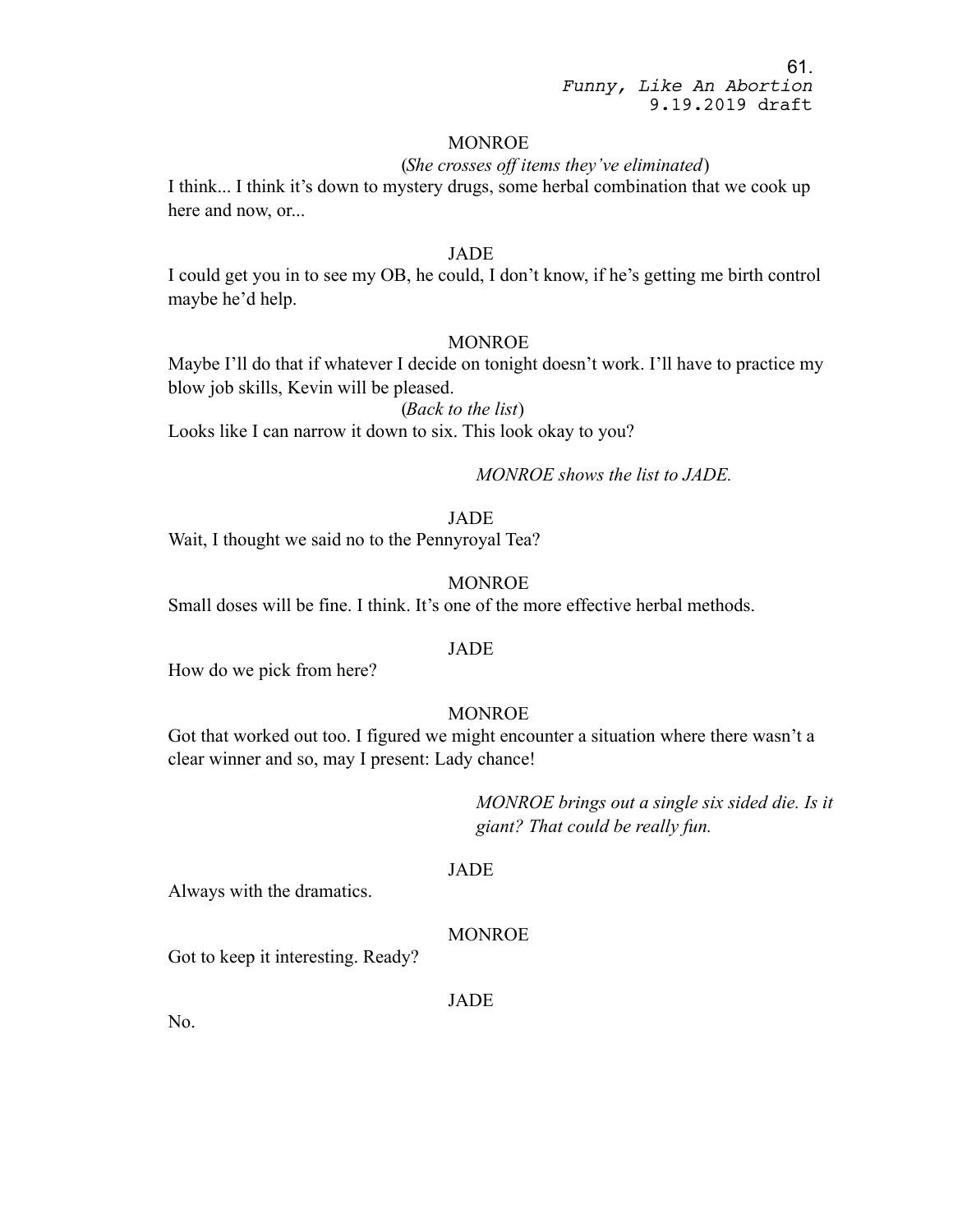*MONROE throws the die across the room. They both head over and look at the number it has selected. Then check the list.*

# **MONROE**

Okay. Let's do this.

#### *MONROE moves to find the winner.*

# JADE

Wait! Let's, um, let's have, the, uh, we, you can't forget, the uh- THE LAST CUPCAKES! There are still two whole cupcakes, sitting, waiting, and I've already had a lot, maybe we should take a break and you should eat the cupcakes and then, we can, um, do the uh, the thing?

#### MONROE

I'll have them after.

# JADE

But what if it goes not well?

### MONROE

That's why I brought my lifeguard.

#### JADE

I don't want you to get hurt.

#### MONROE

I don't want to either.

### JADE

I lied before, I have- I am so so sorry. Let me go and get my birth control, I do have some. We should try that first, I'm sure it's safer than-

# MONROE

It's okay. It's gonna be okay. Fate has decided. You hold on to your birth control so you don't end up like me.

#### JADE

But-

#### MONROE

No more buts. Just, if anything goes wrong try- Do whatever you can for me before you bring me to a hospital or anything, okay?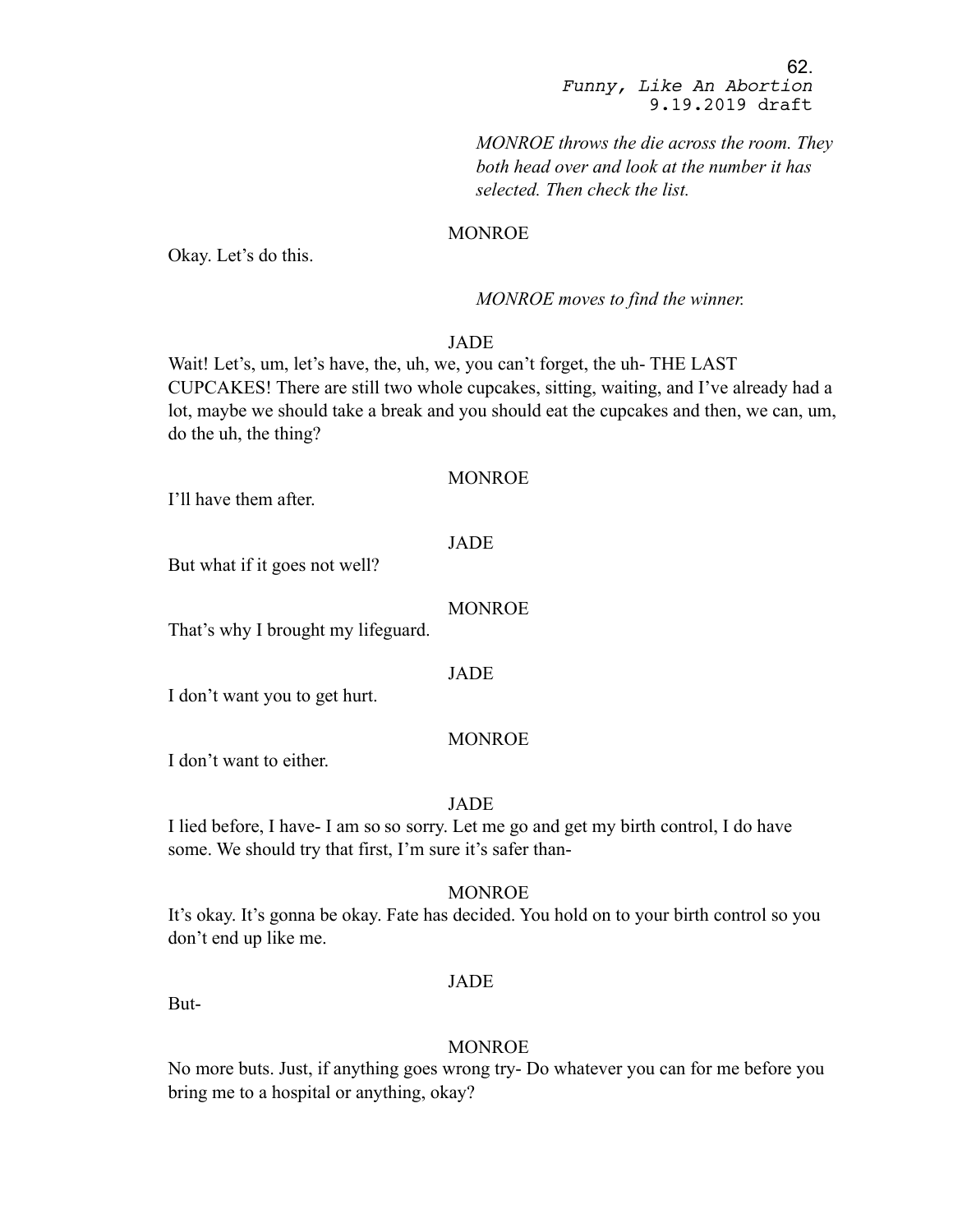*Before JADE can argue further, MONROE picks up the item the die selected. JADE takes it out of her hand, then runs around the room.* 

# MONROE (CONT'D)

JADE

Hey, don't be dumb!

I'll bet you can't catch me!

*Music starts. The music is opposite the mood. Something that sounds like it could have come from a Shirley Temple movie.*

*JADE plays keep away from MONROE. They rush around the stage, making an even bigger mess of the living room.* 

*Their movement evolves into a dance. Something wholesome feeling, a tap dance, to go with the Shirley Temple music. They tap around the room, in a very big show-off fashion. It should be silly and fun. Joyous.*

*But as they continue, the music gets louder and louder, and their dance becomes less happy and more manic and desperate. If they fall or trip, they get back up. The music gets faster. They dance faster. Faster. Faster. MONROE might also be juggling. There's no joy in it now. It's dangerous and maybe painful, but they keep going and going.*

*They continue and have about thirty seconds or a whole minute of dancing at the highest possible volume, speed, and intensity.* 

#### MONROE

(*This may come out between ragged breaths, that's fine*)

TIME THE FUCK OUT!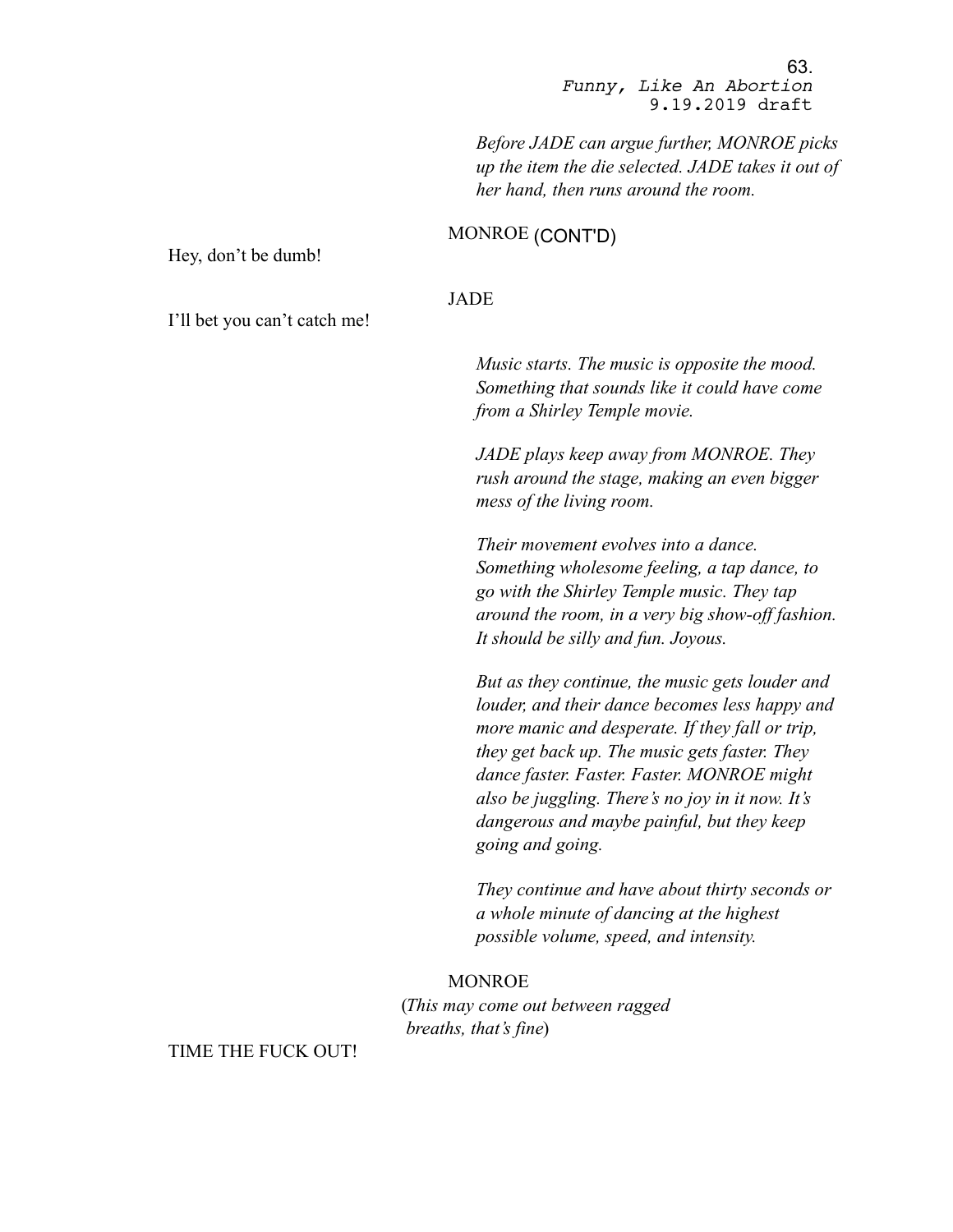*Everything cuts off in one clear moment. The dancing. The music. House lights come up.*

*MONROE and JADE catch their breaths.*

*They wipe sweat off their faces and bodies.*

*They get the fake bottle of vodka and share the water in it.* 

*Once they're back to a place where they can talk in a regular voice, they talk directly to the audience.* 

*This might take several minutes. That's fine.*

MONROE (CONT'D)

(*To audience*)

And then I DIED!

#### JADE

(*To audience*)

So dead! Boom over. I was so sad.

# **MONROE**

Ha. No, I didn't die. At least not here. I ended up in the hospital and after that they put me on death row for my crimes.

#### JADE

Yeah, that stupid smart box thing that you LIED to me about-

#### MONROE

Sorry about that.

#### JADE

Had alerted the police and they sent over some officers to check out what we were up to-

#### MONROE

Banging down my door

(*In a Ricky Ricardo voice*)

You got some splainin to do!

#### JADE

I served a life prison sentence for helping!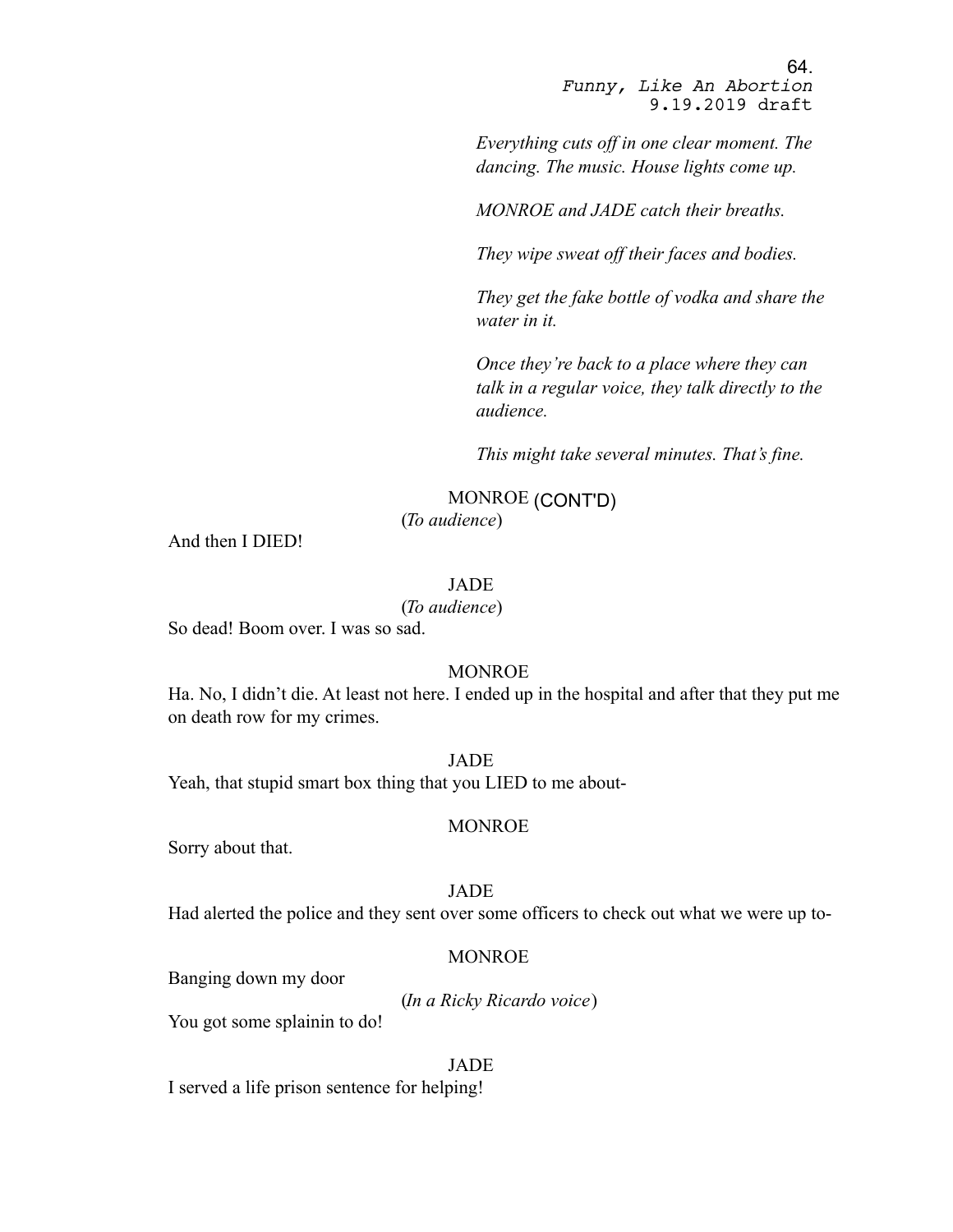#### MONROE

No, we're joking! I was fine.

### JADE

Oh duh, that's right, we were both fine!

# **MONROE**

Well kinda fine, Jade was fine.

# JADE

Because even though it seemed like Monroe was also fine, she was unknowingly poisoning herself. And then she got super sick and died.

# MONROE

Boo hoo!

# JADE

And Kevin, her super sympathetic librarian boyfriend, that did all that research and spent all his savings to get his girlfriend the safest abortion possible?

#### MONROE

The one who thinks juggling in underwear is sexy?

### JADE

He killed himself. Because he was sooooo sad.

# **MONROE**

With a gun! Boom pow bam!

#### JADE

He jumped off a bridge!

#### MONROE

He hung himself. Dangled out the last of his breath.

#### JADE

He burned down the library with himself locked inside.

### MONROE

No no no! He took the same stuff I took to induce my abortion. It's unusual for men to poison themselves, but he appreciated the symbolism in it.

# JADE

Or nothing. He might be fine too.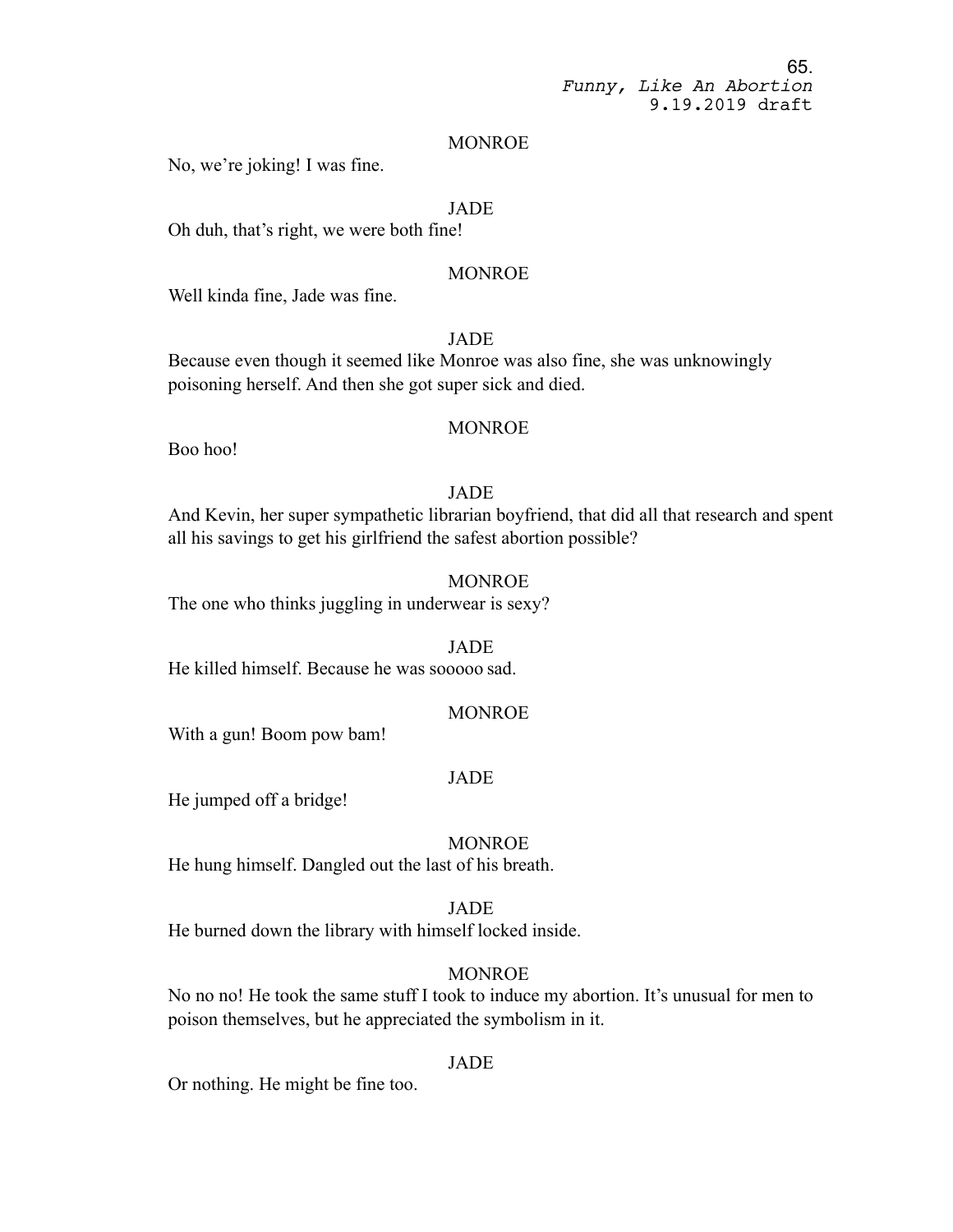#### MONROE

Oh, but you remember my cousin?

# **JADE**

This is so sad.

# MONROE

The one who supplied the pregnancy test?

**JADE** Who had tried for SO long to get pregnant?

### **MONROE**

And finally, FINALLY, was?

# JADE

She was caught.

# MONROE

They took her baby.

# JADE

And then they named the baby Chip!

#### MONROE

And burned her at the stake.

# JADE

Sent her off to live in Australia.

#### MONROE

Put her on one-way rocket to the moon.

#### JADE

Sad.

#### **MONROE**

So sad!

JADE Not really. She's, I mean, I guess she's also fine?

# MONROE

Yeah, probably. I mean, really, it doesn't really matter what happened to ANY of the characters involved in the play.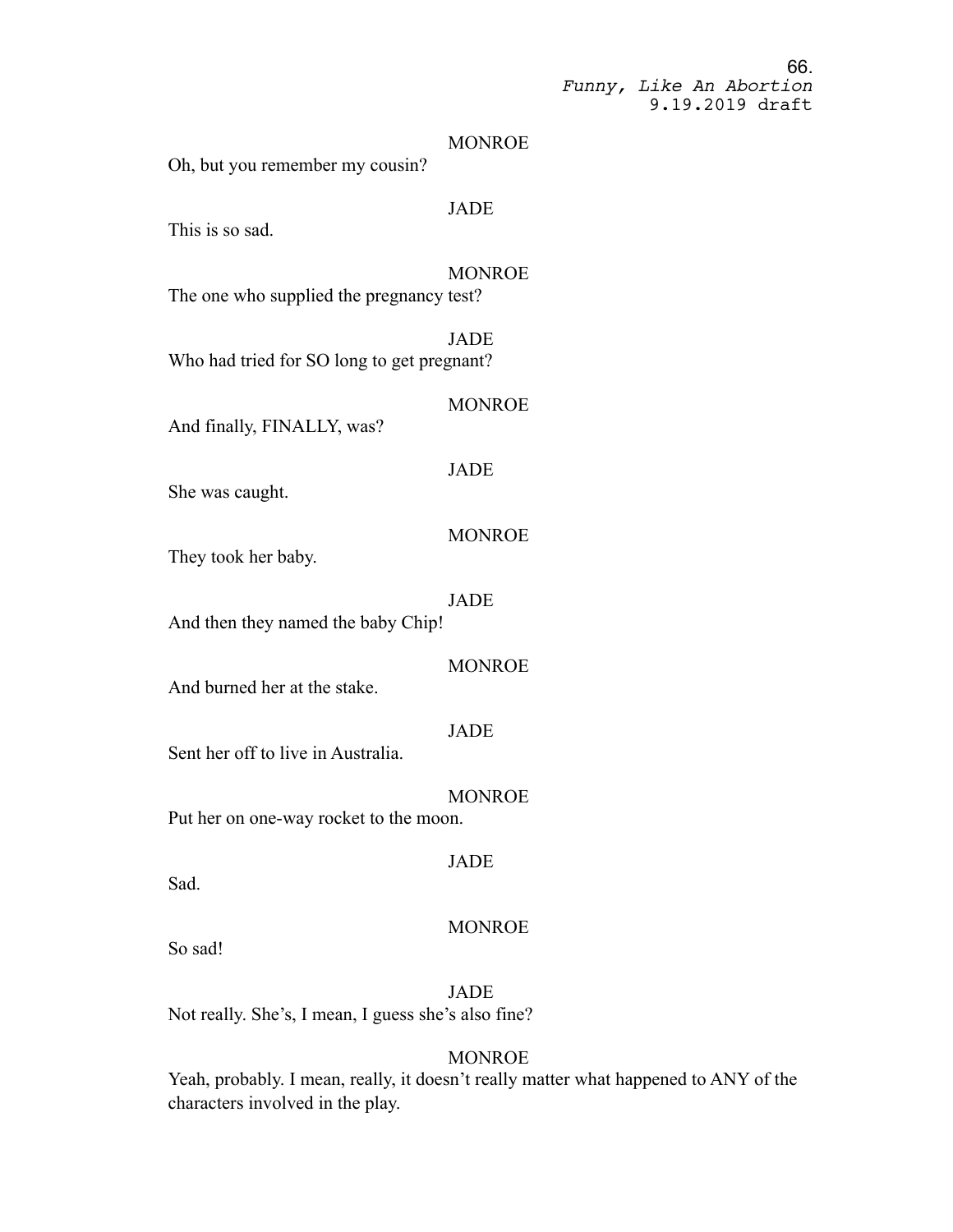#### JADE

Because.... Spoiler.... We. Are. Not. Real.

# **MONROE**

And now, please excuse us as we get into the super preachy moment of the play.

# JADE

It's gonna be a lot, we know that, we'll try to get through it real fast like ripping off a band-aide! It's just, it's like the reason for the season, but instead of Christmas, it's this play. So buckle up.

# MONROE

Real human beings with vaginas die each year from the lack of legal abortion options they have.

# JADE

In this country.

# MONROE

Now.

#### JADE

Today.

# **MONROE**

And maybe you think abortion is wrong-

JADE

Wow, then this was probably real uncomfortable for you! Thanks for sticking it out!

#### MONROE

But even if you think abortion is wrong, making it illegal will not stop abortions.

#### JADE

At all.

# MONROE

None. Zip. Zero.

JADE

It will only vastly reduce the amount of safe abortions.

# **MONROE**

And vastly increase the amount of stupid, dangerous, ill informed ones. Like what you just saw, or worse. If you make abortions illegal, you're hurting half the population.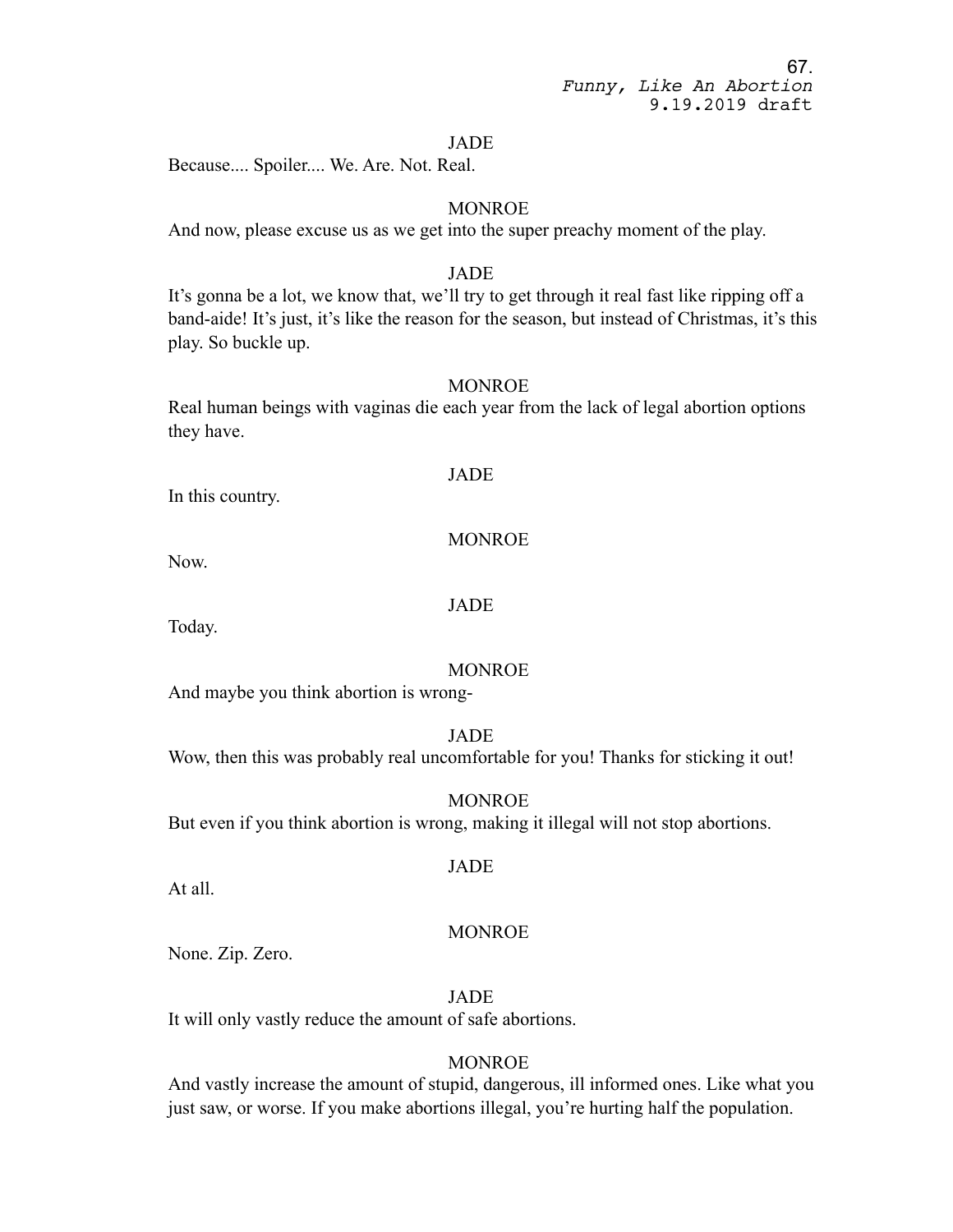| Poisoning them.      | <b>JADE</b>   |
|----------------------|---------------|
| Punishing them.      | <b>MONROE</b> |
| Killing them.        | <b>JADE</b>   |
| Especially the poor. | <b>MONROE</b> |
|                      | <b>JADE</b>   |
| The young.           | <b>MONROE</b> |
| The abused.          | <b>JADE</b>   |
| The scared.          | <b>MONROE</b> |
| $T \rightarrow 1$    |               |

The ones we should be standing up and fighting for.

*The following section can be changed as laws/facts change, subject to playwright approval:*

JADE 96% of Oklahoma counties don't have access to an abortion provider.

**MONROE** 

JADE

93% of Texas.

93% of Indiana.

93% of Idaho.

93% of Utah.

JADE

**MONROE** 

**MONROE** 

90% of Ohio.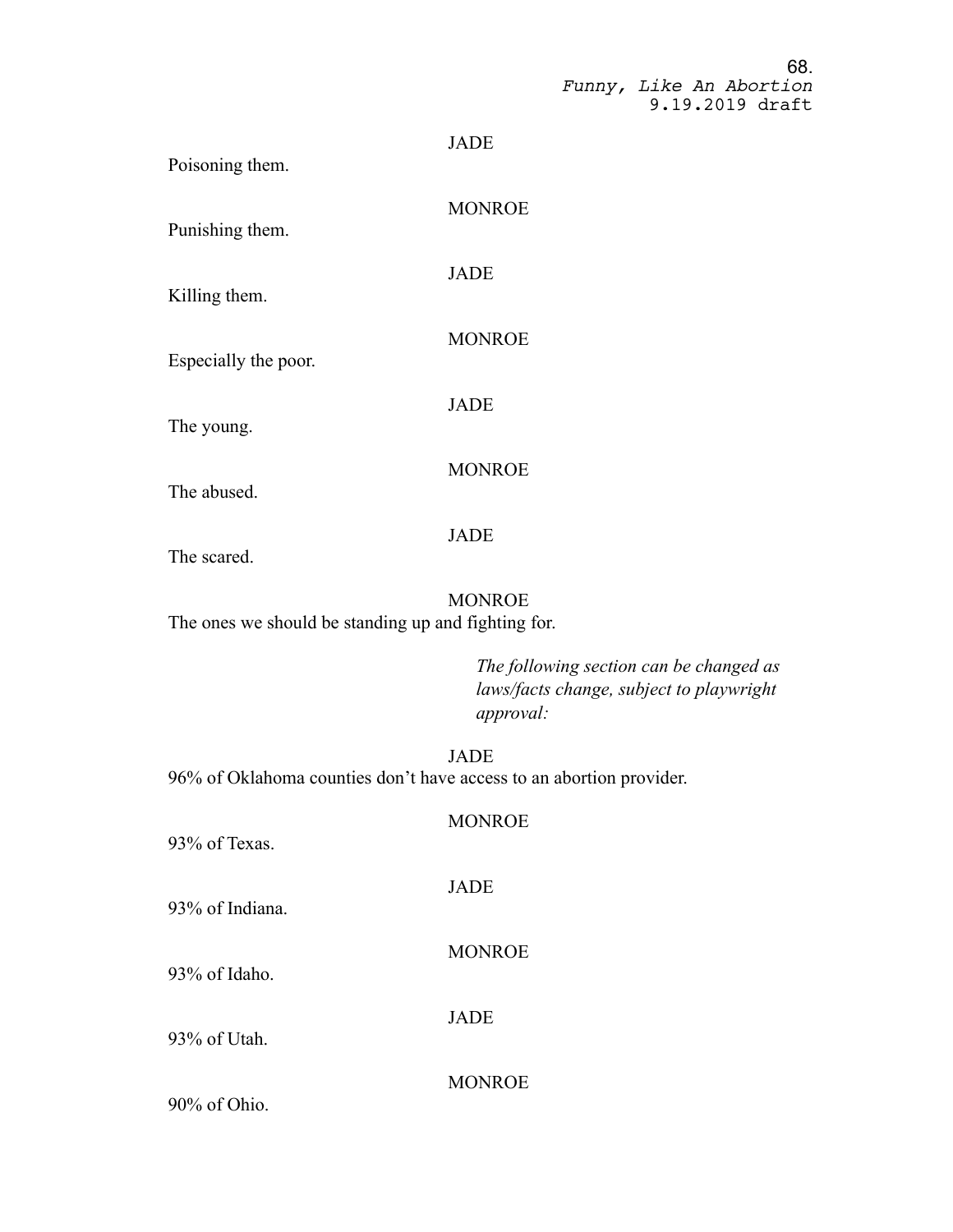| 98% of South Dakota.                                                   | <b>JADE</b>                                                                                            |  |
|------------------------------------------------------------------------|--------------------------------------------------------------------------------------------------------|--|
| 98% of Kentucky.                                                       | <b>MONROE</b>                                                                                          |  |
| 97% of Arkansas.                                                       | <b>JADE</b>                                                                                            |  |
| 99% of Mississippi!                                                    | <b>MONROE</b>                                                                                          |  |
| Leaving                                                                | <b>JADE</b>                                                                                            |  |
|                                                                        | <b>MONROE</b>                                                                                          |  |
| Last, but not least.                                                   | <b>JADE</b>                                                                                            |  |
| Alabama.                                                               | <b>MONROE</b>                                                                                          |  |
| Alabama.                                                               | <b>JADE</b>                                                                                            |  |
| Alabama doesn't allow for abortion even in the case of rape or incest. |                                                                                                        |  |
| Abortion can be a criminal offense in Ohio.                            | <b>MONROE</b>                                                                                          |  |
| And Georgia.                                                           | <b>JADE</b>                                                                                            |  |
| Tennessee is thinking about it.                                        | <b>MONROE</b>                                                                                          |  |
| Because jail time is the obvious answer.                               | <b>JADE</b>                                                                                            |  |
|                                                                        | <b>MONROE</b><br>Now, you might be thinking, wow, a LOT of those states are right next to one another! |  |
|                                                                        | <b>JADE</b>                                                                                            |  |

And you're right.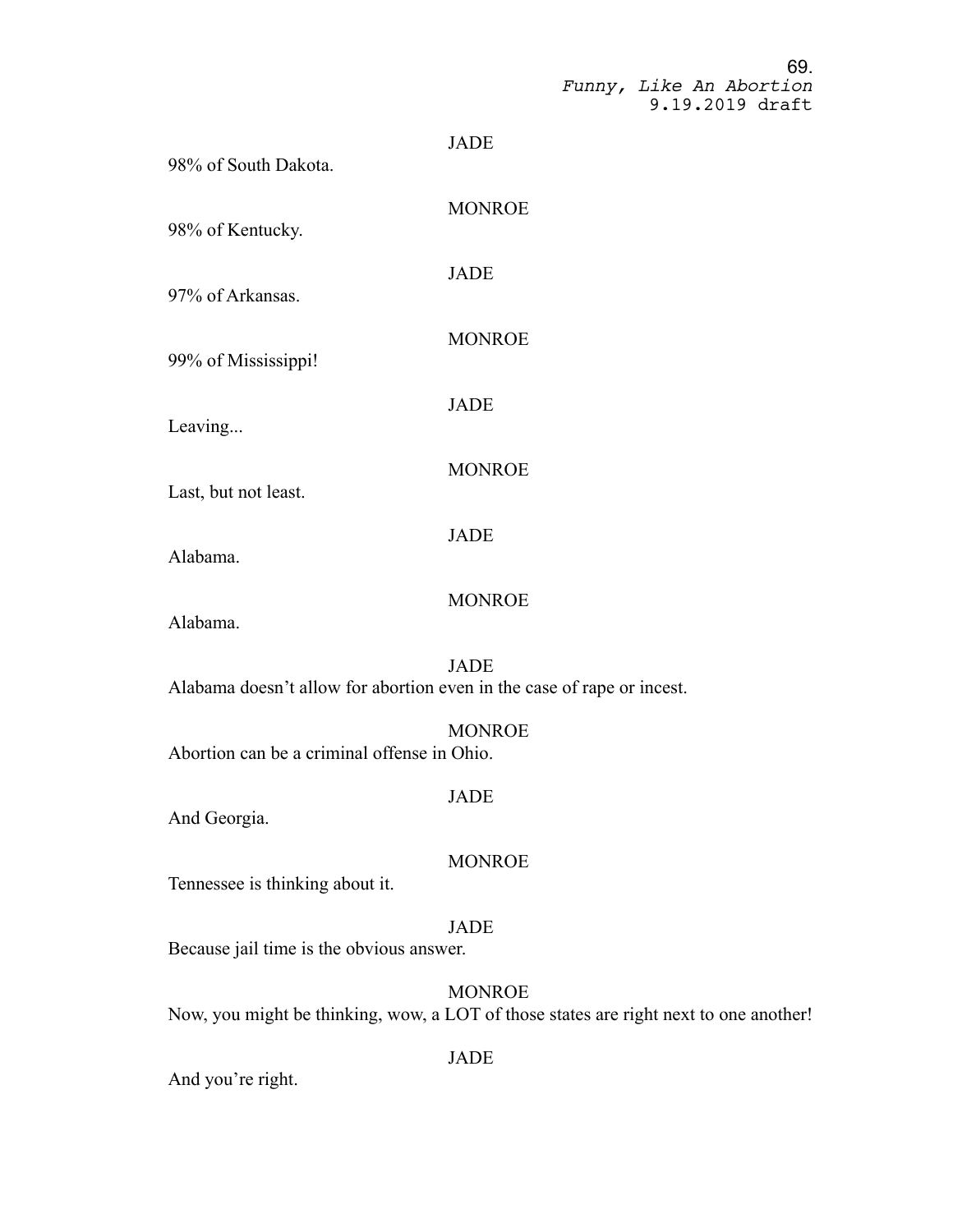#### MONROE

Which leaves larges swaths of this country without access.

# JADE

You might also be thinking, hot damn, I am flat out overwhelmed by all those percentages.

#### MONROE

Which is fair. We threw a whole lot at you.

JADE

But just try to keep in mind how overwhelming it would feel to live without access, without options.

#### MONROE

Without MEDICAL options.

JADE

SO, while you should definitely NOT take at home abortion advice from this play.

MONROE Please, really don't... The playwright doesn't even know what vaginal horns are.

#### JADE

You mean uterine horns.

# **MONROE**

Shit, sorry. Yes. Those!

#### JADE

What you should walk away with.

#### MONROE

What we WANT you to walk away with.

# JADE

Is that protecting the right to chose matters. And there's work to be done.

### MONROE

So don't sit by.

JADE Protest, if you're able. Donate, if you can afford to.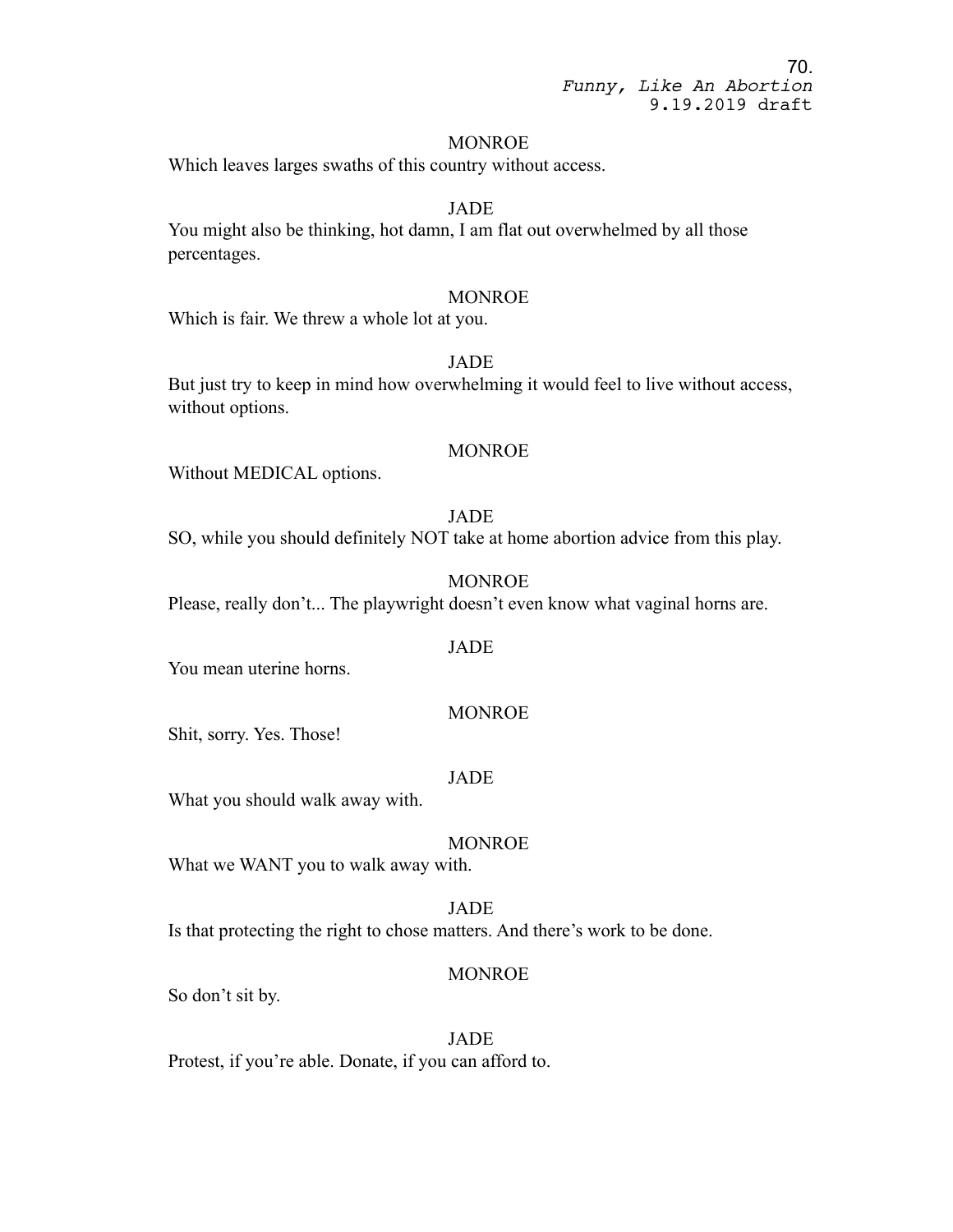#### MONROE

Vote.

**JADE** 

VOTE!

MONROE

Volunteer.

# JADE

Call up Planned Parenthood.

# **MONROE**

Center For Reproductive Rights.

JADE National Abortion Federation or National Latina Institute For Reproductive Health.

MONROE

National Network Of Abortion Funds or NARAL Pro-Choice America.

# **JADE**

Or National Women's Health Network.

#### MONROE

Ask them what they need.

# **JADE**

They will tell you!

MONROE And talk to your friends, family. Talk TO them. WITH them.

#### JADE

Not AT them.

# MONROE

Try.

#### JADE

Really try.

**MONROE** Before at home abortion parties are all the rage.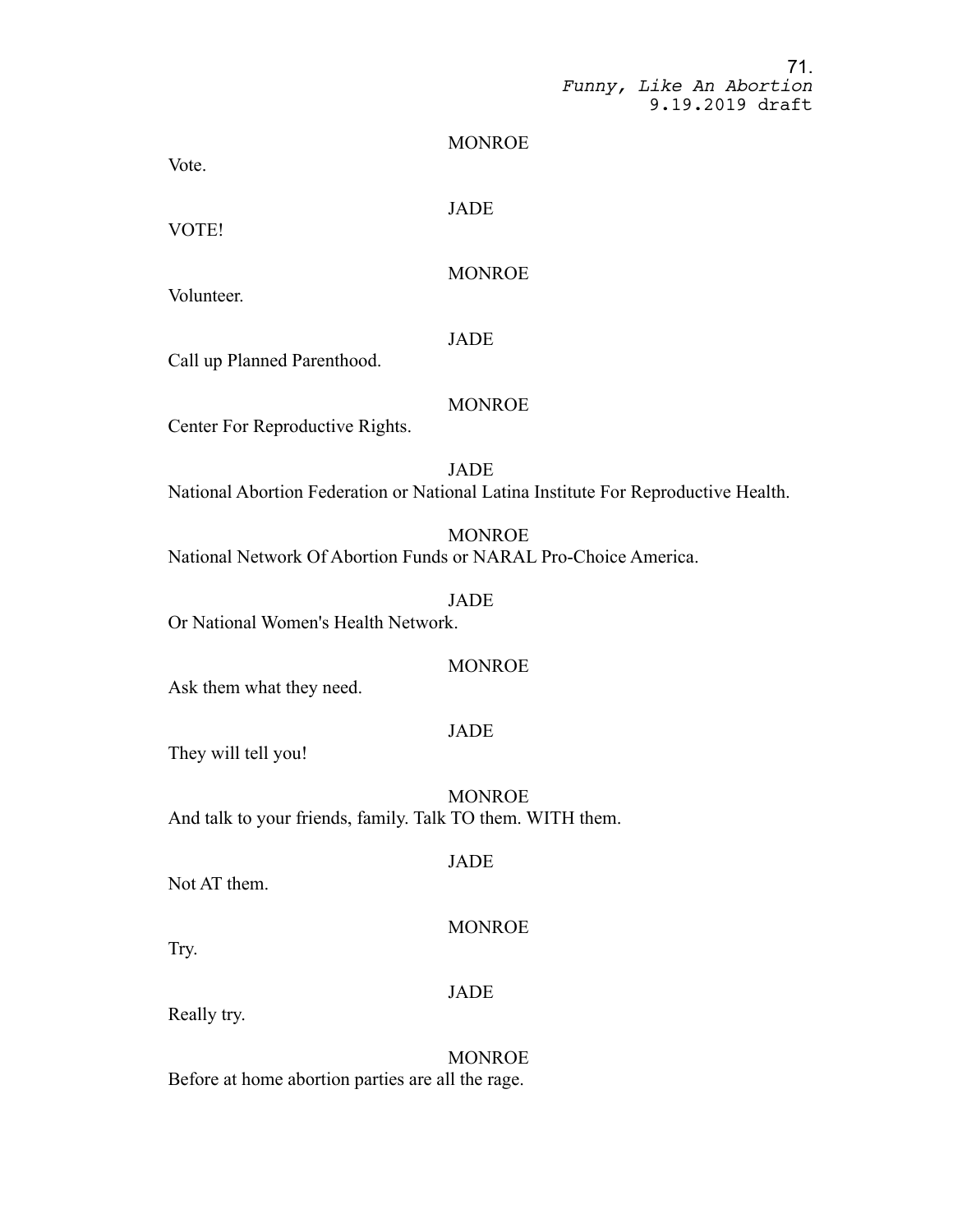#### JADE

#### (*Shudders*)

Oh, for reals.

## MONROE

Okay. It's almost time to send you away, but before you go- One last joke.

Oy vey.

# MONROE

JADE

Don't you oy vey me!

JADE This had better be better than the Drain-O bit.

## MONROE

Give it time, I'm telling you.

## JADE

No.

## MONROE

ANYway, the last joke. And it's a good one- NO, a GREAT one!

*JADE creeps away and grabs the last two cupcakes.* 

# MONROE (CONT'D)

So a couple is at a doctor's office, having a check up, and the woman is really nervous, right? But the doc and the dude don't notice at all, they're just shooting the shit, talking about, I don't know, a football game or something, not important. So the doc starts the ultrasound machine up, and squirts the gel all over the lady's belly, still chatting away with her partner, like they're best buds sitting at a bar instead of in a doctor's office, and by now the lady is just sweating bullets. So the doctor puts the ultra sound wand, or whatever it's called on her stomach and on the screen pops up a fuzzy representations of what's inside this chick's uterus, right? But they don't see it, they're too busy being like, "Yay touchdown, slam dunk, hole in one!" While the woman is about to just pass out, because she DOES notice, of course, and finally the doc sees how much in distress his, you know, actual patient is, and tries to reassure her while looking back at his monitor, right? But then HE sees what's on it and yells, "MY GOD! THAT'S NOT A BABY, THAT'S A-"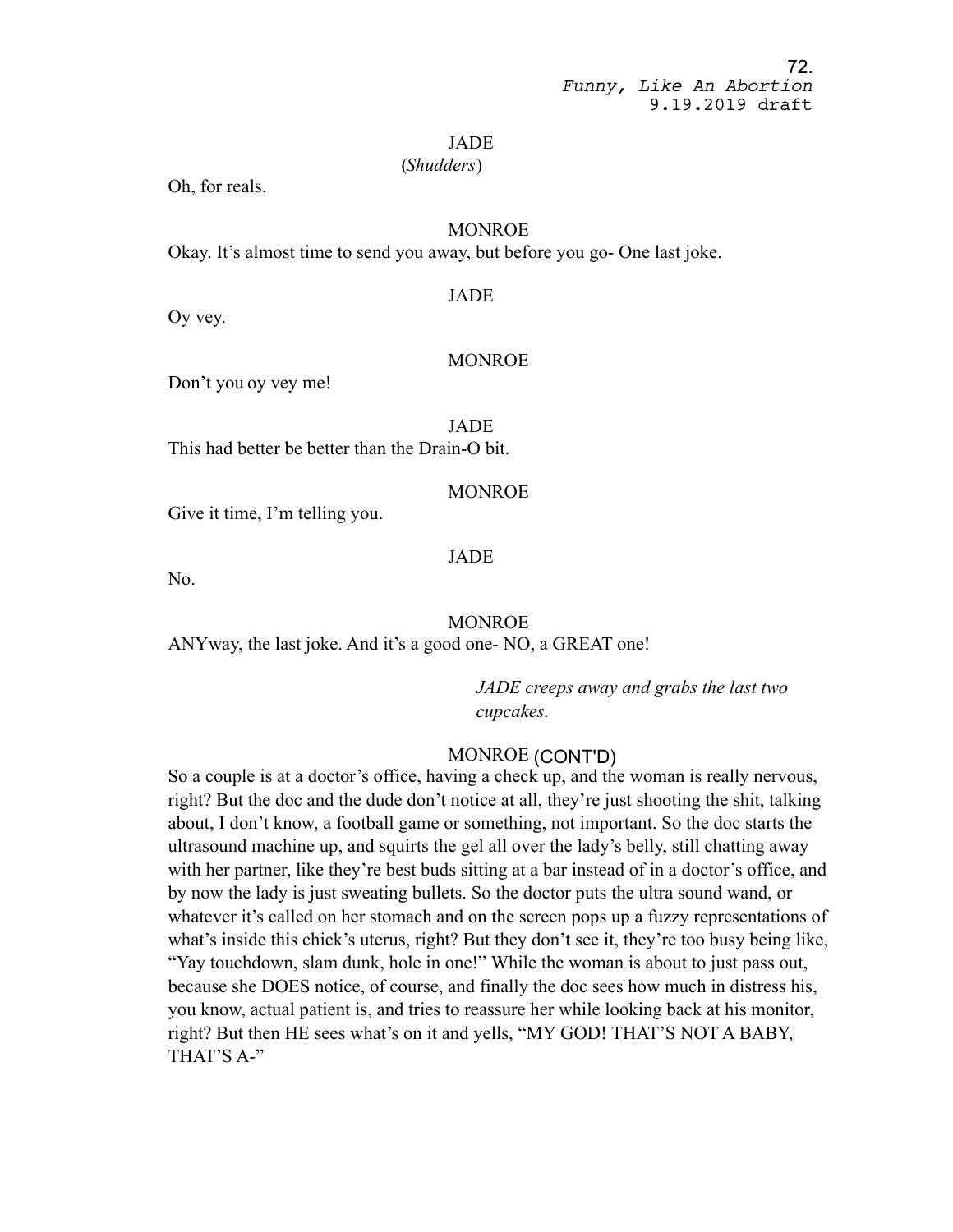73. *Funny, Like An Abortion* 9.19.2019 draft

*JADE slams a cupcake into MONROE's mouth, then laughs. A lot.*

## JADE

Annnnnd that's a wrap!

*MONROE pulls the cupcakes away from her mouth, tries to swallow as quick as she can. May need water.*

#### MONROE

Hey! You messed up my joke.

JADE

I owed you.

## MONROE

Fair.

(*To audience*)

Good night folks!

JADE

Please throw your change in the donation buckets on your way out the door.

MONROE All the funds are going to (whatever charity the production has decided on).

*They take their bows. After applause...*

# JADE

... Time in.

*Some nice music both MONROE and JADE like a lot plays.*

JADE (CONT'D) (*To MONROE*)

Your apartment is a mess.

#### MONROE

(*To JADE*) You're gonna help me clean it up, right?

#### JADE

I gotta help you with everything.